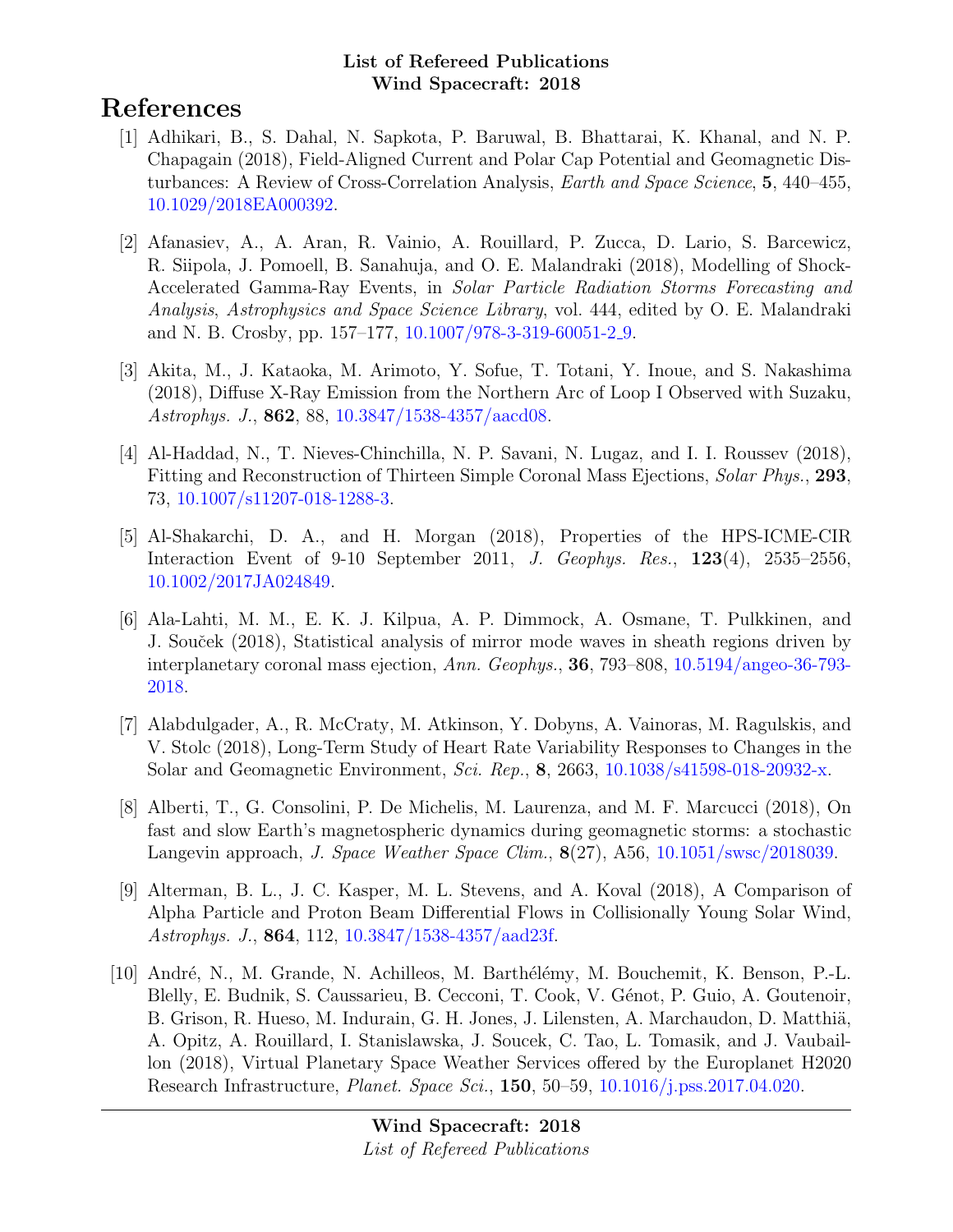- [11] Andreeva, V. A., and N. A. Tsyganenko (2018), Empirical Modeling of the Quiet and Storm Time Geosynchronous Magnetic Field, Space Weather, 16, 16–36, [10.1002/2017SW001684.](http://dx.doi.org/10.1002/2017SW001684)
- [12] Antonova, E. E., M. V. Stepanova, P. S. Moya, V. A. Pinto, V. V. Vovchenko, I. L. Ovchinnikov, and N. V. Sotnikov (2018), Processes in auroral oval and outer electron radiation belt, Earth, Planets, and Space, 70, 127, [10.1186/s40623-018-0898-1.](http://dx.doi.org/10.1186/s40623-018-0898-1)
- [13] Archer, M. O., M. D. Hartinger, R. Redmon, V. Angelopoulos, and B. M. Walsh (2018), First Results From Sonification and Exploratory Citizen Science of Magnetospheric ULF Waves: Long-Lasting Decreasing-Frequency Poloidal Field Line Resonances Following Geomagnetic Storms, Space Weather, 16, 1753–1769, [10.1029/2018SW001988.](http://dx.doi.org/10.1029/2018SW001988)
- [14] Artemyev, A. V., V. Angelopoulos, J. S. Halekas, A. A. Vinogradov, I. Y. Vasko, and L. M. Zelenyi (2018), Dynamics of Intense Currents in the Solar Wind, Astrophys. J., 859, 95, [10.3847/1538-4357/aabe89.](http://dx.doi.org/10.3847/1538-4357/aabe89)
- [15] Artemyev, A. V., V. Angelopoulos, and J. M. McTiernan (2018), Near-Earth Solar Wind: Plasma Characteristics From ARTEMIS Measurements, J. Geophys. Res., 123, 9955– 9962, [10.1029/2018JA025904.](http://dx.doi.org/10.1029/2018JA025904)
- [16] Augusto, C. R. A., C. E. Navia, M. N. de Oliveira, A. Nepomuceno, V. Kopenkin, and T. Sinzi (2018), Possible GeV counterpart at the ground level associated with Fermi LAT gamma-ray bursts, J. Phys. Comm., 2(7), 075013, [10.1088/2399-6528/aad3a0.](http://dx.doi.org/10.1088/2399-6528/aad3a0)
- [17] Bag, T. (2018), Local Time Hemispheric Asymmetry in Nitric Oxide Radiative Emission During Geomagnetic Activity, J. Geophys. Res., 123, 9669–9681, [10.1029/2018JA025731.](http://dx.doi.org/10.1029/2018JA025731)
- [18] Bagiya, M. S., S. V. Thampi, D. Hui, A. S. Sunil, D. Chakrabarty, and R. K. Choudhary (2018), Signatures of the Solar Transient Disturbances Over the Low Latitude Ionosphere During 6 to 8 September 2017, J. Geophys. Res., 123, 7598–7608, [10.1029/2018JA025496.](http://dx.doi.org/10.1029/2018JA025496)
- [19] Bai, S., Q. Shi, A. Tian, M. Nowada, A. W. Degeling, X.-Z. Zhou, Q.-G. Zong, I. J. Rae, S. Fu, H. Zhang, Z. Pu, and A. N. Fazakerly (2018), Spatial Distribution and Semiannual Variation of Cold-Dense Plasma Sheet, J. Geophys. Res., 123, 464–472, [10.1002/2017JA024565.](http://dx.doi.org/10.1002/2017JA024565)
- [20] Balasis, G., I. A. Daglis, Y. Contoyiannis, S. M. Potirakis, C. Papadimitriou, N. S. Melis, O. GIannakis, A. Papaioannou, A. Anastasiadis, and C. Kontoes (2018), Observation of Intermittency-Induced Critical Dynamics in Geomagnetic Field Time Series Prior to the Intense Magnetic Storms of March, June, and December 2015, J. Geophys. Res., 123(6), 4594–4613, [10.1002/2017JA025131.](http://dx.doi.org/10.1002/2017JA025131)
- [21] Battarbee, M., J. Guo, S. Dalla, R. Wimmer-Schweingruber, B. Swalwell, and D. J. Lawrence (2018), Multi-spacecraft observations and transport simulations of solar energetic particles for the May 17th 2012 event, Astron. & Astrophys., 612, A116, [10.1051/0004-6361/201731451.](http://dx.doi.org/10.1051/0004-6361/201731451)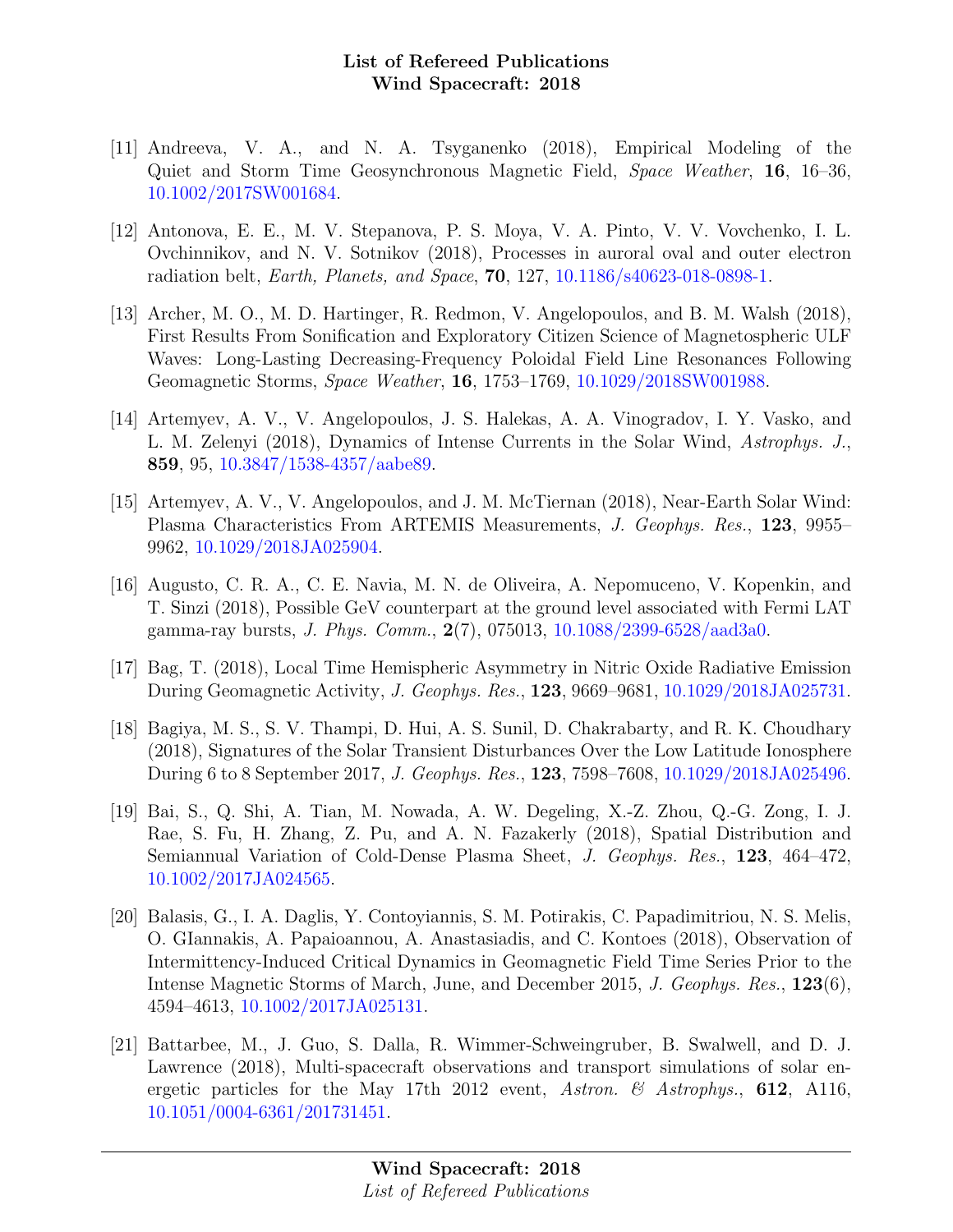- [22] Behar, E., B. Tabone, and H. Nilsson (2018), Dawn-dusk asymmetry induced by the Parker spiral angle in the plasma dynamics around comet 67P/Churyumov-Gerasimenko, Mon. Not. Roy. Astron. Soc., 478, 1570–1575, [10.1093/mnras/sty1111.](http://dx.doi.org/10.1093/mnras/sty1111)
- [23] Bilenko, I. A. (2018), Determination of the Coronal and Interplanetary Magnetic Field Strength and Radial Profiles from Large-Scale Photospheric Magnetic Fields, Solar Phys., 293, 106, [10.1007/s11207-018-1324-3.](http://dx.doi.org/10.1007/s11207-018-1324-3)
- [24] Bilenko, I. A. (2018), Regularities in the Formation of Coronal Mass Ejections Associated and not Associated with Type II Radio Bursts, Geomag. and Aeron., 58, 989–1000, [10.1134/S0016793218070034.](http://dx.doi.org/10.1134/S0016793218070034)
- [25] Bingham, S. T., C. G. Mouikis, L. M. Kistler, A. J. Boyd, K. Paulson, C. J. Farrugia, C. L. Huang, H. E. Spence, S. G. Claudepierre, and C. Kletzing (2018), The Outer Radiation Belt Response to the Storm Time Development of Seed Electrons and Chorus Wave Activity During CME and CIR Driven Storms, J. Geophys. Res., 123(12), 10,139– 10,157, [10.1029/2018JA025963.](http://dx.doi.org/10.1029/2018JA025963)
- [26] Bocchialini, K., B. Grison, M. Menvielle, A. Chambodut, N. Cornilleau-Wehrlin, D. Fontaine, A. Marchaudon, M. Pick, F. Pitout, B. Schmieder, S. Régnier, and I. Zouganelis (2018), Statistical Analysis of Solar Events Associated with Storm Sudden Commencements over One Year of Solar Maximum During Cycle 23: Propagation from the Sun to the Earth and Effects, Solar Phys., 293, 75, [10.1007/s11207-018-1278-5.](http://dx.doi.org/10.1007/s11207-018-1278-5)
- [27] Bonde, R. E. F. (2018), A Study of the Geospace Response to Dynamic Solar Wind Using the Lyon-Fedder-Mobarry Global MHD Simulation, Ph.D. thesis, The University of Texas at Arlington.
- [28] Borovsky, J. E. (2018), On the Origins of the Intercorrelations Between Solar Wind Variables, J. Geophys. Res., 123, 20–29, [10.1002/2017JA024650.](http://dx.doi.org/10.1002/2017JA024650)
- [29] Borovsky, J. E. (2018), The spatial structure of the oncoming solar wind at Earth and the shortcomings of a solar-wind monitor at L1, J. Atmos. Solar-Terr. Phys., 177, 2–11, [10.1016/j.jastp.2017.03.014.](http://dx.doi.org/10.1016/j.jastp.2017.03.014)
- [30] Boschini, M. J., S. Della Torre, M. Gervasi, G. La Vacca, and P. G. Rancoita (2018), Propagation of cosmic rays in heliosphere: The HELMOD model, Adv. Space Res., 62, 2859–2879, [10.1016/j.asr.2017.04.017.](http://dx.doi.org/10.1016/j.asr.2017.04.017)
- [31] Boschini, M. J., S. Della Torre, M. Gervasi, D. Grandi, G. Jóhannesson, G. La Vacca, N. Masi, I. V. Moskalenko, S. Pensotti, T. A. Porter, L. Quadrani, P. G. Rancoita, D. Rozza, and M. Tacconi (2018), Deciphering the Local Interstellar Spectra of Primary Cosmic-Ray Species with HELMOD, Astrophys. J., 858, 61, [10.3847/1538-4357/aabc54.](http://dx.doi.org/10.3847/1538-4357/aabc54)
- [32] Bowen, T. A., S. Badman, P. Hellinger, and S. D. Bale (2018), Density Fluctuations in the Solar Wind Driven by Alfvén Wave Parametric Decay, Astrophys. J. Lett., 854, L33, [10.3847/2041-8213/aaabbe.](http://dx.doi.org/10.3847/2041-8213/aaabbe)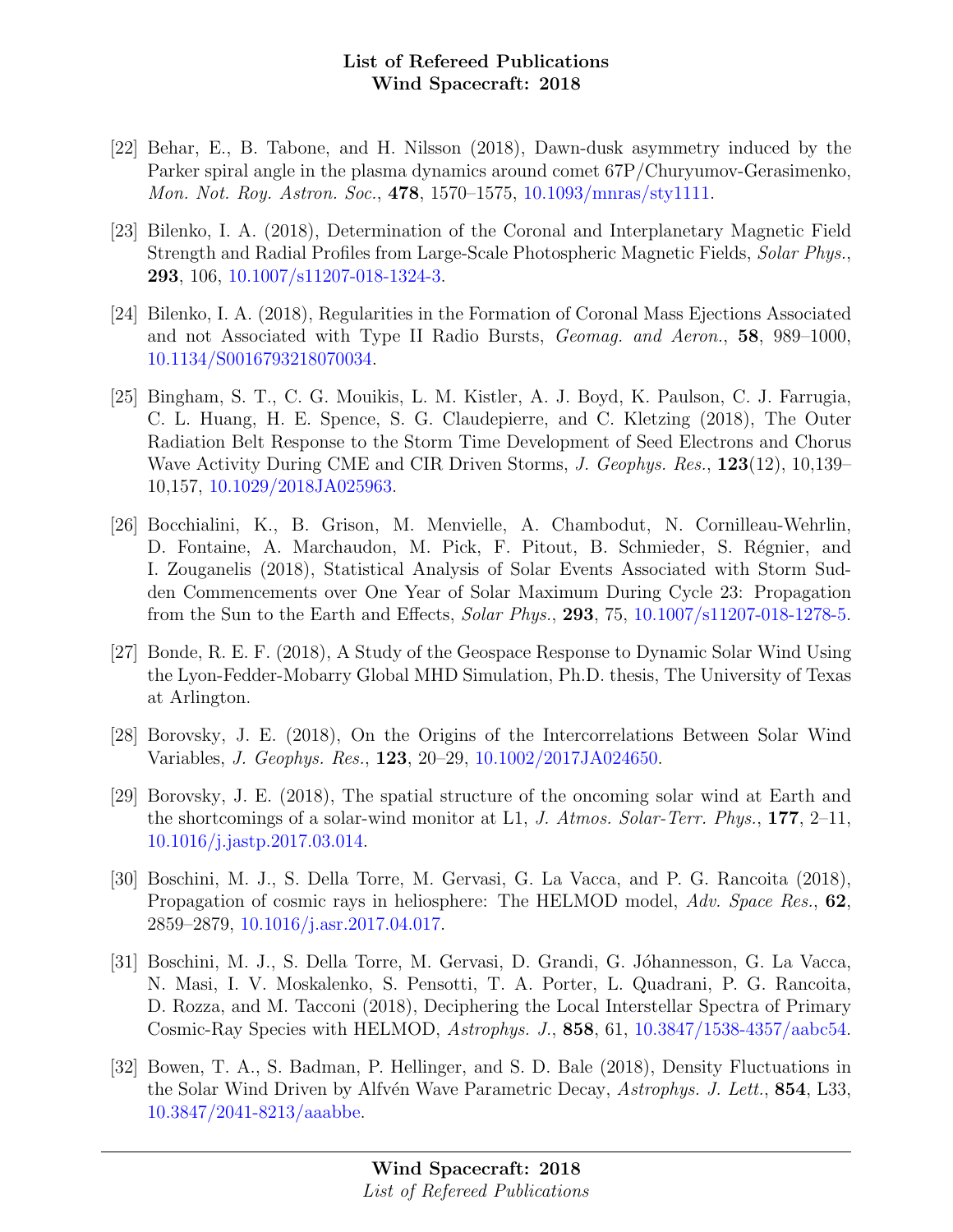- [33] Bowen, T. A., A. Mallet, J. W. Bonnell, and S. D. Bale (2018), Impact of Residual Energy on Solar Wind Turbulent Spectra, Astrophys. J., 865, 45, [10.3847/1538-4357/aad95b.](http://dx.doi.org/10.3847/1538-4357/aad95b)
- [34] Boynton, R. J., H. Aryan, S. N. Walker, V. Krasnoselskikh, and M. A. Balikhin (2018), The Influence of Solar Wind and Geomagnetic Indices on Lower Band Chorus Emissions in the Inner Magnetosphere, J. Geophys. Res., 123, 9022–9034, [10.1029/2018JA025704.](http://dx.doi.org/10.1029/2018JA025704)
- [35] Bronarska, K., M. S. Wheatland, N. Gopalswamy, and G. Michalek (2018), Very narrow coronal mass ejections producing solar energetic particles, Astron.  $\mathcal C$  Astrophys., 619, A34, [10.1051/0004-6361/201833237.](http://dx.doi.org/10.1051/0004-6361/201833237)
- [36] Burrell, A. G., A. Halford, J. Klenzing, R. A. Stoneback, S. K. Morley, A. M. Annex, K. M. Laundal, A. C. Kellerman, D. Stansby, and J. Ma (2018), Snakes on a Spaceship–An Overview of Python in Heliophysics, J. Geophys. Res., 123(12), 10,384– 10,402, [10.1029/2018JA025877.](http://dx.doi.org/10.1029/2018JA025877)
- [37] Bučík, R., M. E. Wiedenbeck, G. M. Mason, R. Gómez-Herrero, N. V. Nitta, and L. Wang (2018), <sup>3</sup>He-rich Solar Energetic Particles from Sunspot Jets, Astrophys. J. Lett., 869, L21, [10.3847/2041-8213/aaf37f.](http://dx.doi.org/10.3847/2041-8213/aaf37f)
- [38] Bučík, R., A. Fludra, R. Gómez-Herrero, D. E. Innes, B. Kellett, R. Kumar, and S. Mackovjak (2018), Spectroscopic EUV observations of impulsive solar energetic particle event sources, Astron. & Astrophys., **617**, A40, [10.1051/0004-6361/201833120.](http://dx.doi.org/10.1051/0004-6361/201833120)
- [39] Cairns, I. H., V. V. Lobzin, A. Donea, S. J. Tingay, P. I. McCauley, D. Oberoi, R. T. Duffin, M. J. Reiner, N. Hurley-Walker, N. A. Kudryavtseva, D. B. Melrose, J. C. Harding, G. Bernardi, J. D. Bowman, R. J. Cappallo, B. E. Corey, A. Deshpande, D. Emrich, R. Goeke, B. J. Hazelton, M. Johnston-Hollitt, D. L. Kaplan, J. C. Kasper, E. Kratzenberg, C. J. Lonsdale, M. J. Lynch, S. R. McWhirter, D. A. Mitchell, M. F. Morales, E. Morgan, S. M. Ord, T. Prabu, A. Roshi, N. U. Shankar, K. S. Srivani, R. Subrahmanyan, R. B. Wayth, M. Waterson, R. L. Webster, A. R. Whitney, A. Williams, and C. L. Williams (2018), Low Altitude Solar Magnetic Reconnection, Type III Solar Radio Bursts, and X-ray Emissions, Sci. Rep., 8, 1676, [10.1038/s41598-018-19195-3.](http://dx.doi.org/10.1038/s41598-018-19195-3)
- [40] Carbone, F., L. Sorriso-Valvo, T. Alberti, F. Lepreti, C. H. K. Chen, Z. Němeček, and J. Safránková (2018), Arbitrary-order Hilbert Spectral Analysis and Intermittency in Solar Wind Density Fluctuations, Astrophys. J., 859, 27, [10.3847/1538-4357/aabcc2.](http://dx.doi.org/10.3847/1538-4357/aabcc2)
- [41] Case, N. A., A. Grocott, S. Haaland, C. J. Martin, and T. Nagai (2018), Response of Earth's Neutral Sheet to Reversals in the IMF  $B<sub>y</sub>$  Component, J. Geophys. Res., 123, 8206–8218, [10.1029/2018JA025712.](http://dx.doi.org/10.1029/2018JA025712)
- [42] Chand, V., T. Chattopadhyay, S. Iyyani, R. Basak, E. Aarthy, A. R. Rao, S. V. Vadawale, D. Bhattacharya, and V. B. Bhalerao (2018), Violation of Synchrotron Line of Death by the Highly Polarized GRB 160802A, Astrophys. J., 862, 154, [10.3847/1538-4357/aacd12.](http://dx.doi.org/10.3847/1538-4357/aacd12)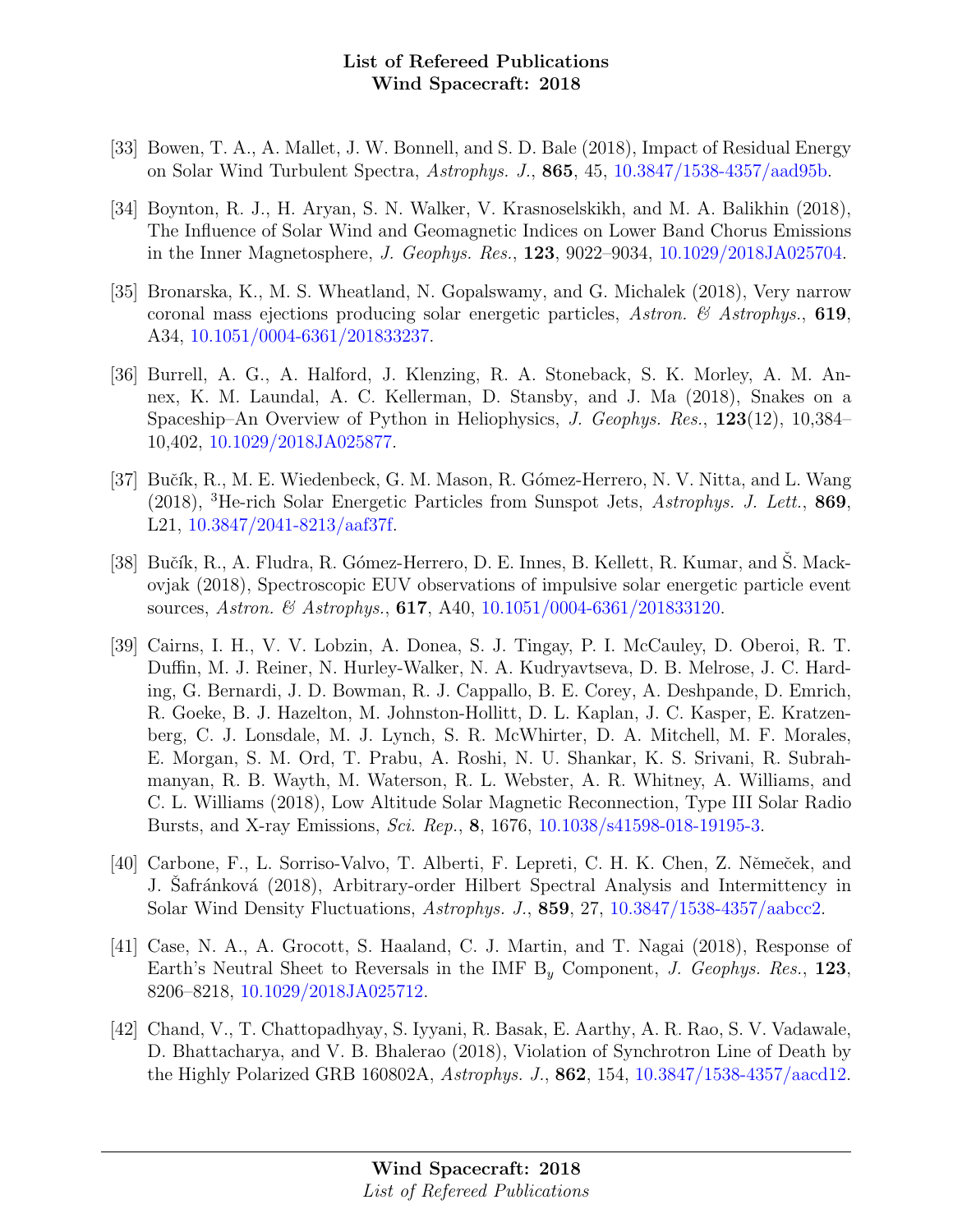- [43] Chandra, H., and B. Bhatt (2018), Solar flares associated coronal mass ejection accompanied with DH type II radio burst in relation with interplanetary magnetic field, geomagnetic storms and cosmic ray intensity, New Astron., 60, 22–32, [10.1016/j.newast.2017.10.001.](http://dx.doi.org/10.1016/j.newast.2017.10.001)
- [44] Chapman, S. C., N. W. Watkins, and E. Tindale (2018), Reproducible Aspects of the Climate of Space Weather Over the Last Five Solar Cycles, Space Weather, 16, 1128– 1142, [10.1029/2018SW001884.](http://dx.doi.org/10.1029/2018SW001884)
- [45] Charikov, Y. E., A. N. Shabalin, E. P. Ovchinnikova, A. L. Lysenko, and S. A. Kuznetsov (2018), Energy Spectra and Time Delays of Hard X-Rays of Solar Flares in Konus-Wind and RHESSI Experiments, Geomag. and Aeron., 58, 1050–1056, [10.1134/S0016793218080030.](http://dx.doi.org/10.1134/S0016793218080030)
- [46] Chelpanov, M. A., O. V. Mager, P. N. Mager, D. Y. Klimushkin, and O. I. Berngardt (2018), Properties of frequency distribution of Pc5-range pulsations observed with the Ekaterinburg decameter radar in the nightside ionosphere, J. Atmos. Solar-Terr. Phys., 167, 177–183, [10.1016/j.jastp.2017.12.002.](http://dx.doi.org/10.1016/j.jastp.2017.12.002)
- [47] Chen, L., A. Aminaei, L. I. Gurvits, M. K. Wolt, H. R. Pourshaghaghi, Y. Yan, and H. Falcke (2018), Antenna design and implementation for the future space Ultra-Long wavelength radio telescope, *Exper. Astron.*, **45**, 231–253, [10.1007/s10686-018-9576-3.](http://dx.doi.org/10.1007/s10686-018-9576-3)
- [48] Chen, L.-J., S. Wang, L. B. Wilson, S. Schwartz, N. Bessho, T. Moore, D. Gershman, B. Giles, D. Malaspina, F. D. Wilder, R. E. Ergun, M. Hesse, H. Lai, C. Russell, R. Strangeway, R. B. Torbert, A. F.-Vinas, J. Burch, S. Lee, C. Pollock, J. Dorelli, W. Paterson, N. Ahmadi, K. Goodrich, B. Lavraud, O. Le Contel, Y. V. Khotyaintsev, P.-A. Lindqvist, S. Boardsen, H. Wei, A. Le, and L. Avanov (2018), Electron Bulk Acceleration and Thermalization at Earth's Quasiperpendicular Bow Shock, Phys. Rev. Lett., 120(22), 225101, [10.1103/PhysRevLett.120.225101.](http://dx.doi.org/10.1103/PhysRevLett.120.225101)
- [49] Chen, M. W., T. P. O'Brien, C. L. Lemon, and T. B. Guild (2018), Effects of Uncertainties in Electric Field Boundary Conditions for Ring Current Simulations, J. Geophys. Res., 123, 638–652, [10.1002/2017JA024496.](http://dx.doi.org/10.1002/2017JA024496)
- [50] Chen, Y., Q. Hu, J. le Roux, and J. Zheng (2018), Observational Analysis of Small-scale Magnetic Flux Ropes from Ulysses In-situ Measurements, in Journal of Physics Confer-ence Series, J. Phys. Conf. Ser., vol. 1100, p. 012006, [10.1088/1742-6596/1100/1/012006.](http://dx.doi.org/10.1088/1742-6596/1100/1/012006)
- [51] Cheng, X., B. Kliem, and M. D. Ding (2018), Unambiguous Evidence of Filament Splitting-induced Partial Eruptions, Astrophys. J., 856, 48, [10.3847/1538-4357/aab08d.](http://dx.doi.org/10.3847/1538-4357/aab08d)
- [52] Cheng, Z. W., J. K. Shi, J. C. Zhang, K. Torkar, L. M. Kistler, M. Dunlop, C. Carr, H. Rème, I. Dandouras, and A. Fazakerley (2018), Influence of the IMF Cone Angle on Invariant Latitudes of Polar Region Footprints of FACs in the Magnetotail: Cluster Observation, J. Geophys. Res., 123, 2588–2597, [10.1002/2017JA024941.](http://dx.doi.org/10.1002/2017JA024941)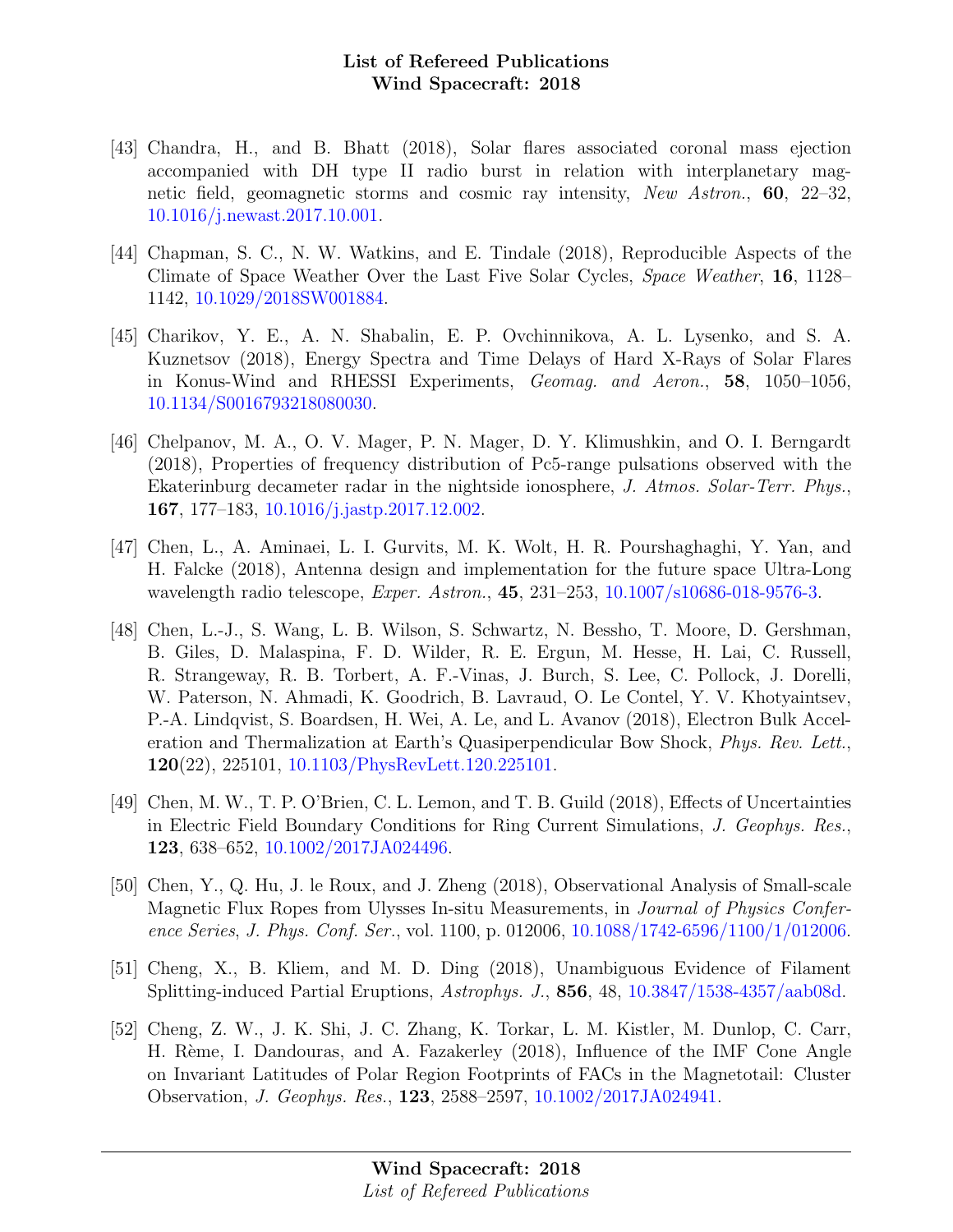- [53] Chernogor, L. F., and K. P. Garmash (2018), Magnetospheric and Ionospheric Effects Accompanying the Strongest Technogenic Catastrophe, Geomag. and Aeron., 58, 673– 685, [10.1134/S0016793218050031.](http://dx.doi.org/10.1134/S0016793218050031)
- [54] Chi, Y., J. Zhang, C. Shen, P. Hess, L. Liu, W. Mishra, and Y. Wang (2018), Observational Study of an Earth-affecting Problematic ICME from STEREO, Astrophys. J., 863, 108, [10.3847/1538-4357/aacf44.](http://dx.doi.org/10.3847/1538-4357/aacf44)
- [55] Chi, Y., C. Shen, B. Luo, Y. Wang, and M. Xu (2018), Geoeffectiveness of Stream Interaction Regions From 1995 to 2016, Space Weather, 16, 1960–1971, [10.1029/2018SW001894.](http://dx.doi.org/10.1029/2018SW001894)
- [56] Cliver, E. W., and E. D'Huys (2018), Size Distributions of Solar Proton Events and Their Associated Soft X-Ray Flares: Application of the Maximum Likelihood Estimator, Astrophys. J., 864, 48, [10.3847/1538-4357/aad043.](http://dx.doi.org/10.3847/1538-4357/aad043)
- [57] Cliver, E. W., and K. Herbst (2018), Evolution of the Sunspot Number and Solar Wind B Time Series, Space Sci. Rev., 214, 56, [10.1007/s11214-018-0487-4.](http://dx.doi.org/10.1007/s11214-018-0487-4)
- [58] Court, J. M. C., D. Altamirano, A. C. Albayati, A. Sanna, T. Belloni, T. Overton, N. Degenaar, R. Wijnands, K. Yamaoka, A. B. Hill, and C. Knigge (2018), The evolution of X-ray bursts in the 'Bursting Pulsar' GRO J1744-28, Mon. Not. Roy. Astron. Soc., 481(2), 2273–2298, [10.1093/mnras/sty2312.](http://dx.doi.org/10.1093/mnras/sty2312)
- [59] Cunha-Silva, R. D., C. L. Selhorst, F. C. R. Fernandes, and A. J. Oliveira e Silva (2018), Well-defined EUV wave associated with a CME-driven shock,  $Astron.$   $\mathcal{C}$  Astrophys., 612, A100, [10.1051/0004-6361/201630358.](http://dx.doi.org/10.1051/0004-6361/201630358)
- [60] Dainotti, M. G., and L. Amati (2018), Gamma-ray Burst Prompt Correlations: Selection and Instrumental Effects, Publ. Astron. Soc. Pacific, 130(987), 051,001, [10.1088/1538-](http://dx.doi.org/10.1088/1538-3873/aaa8d7) [3873/aaa8d7.](http://dx.doi.org/10.1088/1538-3873/aaa8d7)
- [61] D'Amicis, R., L. Matteini, and R. Bruno (2019), On the slow solar wind with high Alfvénicity: from composition and microphysics to spectral properties, Mon. Not. Roy. Astron. Soc., 483, 4665–4677, [10.1093/mnras/sty3329.](http://dx.doi.org/10.1093/mnras/sty3329)
- [62] Dang, T., B. Zhang, M. Wiltberge, W. Wang, R. Varney, X. Dou, W. Wan, and J. Lei (2018), On the Relation Between Soft Electron Precipitations in the Cusp Region and Solar Wind Coupling Functions, J. Geophys. Res., 123, 211–226, [10.1002/2017JA024379.](http://dx.doi.org/10.1002/2017JA024379)
- [63] De Pascuale, S., V. K. Jordanova, J. Goldstein, C. A. Kletzing, W. S. Kurth, S. A. Thaller, and J. R. Wygant (2018), Simulations of Van Allen Probes Plasmaspheric Electron Density Observations, J. Geophys. Res., 123, 9453–9475, [10.1029/2018JA025776.](http://dx.doi.org/10.1029/2018JA025776)
- [64] Deca, J., A. Divin, C. Lue, T. Ahmadi, and M. Horányi (2018), Reiner Gamma albedo features reproduced by modeling solar wind standoff, Nature Comm. Phys., 1, 12, [10.1038/s42005-018-0012-9.](http://dx.doi.org/10.1038/s42005-018-0012-9)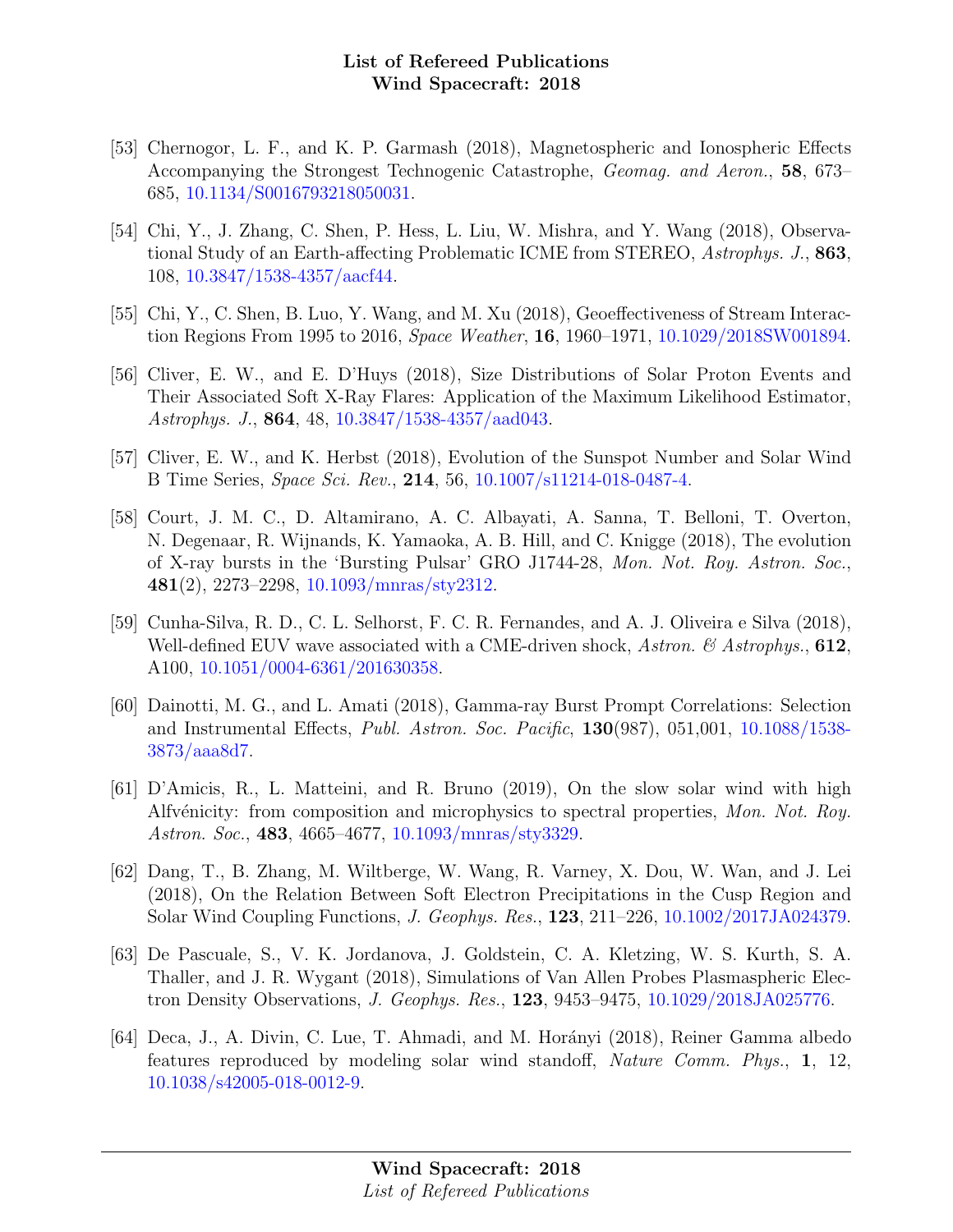- [65] Demetrescu, C., V. Dobrica, R. Greculeasa, and C. Stefan (2018), The induced surface electric response in Europe to 2015 St. Patrick's Day geomagnetic storm, J. Atmos. Solar-Terr. Phys., 180, 106–115, [10.1016/j.jastp.2017.09.003.](http://dx.doi.org/10.1016/j.jastp.2017.09.003)
- [66] Démoulin, P., S. Dasso, and M. Janvier (2018), Exploring the biases of a new method based on minimum variance for interplanetary magnetic clouds, Astron.  $\mathcal{C}$  Astrophys. 619, A139, [10.1051/0004-6361/201833831.](http://dx.doi.org/10.1051/0004-6361/201833831)
- [67] Denardini, C. M., S. S. Chen, L. C. A. Resende, J. Moro, A. V. Bilibio, P. R. Fagundes, M. A. Gende, M. A. Cabrera, M. J. A. Bolzan, A. L. Padilha, N. J. Schuch, J. L. Hormaechea, L. R. Alves, P. F. Barbosa Neto, P. A. B. Nogueira, G. A. S. Picanço, and T. O. Bertollotto (2018), The Embrace Magnetometer Network for South America: First Scientific Results, Radio Science, 53(3), 379–393, [10.1002/2018RS006540.](http://dx.doi.org/10.1002/2018RS006540)
- [68] Despirak, I., A. Lubchich, and N. Kleimenova (2018), High-latitudes magnetic substorms under different types of the solar wind large-scale structure, Sun and Geosphere, 13, 57–61.
- [69] Despirak, I. V., A. A. Lubchich, and N. G. Kleimenova (2018), High-latitude substorm dependence on space weather conditions in solar cycle 23 and 24 (SC23 and SC24), J. Atmos. Solar-Terr. Phys., 177, 54–62, [10.1016/j.jastp.2017.09.011.](http://dx.doi.org/10.1016/j.jastp.2017.09.011)
- [70] Domínguez, M., G. Nigro, V. Muñoz, and V. Carbone (2018), Study of the fractality of magnetized plasma using an MHD shell model driven by solar wind data, Phys. Plasmas, 25(9), 092302, [10.1063/1.5034129.](http://dx.doi.org/10.1063/1.5034129)
- [71] Dósa, M., A. Opitz, Z. Dálya, and K. Szegő (2018), Magnetic Lasso: A New Kinematic Solar Wind Propagation Method. Magnetic Lasso Propagation, Solar Phys., 293, 127, [10.1007/s11207-018-1340-3.](http://dx.doi.org/10.1007/s11207-018-1340-3)
- [72] Dremukhina, L. A., I. G. Lodkina, and Y. I. Yermolaev (2018), Relationship between the Parameters of Various Solar Wind Types and Geomagnetic Activity Indices, Cosmic Res., 56, 426–433, [10.1134/S0010952518060011.](http://dx.doi.org/10.1134/S0010952518060011)
- [73] Dremukhina, L. A., I. G. Lodkina, and Y. I. Yermolaev (2018), Statistical Study of the Effect of Different Solar Wind Types on Magnetic Storm Generation During 1995-2016, Geomag. and Aeron., 58, 737–743, [10.1134/S0016793218060038.](http://dx.doi.org/10.1134/S0016793218060038)
- [74] Dresing, N., R. Gómez-Herrero, B. Heber, A. Klassen, M. Temmer, and A. Veronig (2018), Long-lasting injection of solar energetic electrons into the heliosphere, Astron.  $\mathcal{C}$  Astrophys., 613, A21, [10.1051/0004-6361/201731573.](http://dx.doi.org/10.1051/0004-6361/201731573)
- [75] Dröge, W., Y. Y. Kartavykh, L. Wang, D. Telloni, and R. Bruno (2018), Transport Modeling of Interplanetary Electrons in the 2002 October 20 Solar Particle Event, Astrophys. J., 869, 168, [10.3847/1538-4357/aaec6c.](http://dx.doi.org/10.3847/1538-4357/aaec6c)
- [76] Du, A. M., K. T. Wang, H. Luo, B. T. Tsurutani, J. Gjerloev, W. Sun, Y. Wang, J. Ou, and Y. Ge (2018), Coupling of semiannual and annual variations in the SuperMAG SML and SMU indices, Planet. Space Sci., 158, 87–95, [10.1016/j.pss.2018.05.001.](http://dx.doi.org/10.1016/j.pss.2018.05.001)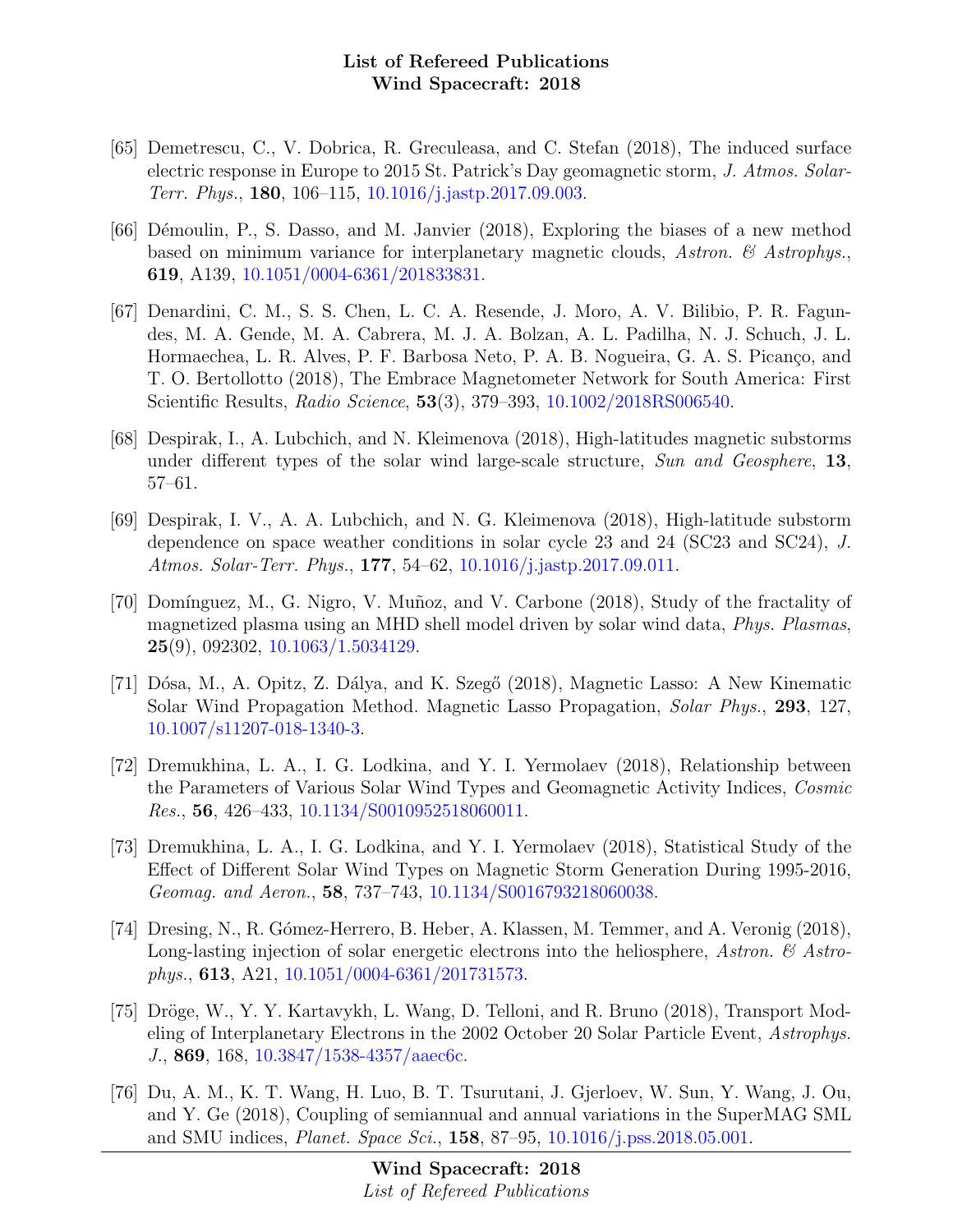- [77] Duan, D., J. He, Z. Pei, S. Huang, H. Wu, D. Verscharen, and L. Wang (2018), Angular Independence of Break Position for Magnetic Power Spectral Density in Solar Wind Turbulence, Astrophys. J., 865, 89, [10.3847/1538-4357/aad9aa.](http://dx.doi.org/10.3847/1538-4357/aad9aa)
- [78] El-Borie, M. A., A. M. El-Taher, N. E. Aly, and A. A. Bishara (2018), The occurrence of non-uniformity of solar and plasma features throughout five solar cycles, Astroparticle Phys., 100, 13–21, [10.1016/j.astropartphys.2018.02.007.](http://dx.doi.org/10.1016/j.astropartphys.2018.02.007)
- [79] El-Borie, M. A., A. M. El-Taher, N. E. Aly, and A. A. Bishara (2018), A study of the asymmetrical distribution of solar activity features on solar and plasma parameters (1967- 2016), Phys. Plasmas, 25(4), 042901, [10.1063/1.5018058.](http://dx.doi.org/10.1063/1.5018058)
- [80] El-Borie, M. A., A. M. El-Taher, N. E. Aly, and A. A. Bishara (2018), A study of the geomagnetic indices asymmetry based on the interplanetary magnetic field polarities, Astrophys. Space Sci., 363, 106, [10.1007/s10509-018-3329-7.](http://dx.doi.org/10.1007/s10509-018-3329-7)
- [81] Engebretson, M. J., J. L. Posch, N. S. S. Capman, N. G. Campuzano, P. Bělik, R. C. Allen, S. K. Vines, B. J. Anderson, S. Tian, C. A. Cattell, J. R. Wygant, S. A. Fuselier, M. R. Argall, M. R. Lessard, R. B. Torbert, M. B. Moldwin, M. D. Hartinger, H. Kim, C. T. Russell, C. A. Kletzing, G. D. Reeves, and H. J. Singer (2018), MMS, Van Allen Probes, GOES 13, and Ground-Based Magnetometer Observations of EMIC Wave Events Before, During, and After a Modest Interplanetary Shock, J. Geophys. Res., 123, 8331– 8357, [10.1029/2018JA025984.](http://dx.doi.org/10.1029/2018JA025984)
- [82] Eriksson, E., A. Vaivads, D. B. Graham, A. Divin, Y. V. Khotyaintsev, E. Yordanova, M. André, B. L. Giles, C. J. Pollock, C. T. Russell, O. L. Contel, R. B. Torbert, R. E. Ergun, P.-A. Lindqvist, and J. L. Burch (2018), Electron Energization at a Reconnecting Magnetosheath Current Sheet, Geophys. Res. Lett., 45, 8081–8090, [10.1029/2018GL078660.](http://dx.doi.org/10.1029/2018GL078660)
- [83] Eroglu, E. (2018), Mathematical modeling of the moderate storm on 28 February 2008, New Astron., 60, 33–41, [10.1016/j.newast.2017.10.002.](http://dx.doi.org/10.1016/j.newast.2017.10.002)
- [84] Eselevich, V. G., N. L. Borodkova, O. V. Sapunova, G. N. Zastenker, and Y. I. Yermolaev (2018), Structure of the Front of a Collisionless Oblique Interplanetary Shock Wave from High Time Resolution Measurements of Solar-Wind Plasma Parameters, Geomag. and Aeron., 58, 728–736, [10.1134/S001679321806004X.](http://dx.doi.org/10.1134/S001679321806004X)
- [85] Farrugia, C. J., I. J. Cohen, B. J. Vasquez, N. Lugaz, L. Alm, R. B. Torbert, M. R. Argall, K. Paulson, B. Lavraud, D. J. Gershman, F. T. Gratton, H. Matsui, A. Rogers, T. G. Forbes, D. Payne, R. E. Ergun, B. Mauk, J. L. Burch, C. T. Russell, R. J. Strangeway, J. Shuster, R. Nakamura, S. A. Fuselier, B. L. Giles, Y. V. Khotyaintsev, P. A. Lindqvist, G. T. Marklund, S. M. Petrinec, and C. J. Pollock (2018), Effects in the Near-Magnetopause Magnetosheath Elicited by Large-Amplitude Alfvénic Fluctuations Terminating in a Field and Flow Discontinuity, J. Geophys. Res., 123, 8983–9004, [10.1029/2018JA025724.](http://dx.doi.org/10.1029/2018JA025724)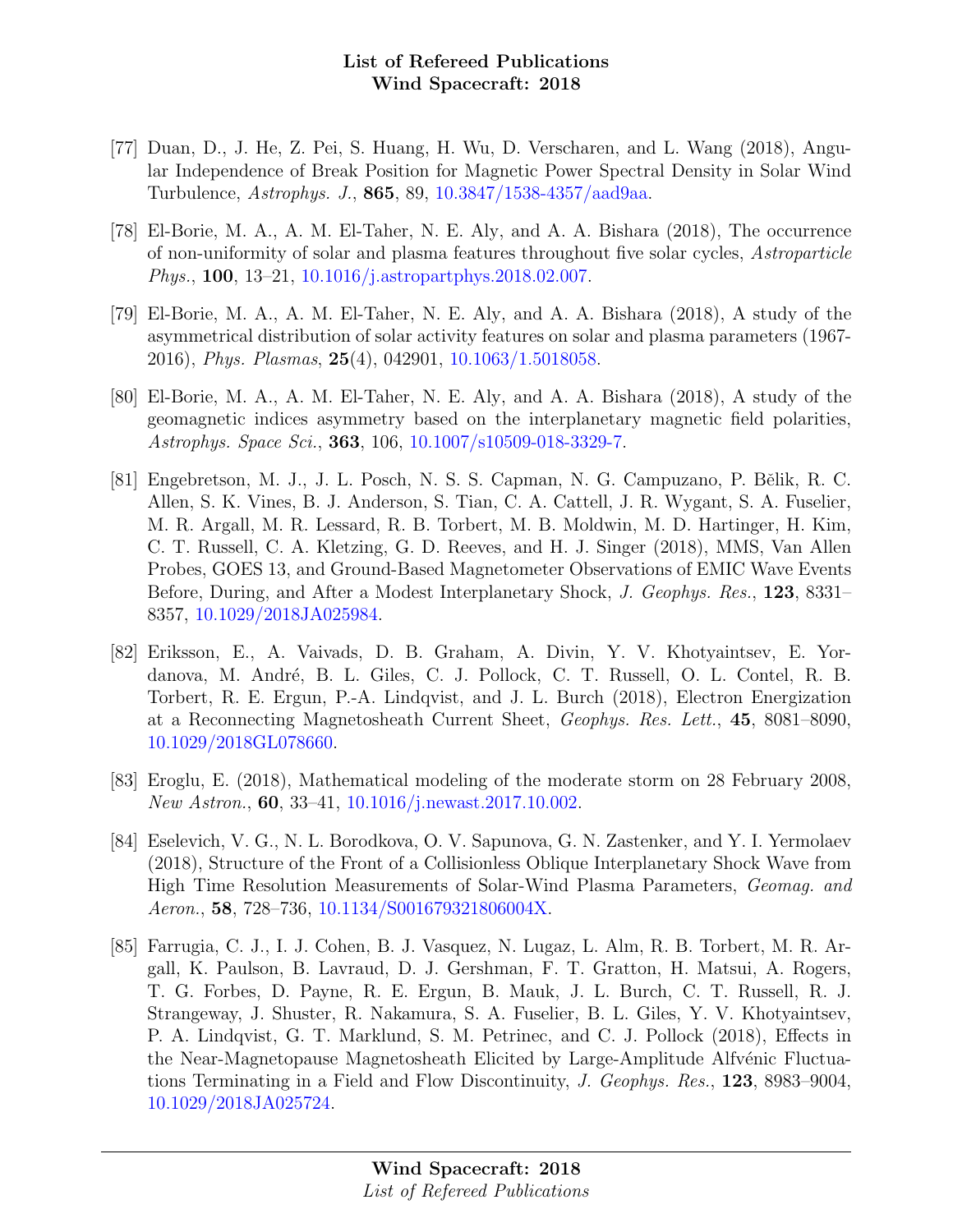- [86] Feng, H. Q., J. M. Wang, G. Q. Zhao, and Y. Zhao (2018), Observations on the Magnetic Disconnections of a Magnetic Cloud from the Sun through Magnetic Reconnection, Astrophys. J., 864, 101, [10.3847/1538-4357/aad95e.](http://dx.doi.org/10.3847/1538-4357/aad95e)
- [87] Feng, X., S. Yao, D. Li, G. Li, and X. Yan (2018), Statistical Study of ICMEs with Low Mean Carbon Charge State Plasmas Detected from 1998 to 2011, Astrophys. J., 868, 124, [10.3847/1538-4357/aae92c.](http://dx.doi.org/10.3847/1538-4357/aae92c)
- [88] Ferradas, C. P., J.-C. Zhang, H. E. Spence, L. M. Kistler, B. A. Larsen, G. D. Reeves, R. M. Skoug, and H. O. Funsten (2018), Temporal Evolution of Ion Spectral Structures During a Geomagnetic Storm: Observations and Modeling, J. Geophys. Res., 123, 179– 196, [10.1002/2017JA024702.](http://dx.doi.org/10.1002/2017JA024702)
- [89] Filwett, R. J. (2018), Measuring the Sources and Acceleration Mechanisms of Suprathermal Heavy Ions in Stream Interaction Regions near 1 AU, Ph.D. thesis, The University of Texas at San Antonio.
- [90] Fioretti, V., A. Bulgarelli, S. Molendi, S. Lotti, C. Macculi, M. Barbera, T. Mineo, L. Piro, M. Cappi, M. Dadina, N. Meidinger, A. von Kienlin, and A. Rau (2018), Magnetic Shielding of Soft Protons in Future X-Ray Telescopes: The Case of the ATHENA Wide Field Imager, Astrophys. J., 867, 9, [10.3847/1538-4357/aade99.](http://dx.doi.org/10.3847/1538-4357/aade99)
- [91] Fraija, N., and P. Veres (2018), The Origin of the Optical Flashes: The Case Study of GRB 080319B and GRB 130427A, Astrophys. J., 859, 70, [10.3847/1538-4357/aabd79.](http://dx.doi.org/10.3847/1538-4357/aabd79)
- [92] Fu, H., M. S. Madjarska, B. Li, L. Xia, and Z. Huang (2018), Helium abundance and speed difference between helium ions and protons in the solar wind from coronal holes, active regions, and quiet Sun, Mon. Not. Roy. Astron. Soc., 478, 1884–1892, [10.1093/mn](http://dx.doi.org/10.1093/mnras/sty1211)[ras/sty1211.](http://dx.doi.org/10.1093/mnras/sty1211)
- [93] Fuselier, S. A., S. M. Petrinec, K. J. Trattner, J. M. Broll, J. L. Burch, B. L. Giles, R. J. Strangeway, C. T. Russell, B. Lavraud, M. Øieroset, R. B. Torbert, C. J. Farrugia, S. K. Vines, R. G. Gomez, J. Mukherjee, and P. A. Cassak (2018), Observational Evidence of Large-Scale Multiple Reconnection at the Earth's Dayside Magnetopause, J. Geophys. Res., 123, 8407–8421, [10.1029/2018JA025681.](http://dx.doi.org/10.1029/2018JA025681)
- [94] Fuselier, S. A., K. J. Trattner, S. M. Petrinec, B. Lavraud, and J. Mukherjee (2018), Nonlobe Reconnection at the Earth's Magnetopause for Northward IMF, J. Geophys. Res., 123, 8275–8291, [10.1029/2018JA025435.](http://dx.doi.org/10.1029/2018JA025435)
- [95] Gabrielse, C., Y. Nishimura, L. Lyons, B. Gallardo-Lacourt, Y. Deng, and E. Donovan (2018), Statistical Properties of Mesoscale Plasma Flows in the Nightside High-Latitude Ionosphere, J. Geophys. Res., 123, 6798–6820, [10.1029/2018JA025440.](http://dx.doi.org/10.1029/2018JA025440)
- [96] Georgiou, M., I. A. Daglis, I. J. Rae, E. Zesta, D. G. Sibeck, I. R. Mann, G. Balasis, and K. Tsinganos (2018), Ultralow Frequency Waves as an Intermediary for Solar Wind Energy Input Into the Radiation Belts, J. Geophys. Res., 123(12), 10, [10.1029/2018JA025355.](http://dx.doi.org/10.1029/2018JA025355)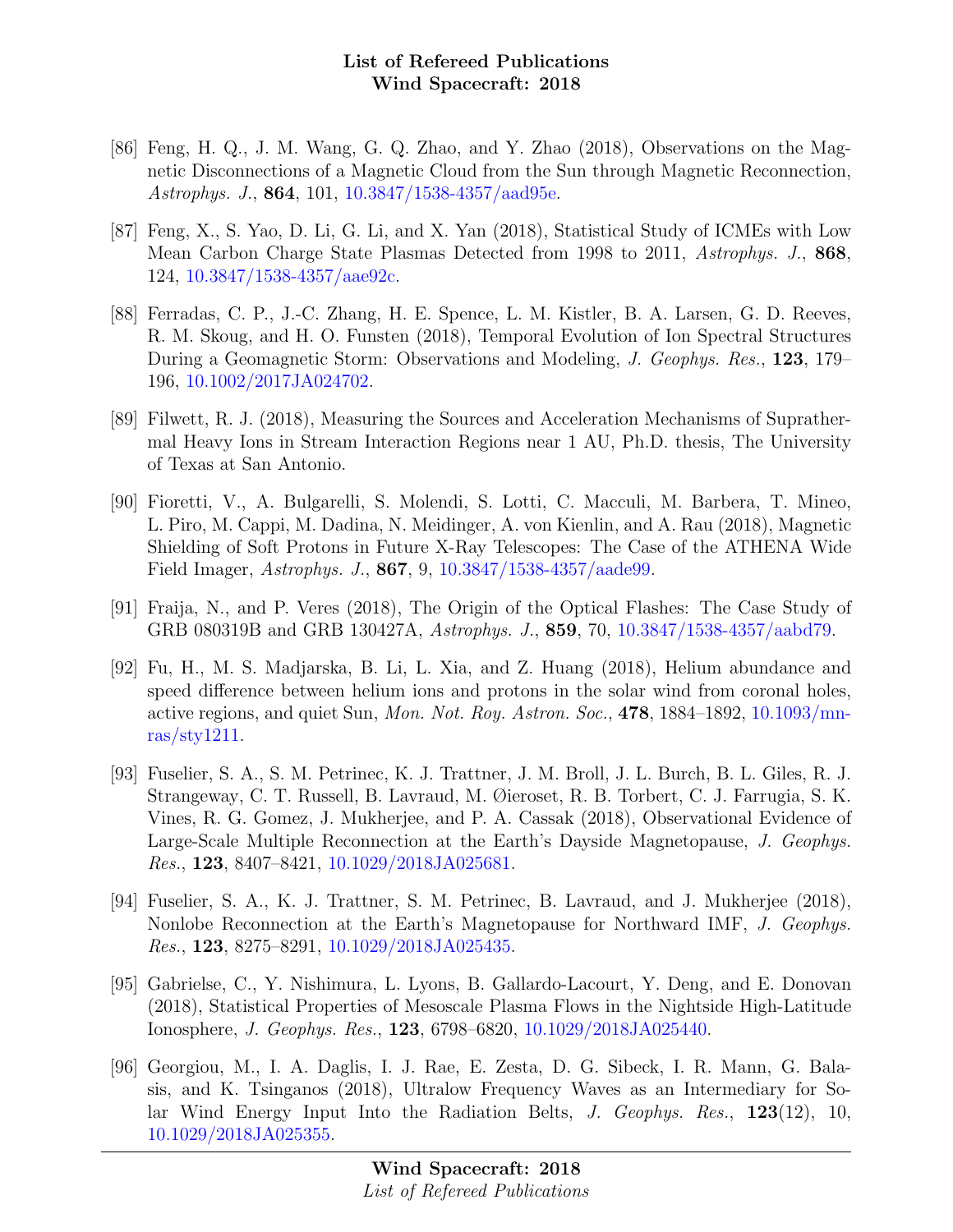- [97] Georgoulis, M. K., A. Papaioannou, I. Sandberg, A. Anastasiadis, I. A. Daglis, R. Rodríguez-Gasén, A. Aran, B. Sanahuja, and P. Nieminen (2018), Analysis and interpretation of inner-heliospheric SEP events with the ESA Standard Radiation Environment Monitor (SREM) onboard the INTEGRAL and Rosetta Missions, J. Space Weather Space  $Clim., 8(27), A40, 10.1051/swsc/2018027.$  $Clim., 8(27), A40, 10.1051/swsc/2018027.$
- [98] Gerontidou, M., H. Mavromichalaki, and T. Daglis (2018), High-Speed Solar Wind Streams and Geomagnetic Storms During Solar Cycle 24, Solar Phys., 293, 131, [10.1007/s11207-018-1348-8.](http://dx.doi.org/10.1007/s11207-018-1348-8)
- [99] Glesener, L., and G. D. Fleishman (2018), Electron Acceleration and Jet-facilitated Escape in an M-class Solar Flare on 2002 August 19, Astrophys. J., 867, 84, [10.3847/1538-](http://dx.doi.org/10.3847/1538-4357/aacefe) [4357/aacefe.](http://dx.doi.org/10.3847/1538-4357/aacefe)
- [100] Gogoberidze, G., Y. M. Voitenko, and G. Machabeli (2018), Temperature spectra in the solar wind turbulence, Mon. Not. Roy. Astron. Soc.,  $480(2)$ ,  $1864-1869$ ,  $10.1093/\text{mn}$ [ras/sty1914.](http://dx.doi.org/10.1093/mnras/sty1914)
- [101] Goncharov, O., A. Koval, J. Å afránková, Z. Němeček, M. L. Stevens, A. Szabo, and L. Přech (2018), Interaction of the Interplanetary Shock and IMF Directional Discontinuity in the Solar Wind, J. Geophys. Res., 123(5), 3822–3835, [10.1029/2018JA025195.](http://dx.doi.org/10.1029/2018JA025195)
- [102] Gopalswamy, N., P. Mäkelä, S. Yashiro, A. Lara, H. Xie, S. Akiyama, and R. J. Mac-Dowall (2018), Interplanetary Type II Radio Bursts from Wind/WAVES and Sustained Gamma-Ray Emission from Fermi/LAT: Evidence for Shock Source, Astrophys. J. Lett., 868, L19, [10.3847/2041-8213/aaef36.](http://dx.doi.org/10.3847/2041-8213/aaef36)
- [103] Gopalswamy, N., P. Mäkelä, S. Akiyama, S. Yashiro, H. Xie, and N. Thakur (2018), Sun-to-earth propagation of the 2015 June 21 coronal mass ejection revealed by optical, EUV, and radio observations, J. Atmos. Solar-Terr. Phys., 179, 225–238, [10.1016/j.jastp.2018.07.013.](http://dx.doi.org/10.1016/j.jastp.2018.07.013)
- [104] Gopalswamy, N., S. Akiyama, S. Yashiro, and H. Xie (2018), Coronal flux ropes and their interplanetary counterparts, J. Atmos. Solar-Terr. Phys., 180, 35–45, [10.1016/j.jastp.2017.06.004.](http://dx.doi.org/10.1016/j.jastp.2017.06.004)
- [105] Goswami, A. (2018), Difference in the parameters of ICMEs in Ejecta and Sheath region and their impact on Dst index during  $1997-2014$ ,  $Adv. Space Res., 62, 692-706$ , [10.1016/j.asr.2018.05.017.](http://dx.doi.org/10.1016/j.asr.2018.05.017)
- [106] Graham, G. A., I. J. Rae, C. J. Owen, and A. P. Walsh (2018), Investigating the Effect of IMF Path Length on Pitch-angle Scattering of Strahl within 1 au, Astrophys. J., 855, 40, [10.3847/1538-4357/aaaf1b.](http://dx.doi.org/10.3847/1538-4357/aaaf1b)
- [107] Grechnev, V. V., V. I. Kiselev, L. K. Kashapova, A. A. Kochanov, I. V. Zimovets, A. M. Uralov, B. A. Nizamov, I. Y. Grigorieva, D. V. Golovin, M. L. Litvak, I. G. Mitrofanov, and A. B. Sanin (2018), Radio, Hard X-Ray, and Gamma-Ray Emissions Associated with a Far-Side Solar Event, Solar Phys., 293, 133, [10.1007/s11207-018-1352-z.](http://dx.doi.org/10.1007/s11207-018-1352-z)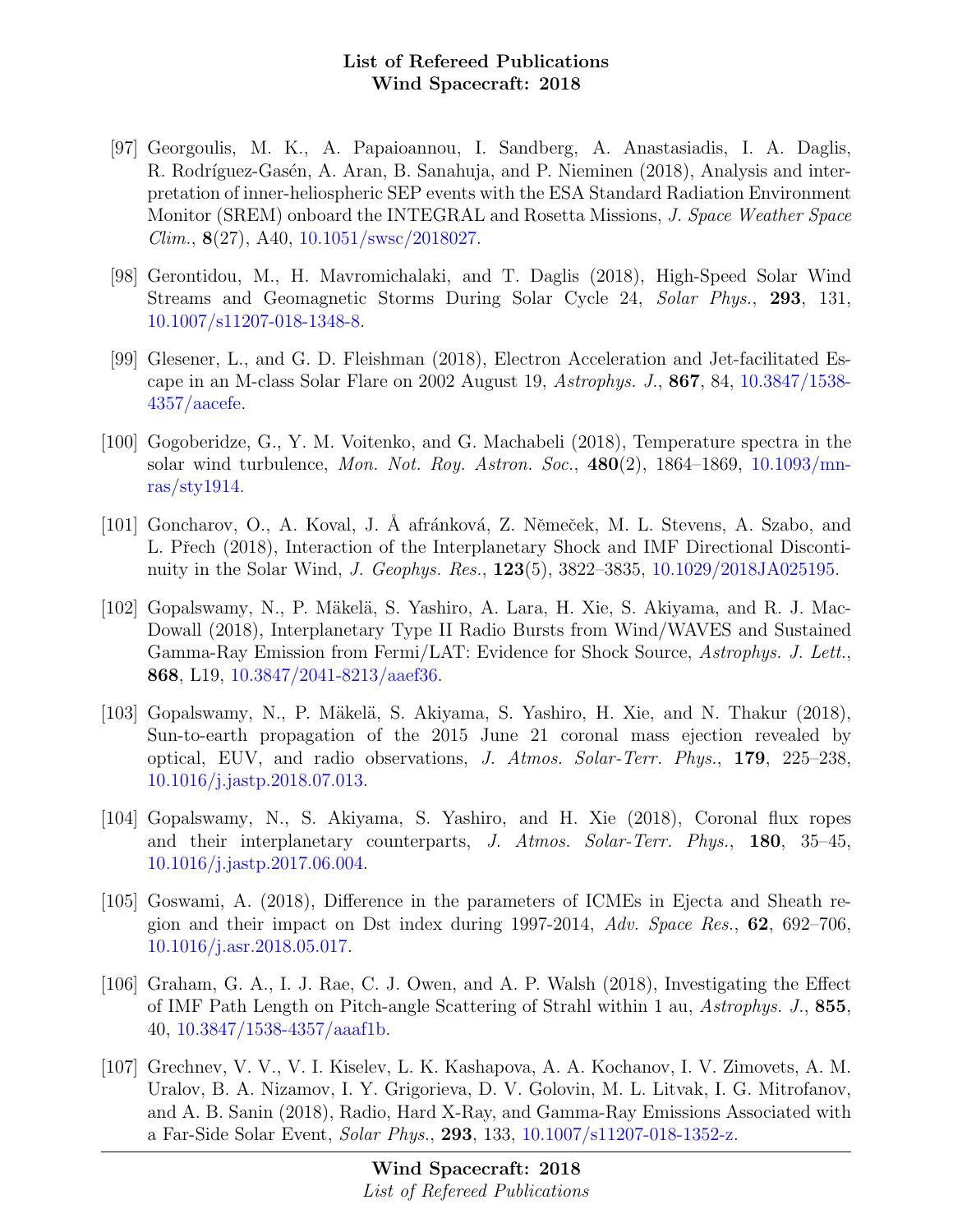- [108] Greiner, J. (2019), The Benefit of Simultaneous Seven-filter Imaging: 10 Years of GROND Observations, Publ. Astron. Soc. Pacific, 131(1), 015,002, [10.1088/1538-3873/aaec5d.](http://dx.doi.org/10.1088/1538-3873/aaec5d)
- [109] Grigorenko, E. E., H. V. Malova, V. Y. Popov, R. Koleva, and L. M. Zelenyi (2018), A shear  $B<sub>Y</sub>$  field in the Earth's magnetotail and its variations in the current sheet, J. Atmos. Solar-Terr. Phys., 177, 46–53, [10.1016/j.jastp.2017.08.018.](http://dx.doi.org/10.1016/j.jastp.2017.08.018)
- [110] Gruet, M. A., M. Chandorkar, A. Sicard, and E. Camporeale (2018), Multiple-Hour-Ahead Forecast of the Dst Index Using a Combination of Long Short-Term Memory Neural Network and Gaussian Process, Space Weather, 16, 1882–1896, [10.1029/2018SW001898.](http://dx.doi.org/10.1029/2018SW001898)
- [111] Guineva, V., I. Despirak, and R. Werner (2018), Substorm observations by THEMIS D and ground-based observations by MAIN camera system in Apatity - a case study, Sun and Geosphere, 13, 95–100.
- [112] Guineva, V., I. V. Despirak, and R. Werner (2018), Observations of substorm auroras by MAIN cameras system in Apatity during two winter seasons: 2014/2015 and 2015/2016, J. Atmos. Solar-Terr. Phys., 177, 63–72, [10.1016/j.jastp.2017.09.014.](http://dx.doi.org/10.1016/j.jastp.2017.09.014)
- [113] Guo, J., M. Dumbović, R. F. Wimmer-Schweingruber, M. Temmer, H. Lohf, Y. Wang, A. Veronig, D. M. Hassler, L. M. Mays, C. Zeitlin, B. Ehresmann, O. Witasse, J. L. Freiherr von Forstner, B. Heber, M. Holmström, and A. Posner (2018), Modeling the Evolution and Propagation of 10 September 2017 CMEs and SEPs Arriving at Mars Constrained by Remote Sensing and In Situ Measurement, Space Weather, 16, 1156– 1169, [10.1029/2018SW001973.](http://dx.doi.org/10.1029/2018SW001973)
- [114] Hammer, M. D., and C. C. Finlay (2019), Local averages of the core-mantle boundary magnetic field from satellite observations, Geophys. J. Int., 216, 1901–1918, [10.1093/gji/ggy515.](http://dx.doi.org/10.1093/gji/ggy515)
- [115] Hamrin, M., H. Gunell, J. Lindkvist, P. A. Lindqvist, R. E. Ergun, and B. L. Giles (2018), Bow Shock Generator Current Systems: MMS Observations of Possible Current Closure, J. Geophys. Res., 123(1), 242–258, [10.1002/2017JA024826.](http://dx.doi.org/10.1002/2017JA024826)
- [116] Han, S., G. Murakami, H. Kita, F. Tsuchiya, C. Tao, H. Misawa, A. Yamazaki, and M. Nakamura (2018), Investigating Solar Wind-Driven Electric Field Influence on Long-Term Dynamics of Jovian Synchrotron Radiation, J. Geophys. Res., 123, 9508–9516, [10.1029/2018JA025849.](http://dx.doi.org/10.1029/2018JA025849)
- [117] Hargreaves, J. K., and M. J. Birch (2018), Observations by incoherent scatter radar of related D- and F-region structuring at very high latitude, J. Atmos. Solar-Terr. Phys., 174, 5–16, [10.1016/j.jastp.2018.01.032.](http://dx.doi.org/10.1016/j.jastp.2018.01.032)
- [118] Hatch, S. M., C. C. Chaston, and J. LaBelle (2018), Nonthermal Limit of Monoenergetic Precipitation in the Auroral Acceleration Region, Geophys. Res. Lett., 45, 10,167–10,176, [10.1029/2018GL078948.](http://dx.doi.org/10.1029/2018GL078948)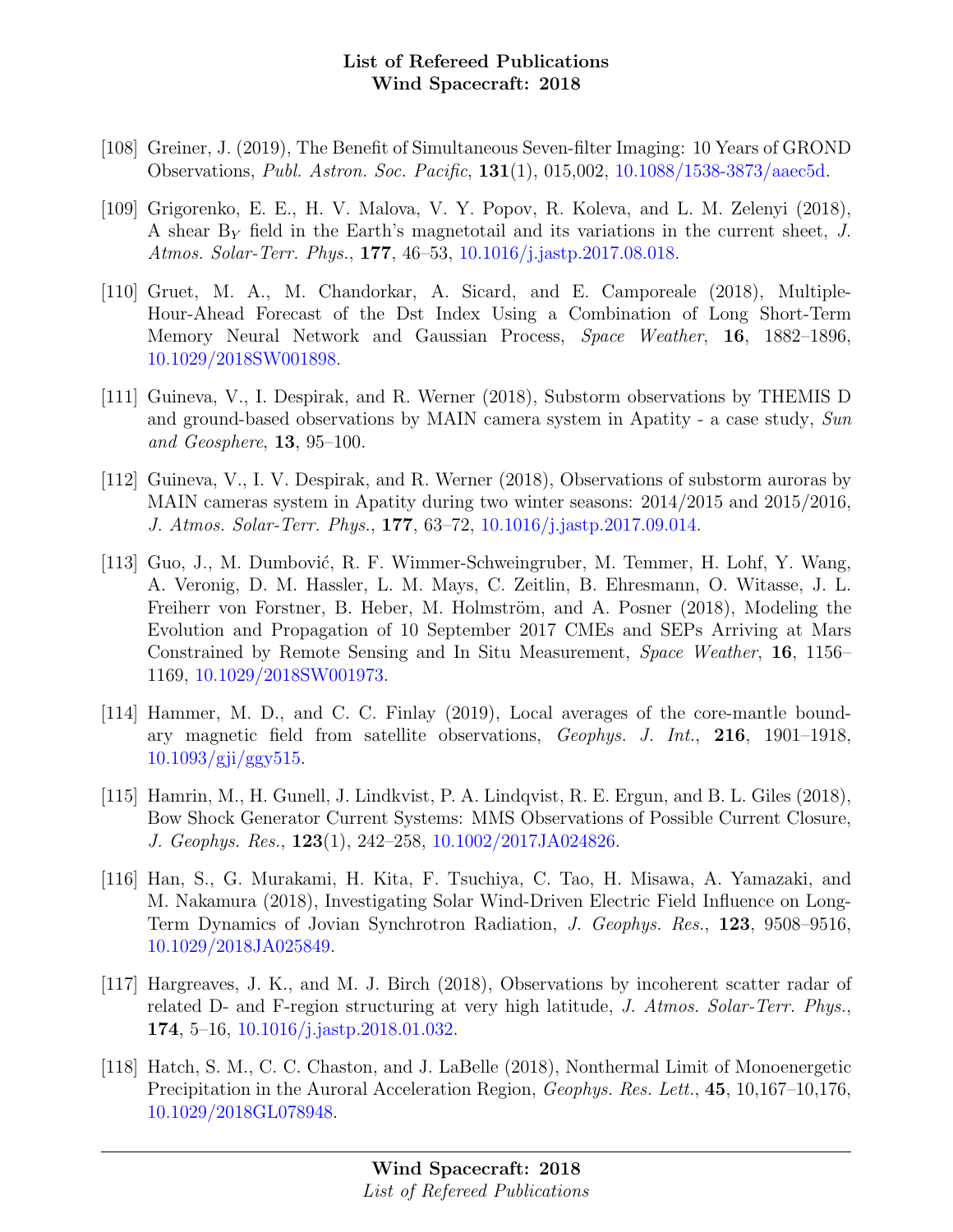- [119] Hayakawa, H., J. M. Vaquero, and Y. Ebihara (2018), Sporadic auroras near the geomagnetic equator: in the Philippines, on 27 October 1856, Ann. Geophys., 36(4), 1153–1160, [10.5194/angeo-36-1153-2018.](http://dx.doi.org/10.5194/angeo-36-1153-2018)
- [120] He, J., X. Zhu, Y. Chen, C. Salem, M. Stevens, H. Li, W. Ruan, L. Zhang, and C. Tu (2018), Plasma Heating and Alfvénic Turbulence Enhancement During Two Steps of Energy Conversion in Magnetic Reconnection Exhaust Region of Solar Wind, Astrophys. J., 856, 148, [10.3847/1538-4357/aab3cd.](http://dx.doi.org/10.3847/1538-4357/aab3cd)
- [121] He, W., Y. D. Liu, H. Hu, R. Wang, and X. Zhao (2018), A Stealth CME Bracketed between Slow and Fast Wind Producing Unexpected Geoeffectiveness, Astrophys. J., 860(1), 78,  $10.3847/1538-4357/aac381$ .
- [122] He, Y., F. Xiao, Z. Su, H. Zheng, C. Yang, S. Liu, and Q. Zhou (2018), Generation of Lower L Shell Dayside Chorus by Energetic Electrons From the Plasma Sheet, J. Geophys. Res., 123, 8109–8121, [10.1029/2017JA024889.](http://dx.doi.org/10.1029/2017JA024889)
- [123] Heilig, B., and H. Lühr (2018), Quantifying the relationship between the plasmapause and the inner boundary of small-scale field-aligned currents, as deduced from Swarm observations, Ann. Geophys., 36, 595–607, [10.5194/angeo-36-595-2018.](http://dx.doi.org/10.5194/angeo-36-595-2018)
- [124] Heinemann, S. G., M. Temmer, S. J. Hofmeister, A. M. Veronig, and S. Vennerstrøm (2018), Three-phase Evolution of a Coronal Hole. I. 360◦ Remote Sensing and In Situ Observations, Astrophys. J., 861, 151, [10.3847/1538-4357/aac897.](http://dx.doi.org/10.3847/1538-4357/aac897)
- [125] Higashio, N., T. Takashima, I. Shinohara, and H. Matsumoto (2018), The extremely highenergy electron experiment (XEP) onboard the Arase (ERG) satellite, Earth, Planets, and Space, 70, 134, [10.1186/s40623-018-0901-x.](http://dx.doi.org/10.1186/s40623-018-0901-x)
- [126] Horaites, K., P. Astfalk, S. Boldyrev, and F. Jenko (2018), Stability analysis of core-strahl electron distributions in the solar wind, Mon. Not. Roy. Astron. Soc., 480, 1499–1506, [10.1093/mnras/sty1808.](http://dx.doi.org/10.1093/mnras/sty1808)
- [127] Horaites, K., S. Boldyrev, I. Wilson, Lynn B., A. F. Viñas, and J. Merka (2018), Kinetic Theory and Fast Wind Observations of the Electron Strahl, Mon. Not. Roy. Astron. Soc.,  $474(1)$ , 115–127, [10.1093/mnras/stx2555.](http://dx.doi.org/10.1093/mnras/stx2555)
- [128] Horaites, K., S. Boldyrev, and M. V. Medvedev (2019), Electron strahl and halo formation in the solar wind, Mon. Not. Roy. Astron. Soc., 484, 2474–2481, [10.1093/mnras/sty3504.](http://dx.doi.org/10.1093/mnras/sty3504)
- [129] Horbury, T. S., L. Matteini, and D. Stansby (2018), Short, large-amplitude speed enhancements in the near-Sunfast solar wind, Mon. Not. Roy. Astron. Soc., 478(2), 1980– 1986, [10.1093/mnras/sty953.](http://dx.doi.org/10.1093/mnras/sty953)
- [130] Hoshi, Y., H. Hasegawa, N. Kitamura, Y. Saito, and V. Angelopoulos (2018), Seasonal and Solar Wind Control of the Reconnection Line Location on the Earth's Dayside Magnetopause, J. Geophys. Res., 123, 7498–7512, [10.1029/2018JA025305.](http://dx.doi.org/10.1029/2018JA025305)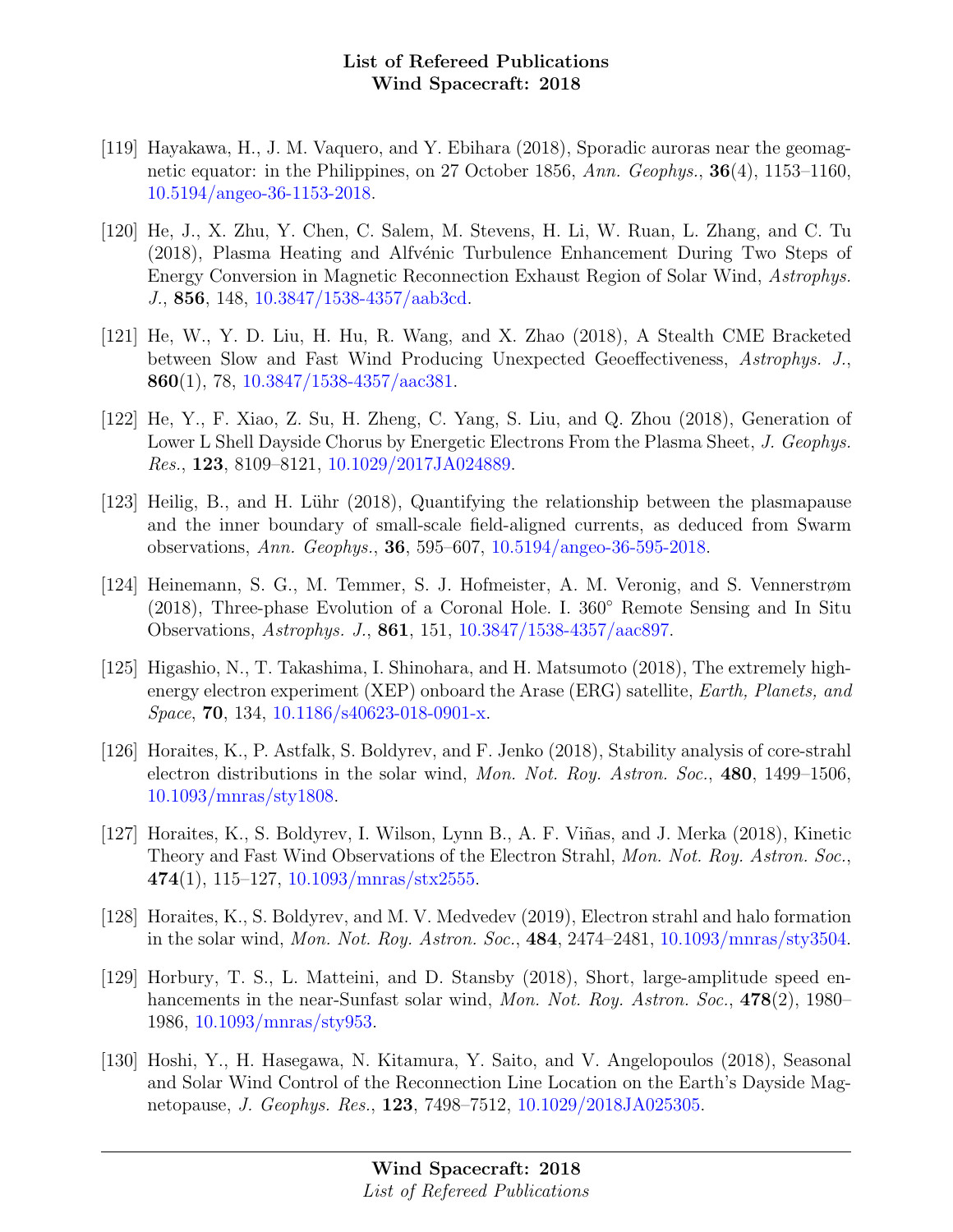- [131] Howard, R. A., and A. Vourlidas (2018), Evolution of CME Mass in the Corona, Solar Phys., 293, 55, [10.1007/s11207-018-1274-9.](http://dx.doi.org/10.1007/s11207-018-1274-9)
- [132] Hu, Q., J. Zheng, and Y. Chen (2018), A database of small-scale magnetic flux ropes in the solar wind from Wind spacecraft measurements, in Journal of Physics Conference Series, J. Phys. Conf. Ser., vol. 1100, p. 012012, [10.1088/1742-6596/1100/1/012012.](http://dx.doi.org/10.1088/1742-6596/1100/1/012012)
- [133] Hu, Q., J. Zheng, Y. Chen, J. le Roux, and L. Zhao (2018), Automated Detection of Smallscale Magnetic Flux Ropes in the Solar Wind: First Results from the Wind Spacecraft Measurements, Astrophys. J. Suppl., 239(1), 12, [10.3847/1538-4365/aae57d.](http://dx.doi.org/10.3847/1538-4365/aae57d)
- [134] Huang, J., Y. C.-M. Liu, J. Peng, Z. Qi, H. Li, B. Klecker, H. Song, J. Zheng, and Q. Hu (2018), The Distributions of Iron Average Charge States in Small Flux Ropes in Interplanetary Space: Clues to Their Twisted Structures, J. Geophys. Res., 123, 7167– 7180, [10.1029/2018JA025660.](http://dx.doi.org/10.1029/2018JA025660)
- [135] Iyyani, S. (2018), Observations and physics of prompt emission of gamma ray bursts, J. Astrophys. Astron., 39, 75, [10.1007/s12036-018-9567-9.](http://dx.doi.org/10.1007/s12036-018-9567-9)
- [136] Jaynes, A. N., A. F. Ali, S. R. Elkington, D. M. Malaspina, D. N. Baker, X. Li, S. G. Kanekal, M. G. Henderson, C. A. Kletzing, and J. R. Wygant (2018), Fast Diffusion of Ultrarelativistic Electrons in the Outer Radiation Belt: 17 March 2015 Storm Event, Geophys. Res. Lett., 45, 10,874–10,882, [10.1029/2018GL079786.](http://dx.doi.org/10.1029/2018GL079786)
- [137] Jian, L. K., C. T. Russell, J. G. Luhmann, and A. B. Galvin (2018), STEREO Observations of Interplanetary Coronal Mass Ejections in 2007-2016, Astrophys. J., 855, 114, [10.3847/1538-4357/aab189.](http://dx.doi.org/10.3847/1538-4357/aab189)
- [138] Jin, M., V. Petrosian, W. Liu, N. V. Nitta, N. Omodei, F. Rubio da Costa, F. Effenberger, G. Li, M. Pesce-Rollins, A. Allafort, and W. Manchester, IV (2018), Probing the Puzzle of Behind-the-limb γ-Ray Flares: Data-driven Simulations of Magnetic Connectivity and CME-driven Shock Evolution, Astrophys. J., 867, 122, [10.3847/1538-4357/aae1fd.](http://dx.doi.org/10.3847/1538-4357/aae1fd)
- [139] Johlander, A., A. Vaivads, Y. V. Khotyaintsev, I. Gingell, S. J. Schwartz, B. L. Giles, R. B. Torbert, and C. T. Russell (2018), Shock ripples observed by the MMS spacecraft: ion reflection and dispersive properties, *Plasma Phys.* & Controlled Fusion,  $60(12)$ , 125006, [10.1088/1361-6587/aae920.](http://dx.doi.org/10.1088/1361-6587/aae920)
- [140] Johnson, J. R., S. Wing, and E. Camporeale (2018), Transfer entropy and cumulant-based cost as measures of nonlinear causal relationships in space plasmas: applications to  $D_{st}$ , Ann. Geophys., 36, 945–952, [10.5194/angeo-36-945-2018.](http://dx.doi.org/10.5194/angeo-36-945-2018)
- [141] Johnson, R. E., H. Melin, T. S. Stallard, C. Tao, J. D. Nichols, and M. N. Chowdhury (2018), Mapping  $H_3^+$  Temperatures in Jupiter's Northern Auroral Ionosphere Using VLT-CRIRES, J. Geophys. Res., 123, 5990–6008, [10.1029/2018JA025511.](http://dx.doi.org/10.1029/2018JA025511)
- [142] Joshi, B., M. S. Ibrahim, A. Shanmugaraju, and D. Chakrabarty (2018), A Major Geoeffective CME from NOAA 12371: Initiation, CME-CME Interactions, and Interplanetary Consequences, Solar Phys., 293, 107, [10.1007/s11207-018-1325-2.](http://dx.doi.org/10.1007/s11207-018-1325-2)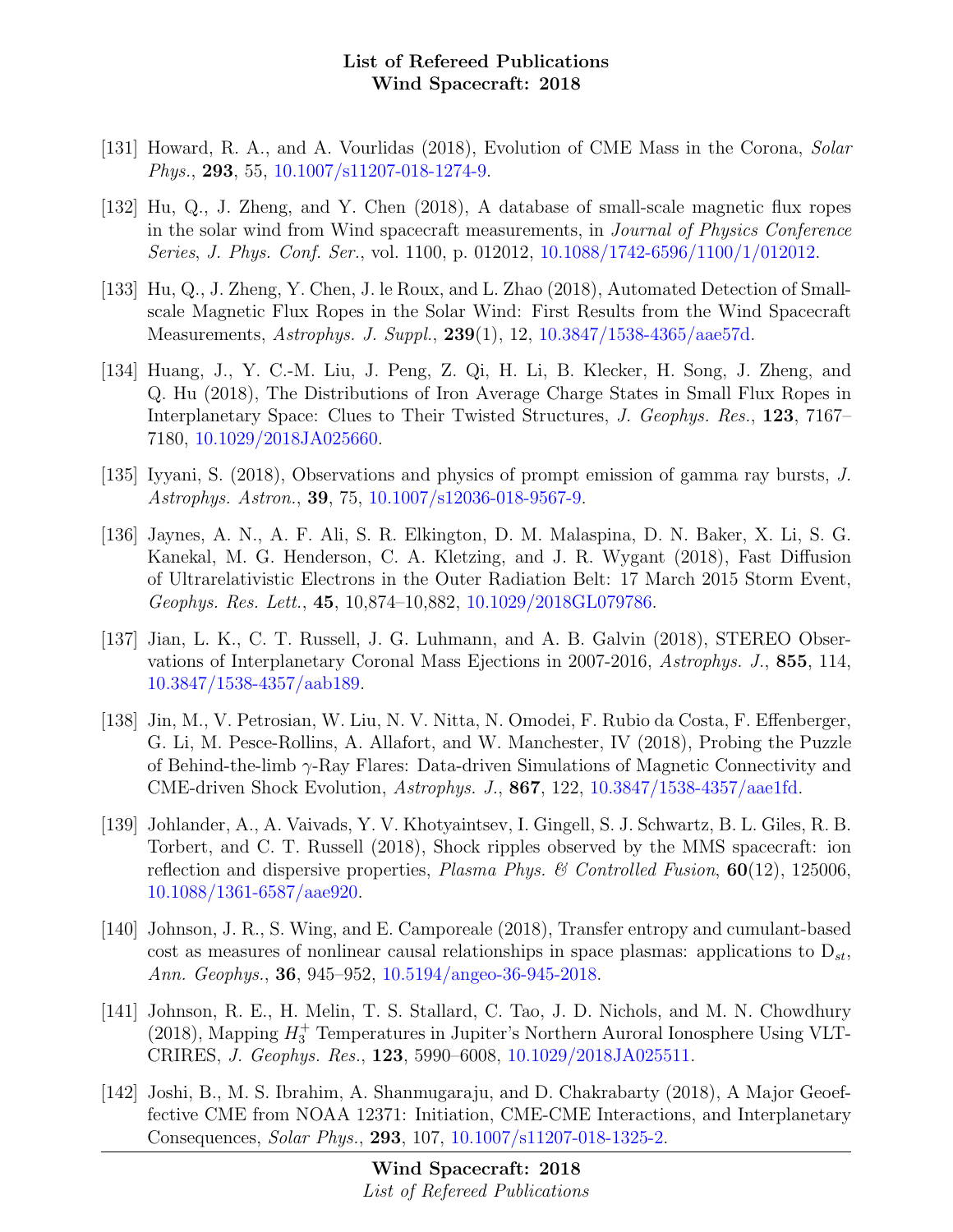- [143] Joshua, B. W., J. O. Adeniyi, O. A. Oladipo, P. H. Doherty, I. A. Adimula, A. O. Olawepo, and S. J. Adebiyi (2018), Simultaneous response of NmF2 and GPS-TEC to storm events at Ilorin, Adv. Space Res., 61, 2904–2913, [10.1016/j.asr.2018.03.031.](http://dx.doi.org/10.1016/j.asr.2018.03.031)
- [144] Kacem, I., C. Jacquey, V. Génot, B. Lavraud, Y. Vernisse, A. Marchaudon, O. Le Contel, H. Breuillard, T. D. Phan, H. Hasegawa, M. Oka, K. J. Trattner, C. J. Farrugia, K. Paulson, J. P. Eastwood, S. A. Fuselier, D. Turner, S. Eriksson, F. Wilder, C. T. Russell, M. Øieroset, J. Burch, D. B. Graham, J. A. Sauvaud, L. Avanov, M. Chandler, V. Coffey, J. Dorelli, D. J. Gershman, B. L. Giles, T. E. Moore, Y. Saito, L. J. Chen, and E. Penou (2018), Magnetic Reconnection at a Thin Current Sheet Separating Two Interlaced Flux Tubes at the Earth's Magnetopause, J. Geophys. Res., 123(3), 1779–1793, [10.1002/2017JA024537.](http://dx.doi.org/10.1002/2017JA024537)
- [145] Kavosi, S., H. E. Spence, J. F. Fennell, D. L. Turner, H. K. Connor, and J. Raeder (2018), MMS/FEEPS Observations of Electron Microinjections Due to Kelvin-Helmholtz Waves and Flux Transfer Events: A Case Study, J. Geophys. Res., 123(7), 5364–5378, [10.1029/2018JA025244.](http://dx.doi.org/10.1029/2018JA025244)
- [146] Kawakubo, Y., T. Sakamoto, S. Nakahira, K. Yamaoka, M. Serino, Y. Asaoka, M. L. Cherry, S. Matsukawa, M. Mori, Y. Nakagawa, S. Ozawa, A. V. Penacchioni, S. B. Ricciarini, A. Tezuka, S. Torii, Y. Yamada, and A. Yoshida (2018), Detection of the thermal component in GRB 160107A, *Publ. Astron. Soc. Japan*,  $70(1)$ , 6, 10.1093/pasi/psx152.
- [147] Keika, K., K. Seki, M. Nosé, Y. Miyoshi, L. J. Lanzerotti, D. G. Mitchell, M. Gkioulidou, and J. W. Manweiler (2018), Three-Step Buildup of the 17 March 2015 Storm Ring Current: Implication for the Cause of the Unexpected Storm Intensification, J. Geophys. Res., 123, 414–428, [10.1002/2017JA024462.](http://dx.doi.org/10.1002/2017JA024462)
- [148] Kellogg, P. J., K. Goetz, and S. J. Monson (2018), Are STEREO Single Hits Dust Impacts?, J. Geophys. Res., 123, 7211–7219, [10.1029/2018JA025554.](http://dx.doi.org/10.1029/2018JA025554)
- [149] Kellogg, P. J., K. Goetz, and S. J. Monson (2018), Sign of the Dust Impact-Antenna Coupling Cloud, J. Geophys. Res., 123(5), 3273–3276, [10.1029/2017JA025173.](http://dx.doi.org/10.1029/2017JA025173)
- [150] Kharayat, H., L. Prasad, and S. Pant (2018), Association of solar flares with coronal mass ejections accompanied by Deca-Hectometric type II radio burst for two solar cycles 23 and 24, Astrophys. Space Sci., 363, 87, [10.1007/s10509-018-3309-y.](http://dx.doi.org/10.1007/s10509-018-3309-y)
- [151] Khoo, L. Y., X. Li, H. Zhao, T. E. Sarris, Z. Xiang, K. Zhang, A. C. Kellerman, and J. B. Blake (2018), On the Initial Enhancement of Energetic Electrons and the Innermost Plasmapause Locations: Coronal Mass Ejection-Driven Storm Periods, J. Geophys. Res., 123, 9252–9264, [10.1029/2018JA026074.](http://dx.doi.org/10.1029/2018JA026074)
- [152] Kirpichev, I. P., and E. E. Antonova (2018), Plasma Pressure Profiles in the Dark Sector of the Earth's Magnetosphere during the Magnetic Storm of May 29, 2010, Geomag. and Aeron., 58, 710–717, [10.1134/S0016793218060075.](http://dx.doi.org/10.1134/S0016793218060075)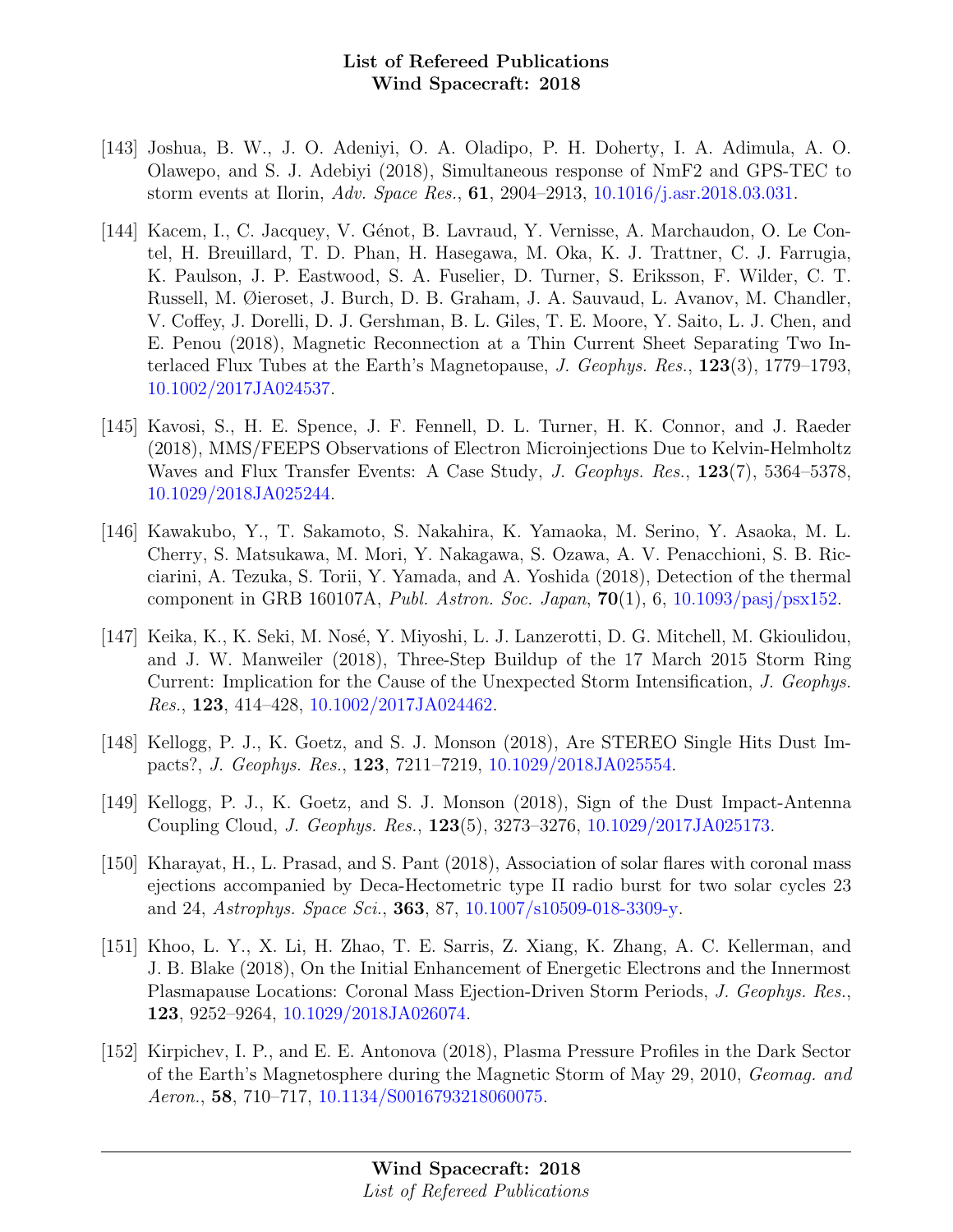- [153] Klein, K. G., B. L. Alterman, M. L. Stevens, D. Vech, and J. C. Kasper (2018), Majority of Solar Wind Intervals Support Ion-Driven Instabilities, Phys. Rev. Lett., 120(20), 205102, [10.1103/PhysRevLett.120.205102.](http://dx.doi.org/10.1103/PhysRevLett.120.205102)
- [154] Klimenko, M. V., V. V. Klimenko, I. V. Despirak, I. E. Zakharenkova, B. V. Kozelov, S. M. Cherniakov, E. S. Andreeva, E. D. Tereshchenko, A. M. Vesnin, N. A. Korenkova, A. D. Gomonov, E. B. Vasiliev, and K. G. Ratovsky (2018), Disturbances of the thermosphereionosphere-plasmasphere system and auroral electrojet at 30◦E longitude during the St. Patrick's Day geomagnetic storm on 17-23 March 2015, J. Atmos. Solar-Terr. Phys., 180, 78–92, [10.1016/j.jastp.2017.12.017.](http://dx.doi.org/10.1016/j.jastp.2017.12.017)
- [155] Kocharov, L., S. Pohjolainen, M. J. Reiner, A. Mishev, H. Wang, I. Usoskin, and R. Vainio (2018), Spatial Organization of Seven Extreme Solar Energetic Particle Events, Astrophys. J. Lett., 862, L20, [10.3847/2041-8213/aad18d.](http://dx.doi.org/10.3847/2041-8213/aad18d)
- [156] Kojima, H., K. P. Arunbabu, S. R. Dugad, S. K. Gupta, B. Hariharan, P. Jagadeesan, A. Jain, P. K. Mohanty, P. S. Rakshe, K. Ramesh, B. S. Rao, Y. Hayashi, S. Kawakami, T. Nonaka, A. Oshima, S. Shibata, K. Tanaka, and M. Tokumaru (2018), Measurement of the radial diffusion coefficient of galactic cosmic rays near the Earth by the GRAPES-3 experiment, *Phys. Rev. D*, **98**(2), 022004, [10.1103/PhysRevD.98.022004.](http://dx.doi.org/10.1103/PhysRevD.98.022004)
- [157] Kondrashov, D., and M. D. Chekroun (2018), Data-adaptive harmonic analysis and modeling of solar wind-magnetosphere coupling, J. Atmos. Solar-Terr. Phys., 177, 179–189, [10.1016/j.jastp.2017.12.021.](http://dx.doi.org/10.1016/j.jastp.2017.12.021)
- [158] Korotova, G., D. Sibeck, S. Thaller, J. Wygant, H. Spence, C. Kletzing, V. Angelopoulos, and R. Redmon (2018), Multisatellite observations of the magnetosphere response to changes in the solar wind and interplanetary magnetic field, Ann. Geophys., 36, 1319– 1333, [10.5194/angeo-36-1319-2018.](http://dx.doi.org/10.5194/angeo-36-1319-2018)
- [159] Kosar, B. C., E. A. MacDonald, N. A. Case, Y. Zhang, E. J. Mitchell, and R. Viereck (2018), A case study comparing citizen science aurora data with global auroral boundaries derived from satellite imagery and empirical models, J. Atmos. Solar-Terr. Phys., 177, 274–282, [10.1016/j.jastp.2018.05.006.](http://dx.doi.org/10.1016/j.jastp.2018.05.006)
- [160] Koskela, J. S., I. I. Virtanen, and K. Mursula (2018), Southward shift of the coronal neutral line and the heliospheric current sheet: Evidence for radial evolution of hemispheric asymmetry, Astron. & Astrophys., 618, A105, [10.1051/0004-6361/201832609.](http://dx.doi.org/10.1051/0004-6361/201832609)
- [161] Kočiščák, S., J. Pavlŭ, J. Šafránková, Z. Němeček, and L. Přech (2018), Do we detect interplanetary dust with Faraday cups?, Planet. Space Sci., 156, 17-22, [10.1016/j.pss.2017.11.004.](http://dx.doi.org/10.1016/j.pss.2017.11.004)
- [162] Kozyreva, O. V., V. A. Pilipenko, V. B. Belakhovsky, and Y. A. Sakharov (2018), Ground geomagnetic field and GIC response to March 17, 2015, storm, Earth, Planets, and Space, 70, 157, [10.1186/s40623-018-0933-2.](http://dx.doi.org/10.1186/s40623-018-0933-2)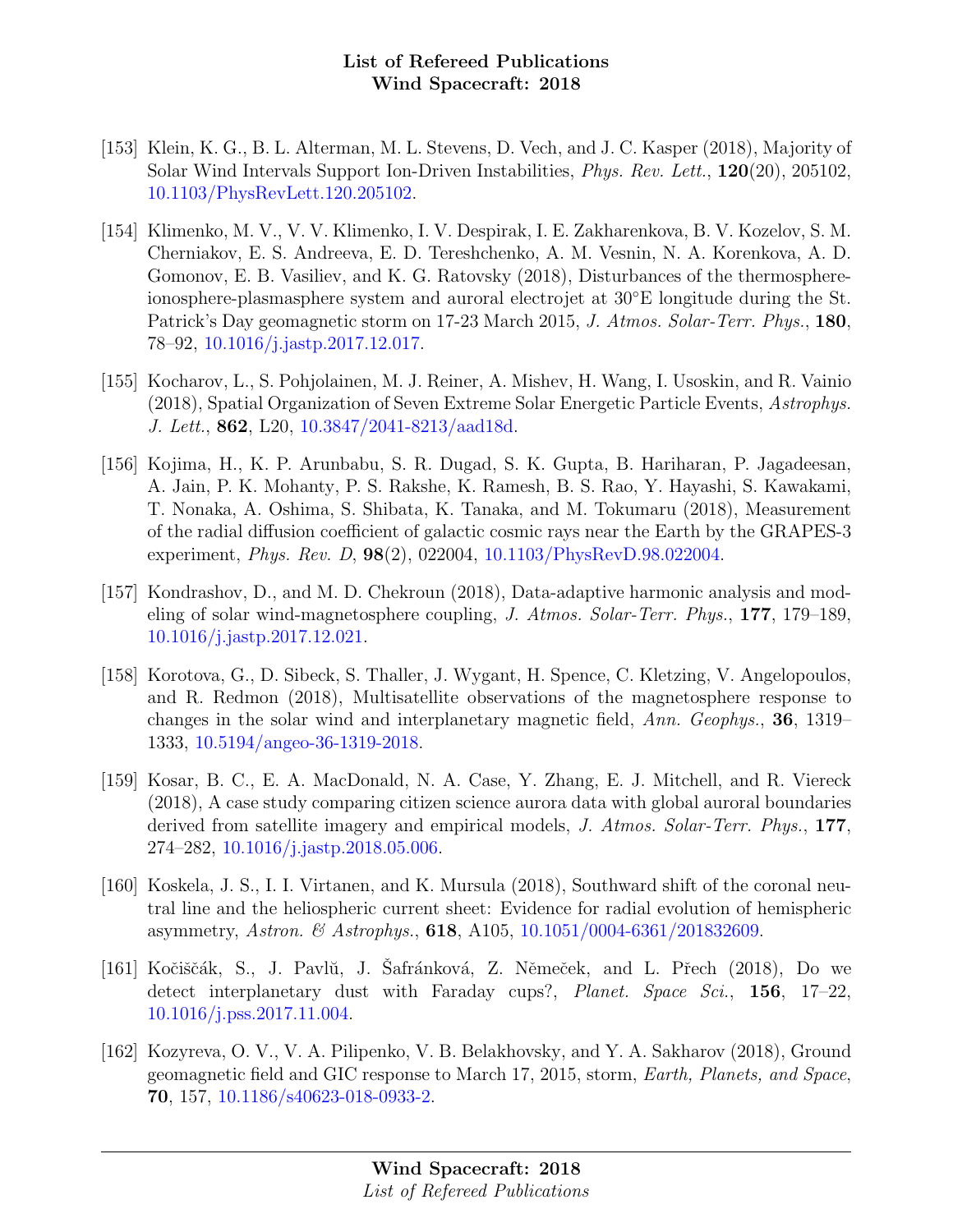- [163] Krauss, S., M. Temmer, and S. Vennerstrom (2018), Multiple Satellite Analysis of the Earth's Thermosphere and Interplanetary Magnetic Field Variations Due to ICME/CIR Events During 2003-2015, J. Geophys. Res., 123, 8884–8894, [10.1029/2018JA025778.](http://dx.doi.org/10.1029/2018JA025778)
- [164] Kurita, S., Y. Miyoshi, J. B. Blake, and R. H. W. Friedel (2018), Response of Relativistic Electron Microbursts to the Arrival of High-Speed Solar Wind Streams and its Relation to Flux Variation of Trapped Radiation Belt Electrons, J. Geophys. Res., 123, 7452–7461, [10.1029/2018JA025675.](http://dx.doi.org/10.1029/2018JA025675)
- [165] Kwagala, N. K., K. Oksavik, D. A. Lorentzen, and M. G. Johnsen (2018), How Often Do Thermally Excited 630.0 nm Emissions Occur in the Polar Ionosphere?, J. Geophys. Res., 123, 698–710, [10.1002/2017JA024744.](http://dx.doi.org/10.1002/2017JA024744)
- [166] Lakhina, G. S., S. V. Singh, R. Rubia, and T. Sreeraj (2018), A review of nonlinear fluid models for ion-and electron-acoustic solitons and double layers: Application to weak double layers and electrostatic solitary waves in the solar wind and the lunar wake, Phys. Plasmas, 25(8), 080501, [10.1063/1.5033498.](http://dx.doi.org/10.1063/1.5033498)
- [167] Lamy, L., R. Prangé, C. Tao, T. Kim, S. V. Badman, P. Zarka, B. Cecconi, W. S. Kurth, W. Pryor, E. Bunce, and A. Radioti (2018), Saturn's Northern Aurorae at Solstice From HST Observations Coordinated With Cassini's Grand Finale, Geophys. Res. Lett., 45, 9353–9362, [10.1029/2018GL078211.](http://dx.doi.org/10.1029/2018GL078211)
- [168] Lario, D., L. Berger, L. B. Wilson, III, R. B. Decker, D. K. Haggerty, E. C. Roelof, R. F. Wimmer-Schweingruber, and J. Giacalone (2018), Flat Proton Spectra in Large Solar Energetic Particle Events, in Journal of Physics Conference Series, J. Phys. Conf. Ser., vol. 1100, p. 012014, [10.1088/1742-6596/1100/1/012014.](http://dx.doi.org/10.1088/1742-6596/1100/1/012014)
- [169] Laurenza, M., T. Alberti, and E. W. Cliver (2018), A Short-term ESPERTA-based Forecast Tool for Moderate-to-extreme Solar Proton Events, Astrophys. J., 857, 107, [10.3847/1538-4357/aab712.](http://dx.doi.org/10.3847/1538-4357/aab712)
- [170] Lavraud, B., C. Jacquey, T. Achilli, S. A. Fuselier, E. Grigorenko, T. D. Phan, M. Øieroset, J. McFadden, and V. Angelopoulos (2018), Concomitant Double Ion and Electron Populations in the Earth's Magnetopause Boundary Layers From Double Reconnection With Lobe and Closed Field Lines, J. Geophys. Res., 123(7), 5407–5419, [10.1029/2017JA025152.](http://dx.doi.org/10.1029/2017JA025152)
- [171] Lee, J.-O., K.-S. Cho, R.-S. Kim, S. Jang, and K. Marubashi (2018), Effects of Geometries and Substructures of ICMEs on Geomagnetic Storms, Solar Phys., 293, 129, [10.1007/s11207-018-1344-z.](http://dx.doi.org/10.1007/s11207-018-1344-z)
- [172] Lepping, R. P., C.-C. Wu, D. B. Berdichevsky, and A. Szabo (2018), Wind Magnetic Clouds for the Period 2013 - 2015: Model Fitting, Types, Associated Shock Waves, and Comparisons to Other Periods, Solar Phys., 293, 65, [10.1007/s11207-018-1273-x.](http://dx.doi.org/10.1007/s11207-018-1273-x)
- [173] Lepping, R. P., C.-C. Wu, D. B. Berdichevsky, and C. Kay (2018), Magnetic Field Magnitude Modification for a Force-free Magnetic Cloud Model, Solar Phys., 293, 162, [10.1007/s11207-018-1383-5.](http://dx.doi.org/10.1007/s11207-018-1383-5)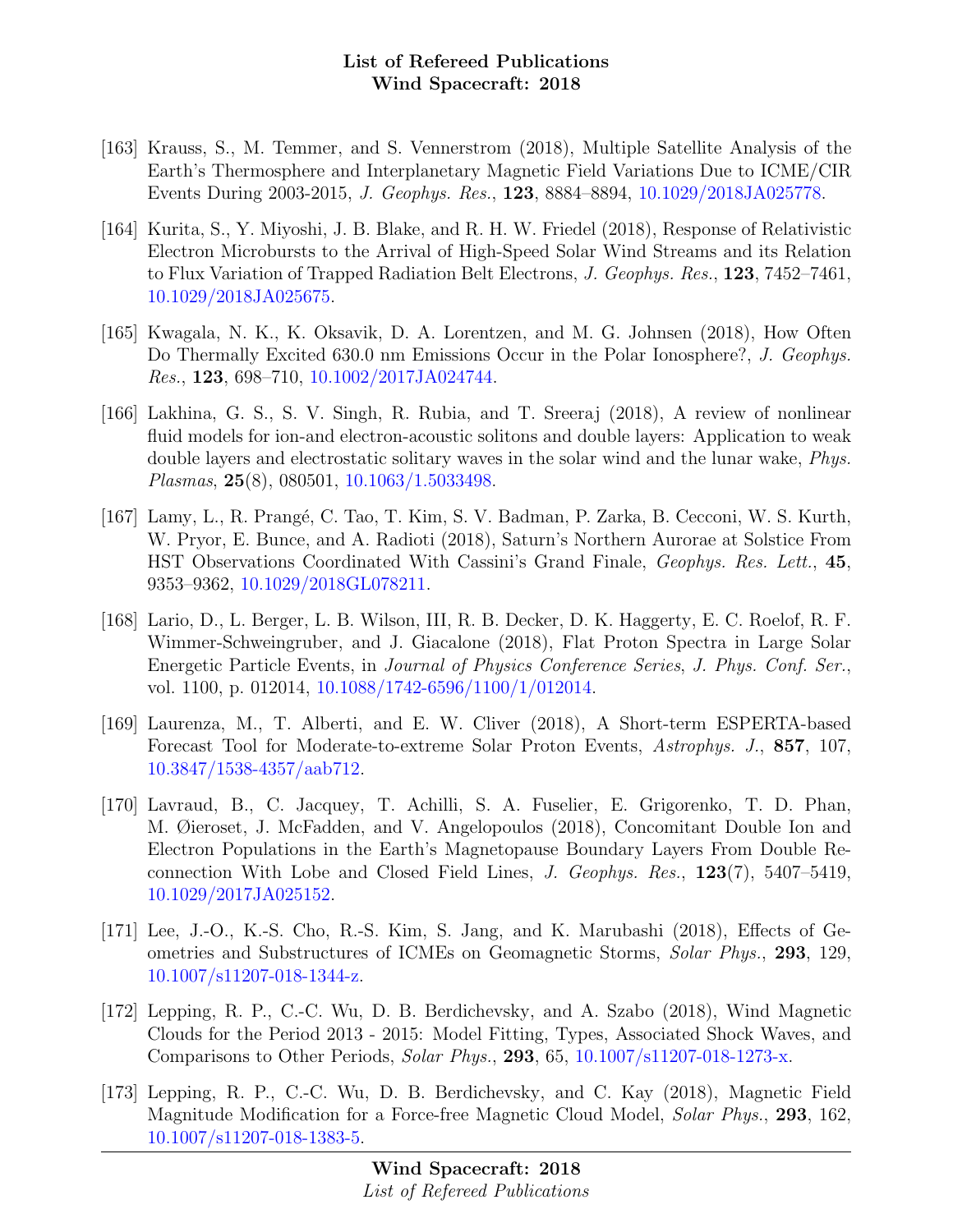- [174] Lethy, A., M. A. El-Eraki, A. Samy, and H. A. Deebes (2018), Prediction of the Dst Index and Analysis of Its Dependence on Solar Wind Parameters Using Neural Network, Space Weather, 16, 1277–1290, [10.1029/2018SW001863.](http://dx.doi.org/10.1029/2018SW001863)
- [175] Li, C., X. Feng, C. Xiang, M. Zhang, H. Li, and F. Wei (2018), Solar Coronal Modeling by Path-conservative HLLEM Riemann Solver, Astrophys. J., 867, 42, [10.3847/1538-](http://dx.doi.org/10.3847/1538-4357/aae200) [4357/aae200.](http://dx.doi.org/10.3847/1538-4357/aae200)
- [176] Li, K., Y. Wei, S. Haaland, E. A. Kronberg, Z. J. Rong, L. Maes, R. Maggiolo, M. André, H. Nilsson, and E. Grigorenko (2018), Estimating the Kinetic Energy Budget of the Polar Wind Outflow, *J. Geophys. Res.*, **123**, 7917–7929, [10.1029/2018JA025819.](http://dx.doi.org/10.1029/2018JA025819)
- [177] Li, X., Y. Wang, R. Liu, C. Shen, Q. Zhang, B. Zhuang, J. Liu, and Y. Chi (2018), Reconstructing Solar Wind Inhomogeneous Structures From Stereoscopic Observations in White Light: Small Transients Along the Sun-Earth Line, J. Geophys. Res., 123, 7257–7270, [10.1029/2018JA025485.](http://dx.doi.org/10.1029/2018JA025485)
- [178] Li, Y., J. G. Luhmann, and B. J. Lynch (2018), Magnetic Clouds: Solar Cycle Dependence, Sources, and Geomagnetic Impacts, Solar Phys., 293, 135, [10.1007/s11207-018-](http://dx.doi.org/10.1007/s11207-018-1356-8) [1356-8.](http://dx.doi.org/10.1007/s11207-018-1356-8)
- [179] Lin, P. H., Y. H. Yang, J. K. Chao, H. Q. Feng, and J. Y. Liu (2018), Understanding Magnetic Cloud Structure From Shock/Discontinuity Analysis, J. Geophys. Res., 123, 6130–6147, [10.1029/2018JA025225.](http://dx.doi.org/10.1029/2018JA025225)
- [180] Ling, Y., Q. Shi, X.-C. Shen, A. Tian, W. Li, B. Tang, A. W. Degeling, H. Hasegawa, M. Nowada, H. Zhang, I. J. Rae, Q.-G. Zong, S. Fu, A. N. Fazakerley, and Z. Pu (2018), Observations of Kelvin-Helmholtz Waves in the Earth's Magnetotail Near the Lunar Orbit, J. Geophys. Res., 123(5), 3836–3847, [10.1029/2018JA025183.](http://dx.doi.org/10.1029/2018JA025183)
- [181] Liou, K., and D. G. Sibeck (2018), Dawn-Dusk Auroral Oval Oscillations Associated With High-Speed Solar Wind, J. Geophys. Res., 123(1), 600–610, [10.1002/2017JA024527.](http://dx.doi.org/10.1002/2017JA024527)
- [182] Liou, K., T. Sotirelis, and I. Richardson (2018), Substorm Occurrence and Intensity Associated With Three Types of Solar Wind Structure, J. Geophys. Res., 123, 485–496, [10.1002/2017JA024451.](http://dx.doi.org/10.1002/2017JA024451)
- [183] Liu, H.-F., L. Yang, C.-J. Tang, Y. Luo, X. Zhang, and Y.-H. Xu (2018), Alfvénic turbulence driven temperature anisotropies of thermal non-equilibrium ions, Europhys. Lett., 123, 65,004, [10.1209/0295-5075/123/65004.](http://dx.doi.org/10.1209/0295-5075/123/65004)
- [184] Liu, J., L. R. Lyons, W. E. Archer, B. Gallardo-Lacourt, Y. Nishimura, Y. Zou, C. Gabrielse, and J. M. Weygand (2018), Flow Shears at the Poleward Boundary of Omega Bands Observed During Conjunctions of Swarm and THEMIS ASI, Geophys. Res. Lett.,  $45(3)$ ,  $1218-1227$ ,  $10.1002/2017 \text{GL}076485$ .
- [185] Liu, M., Y. D. Liu, Z. Yang, L. B. Wilson, III, and H. Hu (2018), Kinetic Properties of an Interplanetary Shock Propagating inside a Coronal Mass Ejection, Astrophys. J. Lett., 859, L4, [10.3847/2041-8213/aac269.](http://dx.doi.org/10.3847/2041-8213/aac269)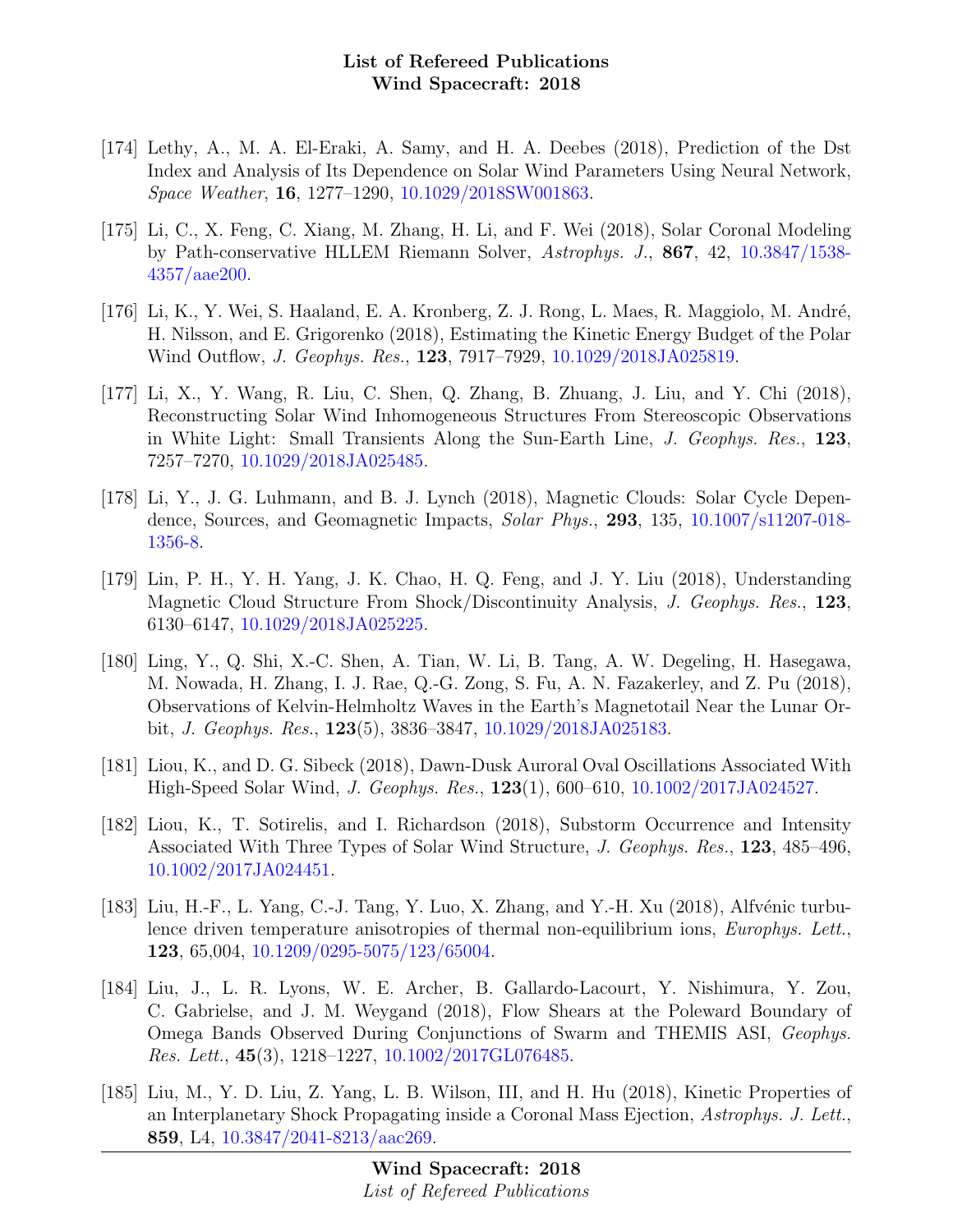- [186] Liu, T. Z., S. Lu, V. Angelopoulos, Y. Lin, and X. Y. Wang (2018), Ion Acceleration Inside Foreshock Transients, J. Geophys. Res., 123, 163–178, [10.1002/2017JA024838.](http://dx.doi.org/10.1002/2017JA024838)
- [187] Liu, Y., L. Fu, J. Wang, and C. Zhang (2018), Studying Ionosphere Responses to a Geomagnetic Storm in June 2015 with Multi-Constellation Observations, Remote Sensing, 10, 666, [10.3390/rs10050666.](http://dx.doi.org/10.3390/rs10050666)
- [188] Liu, Y. A., Y. D. Liu, H. Hu, R. Wang, and X. Zhao (2018), Multi-spacecraft Observations of the Rotation and Nonradial Motion of a CME Flux Rope Causing an Intense Geomagnetic Storm, Astrophys. J., 854(2), 126, [10.3847/1538-4357/aaa959.](http://dx.doi.org/10.3847/1538-4357/aaa959)
- [189] Liu, Z. (2018), Foreshock Transients: Their Characteristics and Effects on Particle Acceleration, Ph.D. thesis, University of California, Los Angeles.
- [190] Livadiotis, G. (2018), Long-Term Independence of Solar Wind Polytropic Index on Plasma Flow Speed, Entropy, 20, 799, [10.3390/e20100799.](http://dx.doi.org/10.3390/e20100799)
- [191] Livadiotis, G. (2018), Thermodynamic origin of kappa distributions, *Europhys. Lett.*,  $122$ , 50,001, [10.1209/0295-5075/122/50001.](http://dx.doi.org/10.1209/0295-5075/122/50001)
- [192] Livadiotis, G., M. I. Desai, and L. B. Wilson, III (2018), Generation of Kappa Distributions in Solar Wind at 1 au, Astrophys. J., 853, 142, [10.3847/1538-4357/aaa713.](http://dx.doi.org/10.3847/1538-4357/aaa713)
- [193] Lodkina, I. G., Y. I. Yermolaev, M. Y. Yermolaev, and M. O. Riazantseva (2018), Some Problems of Identifying Types of Large-Scale Solar Wind and Their Role in the Physics of the Magnetosphere: 2, Cosmic Res., 56, 331–342, [10.1134/S0010952518050052.](http://dx.doi.org/10.1134/S0010952518050052)
- [194] Lotti, S., T. Mineo, C. Jacquey, M. Laurenza, V. Fioretti, G. Minervini, G. Santin, S. Molendi, T. Alberti, P. Dondero, A. Mantero, V. Ivanchencko, C. Macculi, and L. Piro (2018), Soft proton flux on ATHENA focal plane and its impact on the magnetic diverter design, Exper. Astron., 45, 411–428, [10.1007/s10686-018-9599-9.](http://dx.doi.org/10.1007/s10686-018-9599-9)
- [195] Lugaz, N., C. J. Farrugia, R. M. Winslow, N. Al-Haddad, A. B. Galvin, T. Nieves-Chinchilla, C. O. Lee, and M. Janvier (2018), On the Spatial Coherence of Magnetic Ejecta: Measurements of Coronal Mass Ejections by Multiple Spacecraft Longitudinally Separated by 0.01 au, Astrophys. J. Lett., 864, L7, [10.3847/2041-8213/aad9f4.](http://dx.doi.org/10.3847/2041-8213/aad9f4)
- [196] Lund, E. J., N. Nowrouzi, L. M. Kistler, X. Cai, and H. U. Frey (2018), On the Role of Ionospheric Ions in Sawtooth Events, J. Geophys. Res., 123(1), 665–684, [10.1002/2017JA024378.](http://dx.doi.org/10.1002/2017JA024378)
- [197] Lyons, L. R., B. Gallardo-Lacourt, Y. Zou, Y. Nishimura, P. Anderson, V. Angelopoulos, E. F. Donovan, J. M. Ruohoniemi, E. Mitchell, L. J. Paxton, and N. Nishitani (2018), Driving of strong nightside reconnection and geomagnetic activity by polar cap flows: Application to CME shocks and possibly other situations, J. Atmos. Solar-Terr. Phys., 177, 73–83, [10.1016/j.jastp.2017.09.013.](http://dx.doi.org/10.1016/j.jastp.2017.09.013)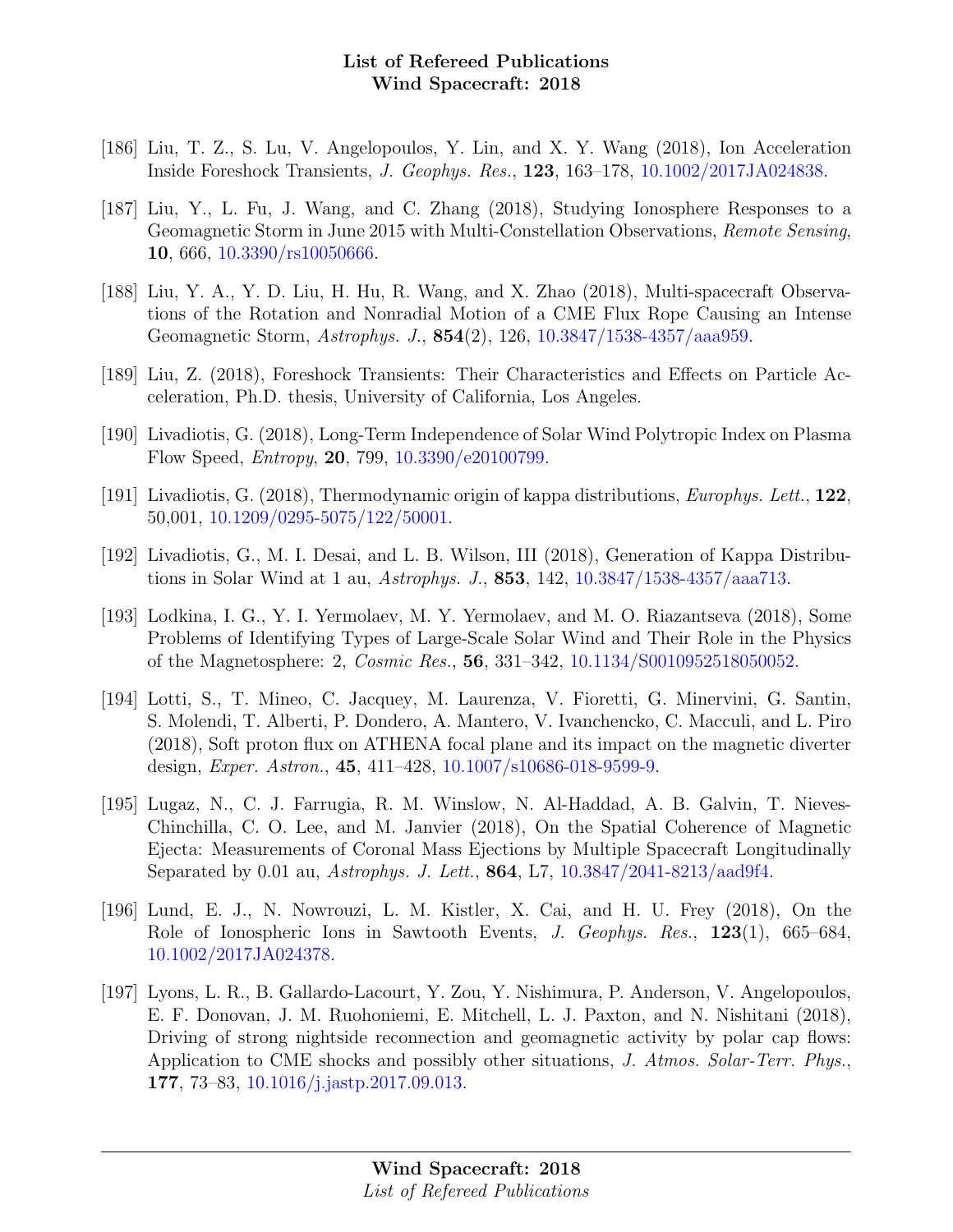- [198] Lysenko, A. L., A. T. Altyntsev, N. S. Meshalkina, D. Zhdanov, and G. D. Fleishman (2018), Statistics of "Cold" Early Impulsive Solar Flares in X-Ray and Microwave Domains, Astrophys. J., 856, 111, [10.3847/1538-4357/aab271.](http://dx.doi.org/10.3847/1538-4357/aab271)
- [199] MacNeice, P. (2018), On the Need to Automate Support for Quality Assessment Studies of Space Weather Models, Space Weather, 16, 1627–1634, [10.1029/2018SW002039.](http://dx.doi.org/10.1029/2018SW002039)
- [200] MacNeice, P., L. K. Jian, S. K. Antiochos, C. N. Arge, C. D. Bussy-Virat, M. L. DeRosa, B. V. Jackson, J. A. Linker, Z. Mikic, M. J. Owens, A. J. Ridley, P. Riley, N. Savani, and I. Sokolov (2018), Assessing the Quality of Models of the Ambient Solar Wind, Space Weather, 16, 1644–1667, [10.1029/2018SW002040.](http://dx.doi.org/10.1029/2018SW002040)
- [201] Maj, R., and I. H. Cairns (2018), Dust Detection via Voltage Power Spectroscopy on a CubeSat in Earth's Ionosphere, J. Geophys. Res., 123, 7871–7888, [10.1029/2018JA025546.](http://dx.doi.org/10.1029/2018JA025546)
- [202] Mäkelä, P., N. Gopalswamy, and S. Akiyama (2018), Direction-finding Analysis of the 2012 July 6 Type II Solar Radio Burst at Low Frequencies, Astrophys. J., 867, 40, [10.3847/1538-4357/aae2b6.](http://dx.doi.org/10.3847/1538-4357/aae2b6)
- [203] Malandraki, O. E., and N. B. Crosby (2018), Solar Energetic Particles and Space Weather: Science and Applications, in Solar Particle Radiation Storms Forecasting and Analysis, Astrophysics and Space Science Library, vol. 444, edited by O. E. Malandraki and N. B. Crosby, pp. 1–26, [10.1007/978-3-319-60051-2](http://dx.doi.org/10.1007/978-3-319-60051-2_1) 1.
- [204] Maneva, Y. G., and S. Poedts (2018), Generation and evolution of anisotropic turbulence and related energy transfer in drifting proton-alpha plasmas, Astron.  $\mathcal B$  Astrophys., 613, A10, [10.1051/0004-6361/201731204.](http://dx.doi.org/10.1051/0004-6361/201731204)
- [205] Mann, G., F. Breitling, C. Vocks, H. Aurass, M. Steinmetz, K. G. Strassmeier, M. M. Bisi, R. A. Fallows, P. Gallagher, A. Kerdraon, A. Mackinnon, J. Magdalenic, H. Rucker, J. Anderson, A. Asgekar, I. M. Avruch, M. E. Bell, M. J. Bentum, G. Bernardi, P. Best, L. Bîrzan, A. Bonafede, J. W. Broderick, M. Brüggen, H. R. Butcher, B. Ciardi, A. Corstanje, F. de Gasperin, E. de Geus, A. Deller, S. Duscha, J. Eislöffel, D. Engels, H. Falcke, R. Fender, C. Ferrari, W. Frieswijk, M. A. Garrett, J. Grießmeier, A. W. Gunst, M. van Haarlem, T. E. Hassall, G. Heald, J. W. T. Hessels, M. Hoeft, J. Hörandel, A. Horneffer, E. Juette, A. Karastergiou, W. F. A. Klijn, V. I. Kondratiev, M. Kramer, M. Kuniyoshi, G. Kuper, P. Maat, S. Markoff, R. McFadden, D. McKay-Bukowski, J. P. McKean, D. D. Mulcahy, H. Munk, A. Nelles, M. J. Norden, E. Orru, H. Paas, M. Pandey-Pommier, V. N. Pandey, R. Pizzo, A. G. Polatidis, D. Rafferty, W. Reich, H. Röttgering, A. M. M. Scaife, D. J. Schwarz, M. Serylak, J. Sluman, O. Smirnov, B. W. Stappers, M. Tagger, Y. Tang, C. Tasse, S. ter Veen, S. Thoudam, M. C. Toribio, R. Vermeulen, R. J. van Weeren, M. W. Wise, O. Wucknitz, S. Yatawatta, P. Zarka, and J. A. Zensus (2018), Tracking of an electron beam through the solar corona with LOFAR, Astron.  $\mathscr{C}$ Astrophys., 611, A57, [10.1051/0004-6361/201629017.](http://dx.doi.org/10.1051/0004-6361/201629017)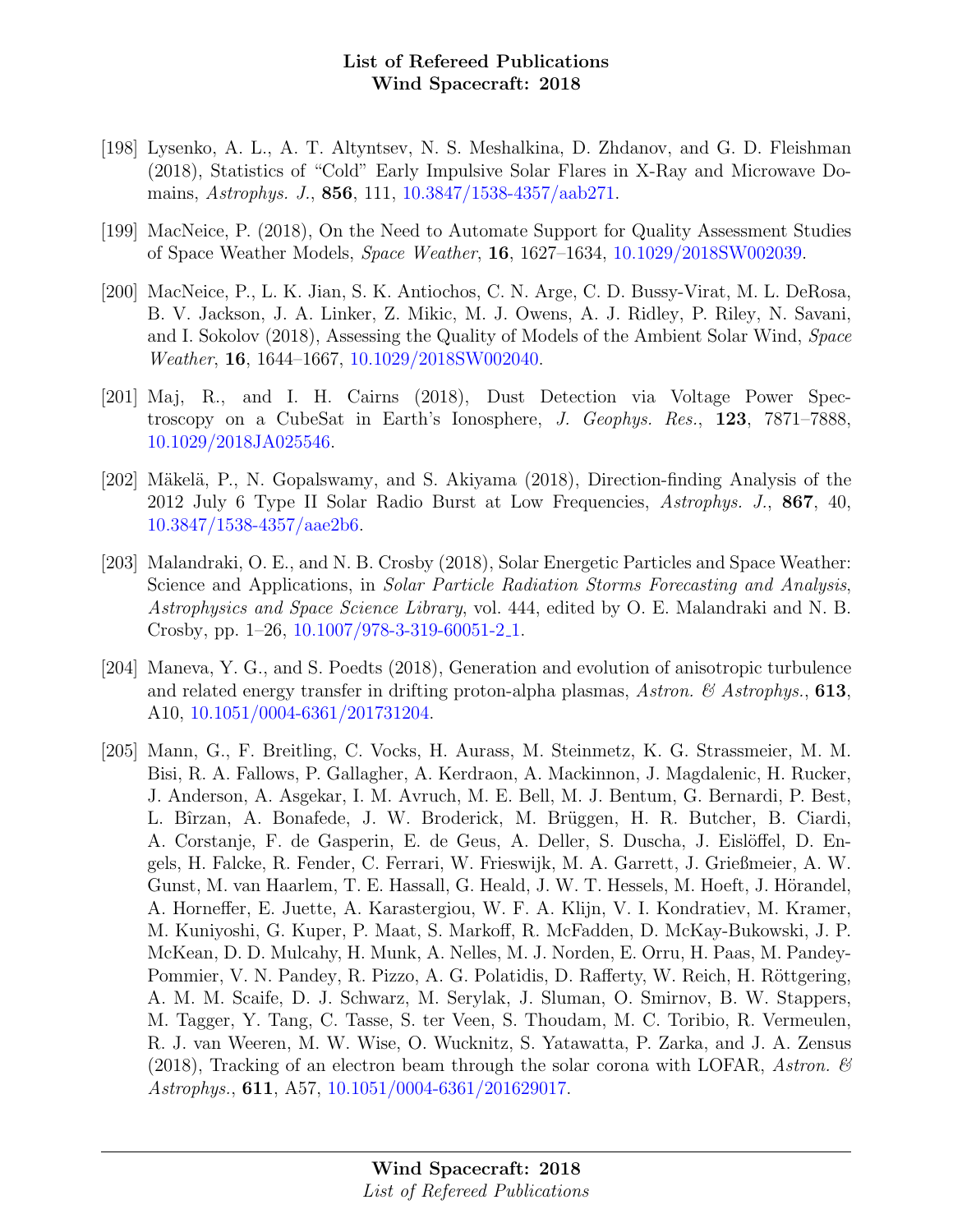- [206] Manninen, J., N. Kleimenova, T. Turunen, and L. Gromova (2018), New high-frequency (7-12 kHz) quasi-periodic VLF emissions observed on the ground at L  $\sim$  5.5, Ann. Geophys., 36, 915–923, [10.5194/angeo-36-915-2018.](http://dx.doi.org/10.5194/angeo-36-915-2018)
- [207] Manoharan, P. K., K. Mahalakshmi, A. Johri, B. V. Jackson, D. Ravikumar, K. Kalyanasundaram, S. P. Subramanian, and A. K. Mittal (2018), Current State of Reduced Solar Activity: Intense Geomagnetic Storms, Sun and Geosphere, 13, 135–143, [10.31401/Sun-](http://dx.doi.org/10.31401/SunGeo.2018.02.03)[Geo.2018.02.03.](http://dx.doi.org/10.31401/SunGeo.2018.02.03)
- [208] Markovskii, S. A., B. D. G. Chandran, and B. J. Vasquez (2018), Two-dimensional Nonlinear Simulations of Temperature-anisotropy Instabilities with a Proton-alpha Drift, Astrophys. J., 856, 153, [10.3847/1538-4357/aab60a.](http://dx.doi.org/10.3847/1538-4357/aab60a)
- [209] Marques de Souza, A., E. Echer, M. José Alves Bolzan, and R. Hajra (2018), Crosscorrelation and cross-wavelet analyses of the solar wind IMF  $B<sub>z</sub>$  and auroral electrojet index AE coupling during HILDCAAs, Ann. Geophys., 36, 205–211, [10.5194/angeo-36-](http://dx.doi.org/10.5194/angeo-36-205-2018) [205-2018.](http://dx.doi.org/10.5194/angeo-36-205-2018)
- [210] McComas, D. J., M. A. Dayeh, H. O. Funsten, J. Heerikhuisen, P. H. Janzen, D. B. Reisenfeld, N. A. Schwadron, J. R. Szalay, and E. J. Zirnstein (2018), Heliosphere Responds to a Large Solar Wind Intensification: Decisive Observations from IBEX, Astrophys. J. Lett., 856, L10,  $10.3847/2041-8213/aab611$ .
- [211] McKenna-Lawlor, S., B. Jackson, and D. Odstrcil (2018), Space weather at planet Venus during the forthcoming BepiColombo flybys, Planet. Space Sci., 152, 176–185, [10.1016/j.pss.2017.10.001.](http://dx.doi.org/10.1016/j.pss.2017.10.001)
- [212] Milan, S. E., J. A. Carter, H. Sangha, K. M. Laundal, N. Østgaard, P. Tenfjord, J. P. Reistad, K. Snekvik, J. C. Coxon, H. Korth, and B. J. Anderson (2018), Timescales of Dayside and Nightside Field-Aligned Current Response to Changes in Solar Wind-Magnetosphere Coupling, J. Geophys. Res., 123, 7307–7319, [10.1029/2018JA025645.](http://dx.doi.org/10.1029/2018JA025645)
- [213] Minasyants, G., T. Minasyants, and V. Tomozov (2018), Fe/O ratio behavior as an indicator of solar plasma state at different solar activity manifestations and in periods of their absence, Solar-Terr. Phys., 4(1), 29–50, [10.12737/stp-41201804.](http://dx.doi.org/10.12737/stp-41201804)
- [214] Miteva, R., S. W. Samwel, and M. V. Costa-Duarte (2018), The Wind/EPACT Proton Event Catalog (1996 - 2016), Solar Phys., 293, 27, [10.1007/s11207-018-1241-5.](http://dx.doi.org/10.1007/s11207-018-1241-5)
- [215] Miteva, R., S. W. Samwel, and M. V. Costa-Duarte (2018), Solar energetic particle catalogs: Assumptions, uncertainties and validity of reports, J. Atmos. Solar-Terr. Phys., 180, 26–34, [10.1016/j.jastp.2017.05.003.](http://dx.doi.org/10.1016/j.jastp.2017.05.003)
- [216] Moloto, K. D., N. E. Engelbrecht, and R. A. Burger (2018), A Simplified Ab Initio Cosmic-ray Modulation Model with Simulated Time Dependence and Predictive Capability, Astrophys. J., 859, 107, [10.3847/1538-4357/aac174.](http://dx.doi.org/10.3847/1538-4357/aac174)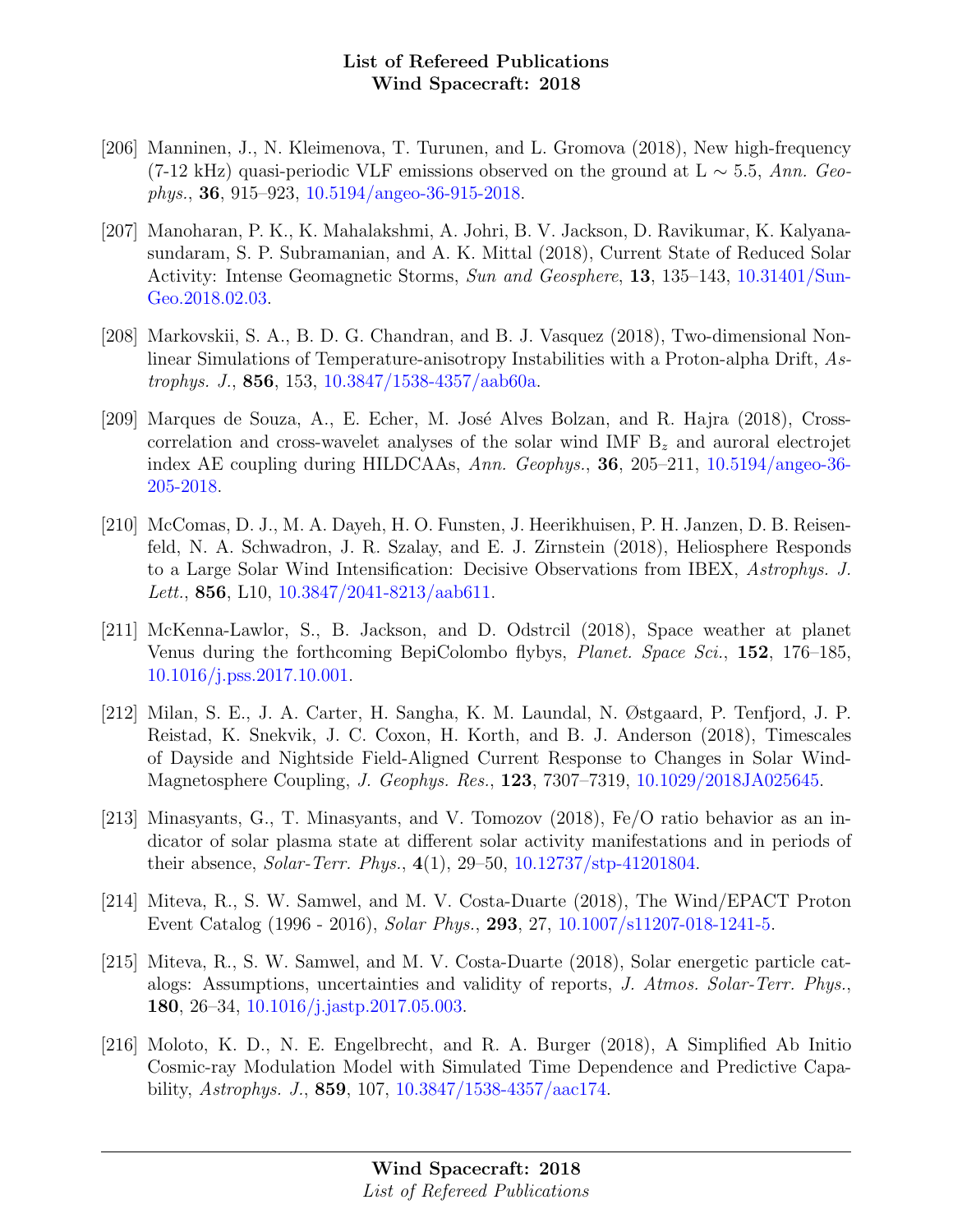- [217] Moretto, T., M. Hesse, S. Vennerstrøm, and P. Tenfjord (2018), Estimating the Rate of Cessation of Magnetospheric Activity in AMPERE Field-Aligned Currents, Geophys. Res. Lett., 45, 12,713–12,719, [10.1029/2018GL080631.](http://dx.doi.org/10.1029/2018GL080631)
- [218] Morgachev, A. S., Y. T. Tsap, V. V. Smirnova, and G. G. Motorina (2018), Simulation of Subterahertz Emission from the April 2, 2017 Solar Flare Based on the Multiwavelength Observations, Geomag. and Aeron., 58, 1113–1122, [10.1134/S001679321808011X.](http://dx.doi.org/10.1134/S001679321808011X)
- [219] Morley, S. K., D. T. Welling, and J. R. Woodroffe (2018), Perturbed Input Ensemble Modeling With the Space Weather Modeling Framework, Space Weather, 16, 1330–1347, [10.1029/2018SW002000.](http://dx.doi.org/10.1029/2018SW002000)
- [220] Möstl, C., T. Amerstorfer, E. Palmerio, A. Isavnin, C. J. Farrugia, C. Lowder, R. M. Winslow, J. M. Donnerer, E. K. J. Kilpua, and P. D. Boakes (2018), Forward Modeling of Coronal Mass Ejection Flux Ropes in the Inner Heliosphere with 3DCORE, Space Weather, 16(3), 216–229, [10.1002/2017SW001735.](http://dx.doi.org/10.1002/2017SW001735)
- [221] Munini, R., M. Boezio, A. Bruno, E. C. Christian, G. A. de Nolfo, V. Di Felice, M. Martucci, M. Merge', I. G. Richardson, J. M. Ryan, S. Stochaj, O. Adriani, G. C. Barbarino, G. A. Bazilevskaya, R. Bellotti, M. Bongi, V. Bonvicini, S. Bottai, F. Cafagna, D. Campana, P. Carlson, M. Casolino, G. Castellini, C. De Santis, A. M. Galper, A. V. Karelin, S. V. Koldashov, S. Koldobskiy, S. Y. Krutkov, A. N. Kvashnin, A. Leonov, V. Malakhov, L. Marcelli, A. G. Mayorov, W. Menn, V. V. Mikhailov, E. Mocchiutti, A. Monaco, N. Mori, G. Osteria, B. Panico, P. Papini, M. Pearce, P. Picozza, M. Ricci, S. B. Ricciarini, M. Simon, R. Sparvoli, P. Spillantini, Y. I. Stozhkov, A. Vacchi, E. Vannuccini, G. Vasilyev, S. A. Voronov, Y. T. Yurkin, G. Zampa, N. Zampa, and M. S. Potgieter (2018), Evidence of Energy and Charge Sign Dependence of the Recovery Time for the 2006 December Forbush Event Measured by the PAMELA Experiment, Astrophys. J., 853, 76, [10.3847/1538-4357/aaa0c8.](http://dx.doi.org/10.3847/1538-4357/aaa0c8)
- [222] Nieves-Chinchilla, T. (2018), Modeling Heliospheric Flux Ropes: A Comparative Study of Physical Quantities, IEEE Trans. Plasma Sci., 46, 2370–2377, [10.1109/TPS.2018.2811400.](http://dx.doi.org/10.1109/TPS.2018.2811400)
- [223] Nieves-Chinchilla, T., A. Vourlidas, J. C. Raymond, M. G. Linton, N. Al-haddad, N. P. Savani, A. Szabo, and M. A. Hidalgo (2018), Understanding the Internal Magnetic Field Configurations of ICMEs Using More than 20 Years of Wind Observations, Solar Phys., 293, 25, [10.1007/s11207-018-1247-z.](http://dx.doi.org/10.1007/s11207-018-1247-z)
- [224] Nieves-Chinchilla, T., M. G. Linton, M. A. Hidalgo, and A. Vourlidas (2018), Ellipticcylindrical Analytical Flux Rope Model for Magnetic Clouds, Astrophys. J., 861, 139, [10.3847/1538-4357/aac951.](http://dx.doi.org/10.3847/1538-4357/aac951)
- [225] Nizamov, B. A., I. V. Zimovets, D. V. Golovin, A. B. Sanin, M. L. Litvak, V. I. Tretyakov, I. G. Mitrofanov, and A. S. Kozyrev (2018), New estimation of non-thermal electron energetics in the giant solar flare on 28 October 2003 based on Mars Odyssey observations, J. Atmos. Solar-Terr. Phys., 179, 484–493, [10.1016/j.jastp.2018.08.004.](http://dx.doi.org/10.1016/j.jastp.2018.08.004)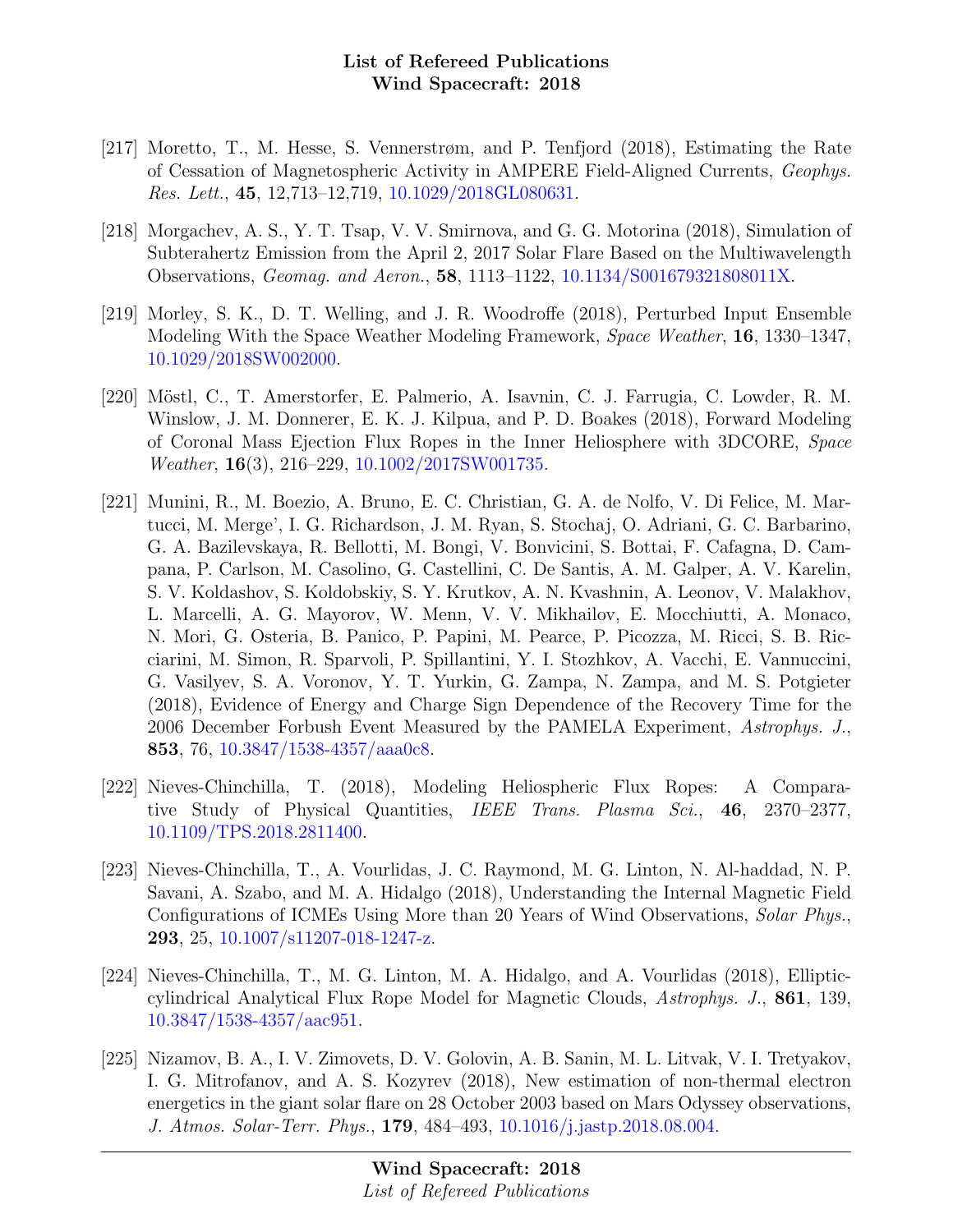- [226] Ogasawara, K., F. Allegrini, M. I. Desai, R. W. Ebert, S. A. Fuselier, J.-M. Jahn, S. A. Livi, and D. J. McComas (2018), A double-cusp type electrostatic analyzer for high-cadence solar-wind suprathermal ion observations, Rev. Sci. Inst., 89(11), 114503, [10.1063/1.5030123.](http://dx.doi.org/10.1063/1.5030123)
- [227] Ohtani, S., J. W. Gjerloev, B. J. Anderson, R. Kataoka, O. Troshichev, and S. Watari (2018), Dawnside Wedge Current System Formed During Intense Geomagnetic Storms, J. Geophys. Res., 123, 9093–9109, [10.1029/2018JA025678.](http://dx.doi.org/10.1029/2018JA025678)
- [228] Oimatsu, S., M. Nosé, M. Teramoto, K. Yamamoto, A. Matsuoka, S. Kasahara, S. Yokota, K. Keika, G. Le, R. Nomura, A. Fujimoto, D. Sormakov, O. Troshichev, Y.-M. Tanaka, M. Shinohara, I. Shinohara, Y. Miyoshi, J. A. Slavin, R. E. Ergun, and P.-A. Lindqvist (2018), Drift-Bounce Resonance Between Pc5 Pulsations and Ions at Multiple Energies in the Nightside Magnetosphere: Arase and MMS Observations, Geophys. Res. Lett., 45, 7277–7286, [10.1029/2018GL078961.](http://dx.doi.org/10.1029/2018GL078961)
- [229] Oka, M., J. Birn, M. Battaglia, C. C. Chaston, S. M. Hatch, G. Livadiotis, S. Imada, Y. Miyoshi, M. Kuhar, F. Effenberger, E. Eriksson, Y. V. Khotyaintsev, and A. Retinò (2018), Electron Power-Law Spectra in Solar and Space Plasmas, Space Sci. Rev., 214, 82, [10.1007/s11214-018-0515-4.](http://dx.doi.org/10.1007/s11214-018-0515-4)
- [230] Oliveira, D. M., and A. A. Samsonov (2018), Geoeffectiveness of interplanetary shocks controlled by impact angles: A review, Adv. Space Res., 61, 1–44, [10.1016/j.asr.2017.10.006.](http://dx.doi.org/10.1016/j.asr.2017.10.006)
- [231] Orger, N. C., J. R. Cordova Alarcon, K. Toyoda, and M. Cho (2018), Lunar dust lofting due to surface electric field and charging within Micro-cavities between dust grains above the terminator region, Adv. Space Res., 62, 896–911, [10.1016/j.asr.2018.05.027.](http://dx.doi.org/10.1016/j.asr.2018.05.027)
- [232] Orsolini, Y. J., C. Smith-Johnsen, D. R. Marsh, F. Stordal, C. J. Rodger, P. T. Verronen, and M. A. Clilverd (2018), Mesospheric Nitric Acid Enhancements During Energetic Electron Precipitation Events Simulated by WACCM-D, J. Geophys. Res., 123, 6984– 6998, [10.1029/2017JD028211.](http://dx.doi.org/10.1029/2017JD028211)
- [233] Osherovich, V. A., and J. Fainberg (2018), Nonlinear theory for axisymmetric self-similar two-dimensional oscillations of electrons in cold plasma with constant proton background, Phys. Plasmas, 25(1), 012115, [10.1063/1.5020888.](http://dx.doi.org/10.1063/1.5020888)
- [234] Owens, M. J. (2018), Time-Window Approaches to Space-Weather Forecast Metrics: A Solar Wind Case Study, Space Weather, 16, 1847–1861, [10.1029/2018SW002059.](http://dx.doi.org/10.1029/2018SW002059)
- [235] Owens, M. J., M. Lockwood, P. Riley, and L. Barnard (2018), Long-term variations in the heliosphere, in IAU Symposium, IAU Symposium, vol. 340, edited by D. Banerjee, J. Jiang, K. Kusano, and S. Solanki, pp. 108–114, [10.1017/S1743921318000972.](http://dx.doi.org/10.1017/S1743921318000972)
- [236] Ozturk, D. S., S. Zou, A. J. Ridley, and J. A. Slavin (2018), Modeling Study of the Geospace System Response to the Solar Wind Dynamic Pressure Enhancement on 17 March 2015, J. Geophys. Res., 123(4), 2974–2989, [10.1002/2017JA025099.](http://dx.doi.org/10.1002/2017JA025099)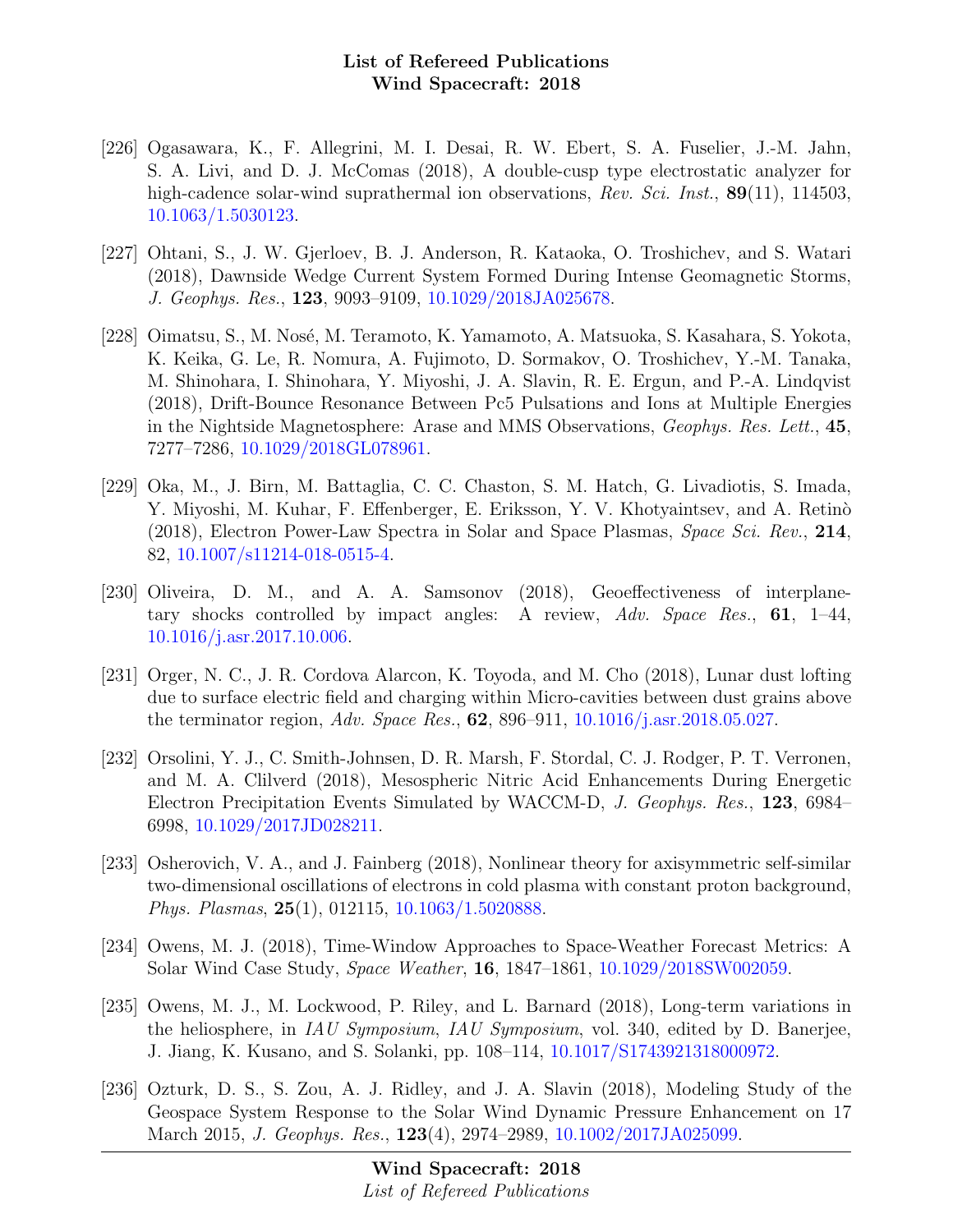- [237] Paassilta, M., A. Papaioannou, N. Dresing, R. Vainio, E. Valtonen, and B. Heber (2018), Catalogue of >55 MeV Wide-longitude Solar Proton Events Observed by SOHO, ACE, and the STEREOs at  $\approx 1$  AU During 2009 - 2016, *Solar Phys.*, **293**, 70, [10.1007/s11207-](http://dx.doi.org/10.1007/s11207-018-1284-7) [018-1284-7.](http://dx.doi.org/10.1007/s11207-018-1284-7)
- [238] Palmerio, E., E. K. J. Kilpua, C. Möstl, V. Bothmer, A. W. James, L. M. Green, A. Isavnin, J. A. Davies, and R. A. Harrison (2018), Coronal Magnetic Structure of Earthbound CMEs and In Situ Comparison, Space Weather, 16, 442–460, [10.1002/2017SW001767.](http://dx.doi.org/10.1002/2017SW001767)
- [239] Palmroth, M., H. Hietala, F. Plaschke, M. Archer, T. Karlsson, X. Blanco-Cano, D. Sibeck, P. Kajdič, U. Ganse, Y. Pfau-Kempf, M. Battarbee, and L. Turc (2018), Magnetosheath jet properties and evolution as determined by a global hybrid-Vlasov simulation, Ann. Geophys., 36, 1171–1182, [10.5194/angeo-36-1171-2018.](http://dx.doi.org/10.5194/angeo-36-1171-2018)
- [240] Pandya, M., B. Veenadhari, M. Nosé, S. Kumar, G. D. Reeves, and A. T. Y. Lui  $(2018)$ , Characteristics of storm time ion composition in the near-Earth plasma sheet using Geotail and RBSP measurements, Earth, Planets, and Space, 70, 203, [10.1186/s40623-018-](http://dx.doi.org/10.1186/s40623-018-0977-3) [0977-3.](http://dx.doi.org/10.1186/s40623-018-0977-3)
- [241] Panov, E. V., and P. L. Pritchett (2018), Dawnward Drifting Interchange Heads in the Earth's Magnetotail, Geophys. Res. Lett., 45, 8834–8843, [10.1029/2018GL078482.](http://dx.doi.org/10.1029/2018GL078482)
- [242] Parkhomov, V. A., N. L. Borodkova, V. G. Eselevich, M. V. Eselevich, A. V. Dmitriev, and V. E. Chilikin (2018), Solar wind diamagnetic structures as a source of substorm-like disturbances, J. Atmos. Solar-Terr. Phys., 181, 55–67, [10.1016/j.jastp.2018.10.010.](http://dx.doi.org/10.1016/j.jastp.2018.10.010)
- [243] Parrot, M. (2018), DEMETER observations of manmade waves that propagate in the ionosphere, Comptes Rendus Physique, 19, 26–35, [10.1016/j.crhy.2018.02.001.](http://dx.doi.org/10.1016/j.crhy.2018.02.001)
- [244] Perez, J. D., J. Edmond, S. Hill, H. Xu, N. Buzulukova, M.-C. Fok, J. Goldstein, D. J. McComas, and P. Valek (2018), Dynamics of a geomagnetic storm on 7-10 September 2015 as observed by TWINS and simulated by CIMI,  $Ann. Geophys.$ , **36**, 1439–1456, [10.5194/angeo-36-1439-2018.](http://dx.doi.org/10.5194/angeo-36-1439-2018)
- [245] Pilipenko, V. A., O. V. Kozyreva, D. A. Lorentzen, and L. J. Baddeley (2018), The correspondence between dayside long-period geomagnetic pulsations and the open-closed field line boundary, J. Atmos. Solar-Terr. Phys., 170, 64–74, [10.1016/j.jastp.2018.02.012.](http://dx.doi.org/10.1016/j.jastp.2018.02.012)
- [246] Pinto, V. A., J. Bortnik, P. S. Moya, L. R. Lyons, D. G. Sibeck, S. G. Kanekal, H. E. Spence, and D. N. Baker (2018), Characteristics, Occurrence, and Decay Rates of Remnant Belts Associated With Three-Belt Events in the Earth's Radiation Belts, Geophys. Res. Lett., 45, 12,099–12,107, [10.1029/2018GL080274.](http://dx.doi.org/10.1029/2018GL080274)
- [247] Plaschke, F., and H. Hietala (2018), Plasma flow patterns in and around magnetosheath jets, Ann. Geophys., 36, 695–703, [10.5194/angeo-36-695-2018.](http://dx.doi.org/10.5194/angeo-36-695-2018)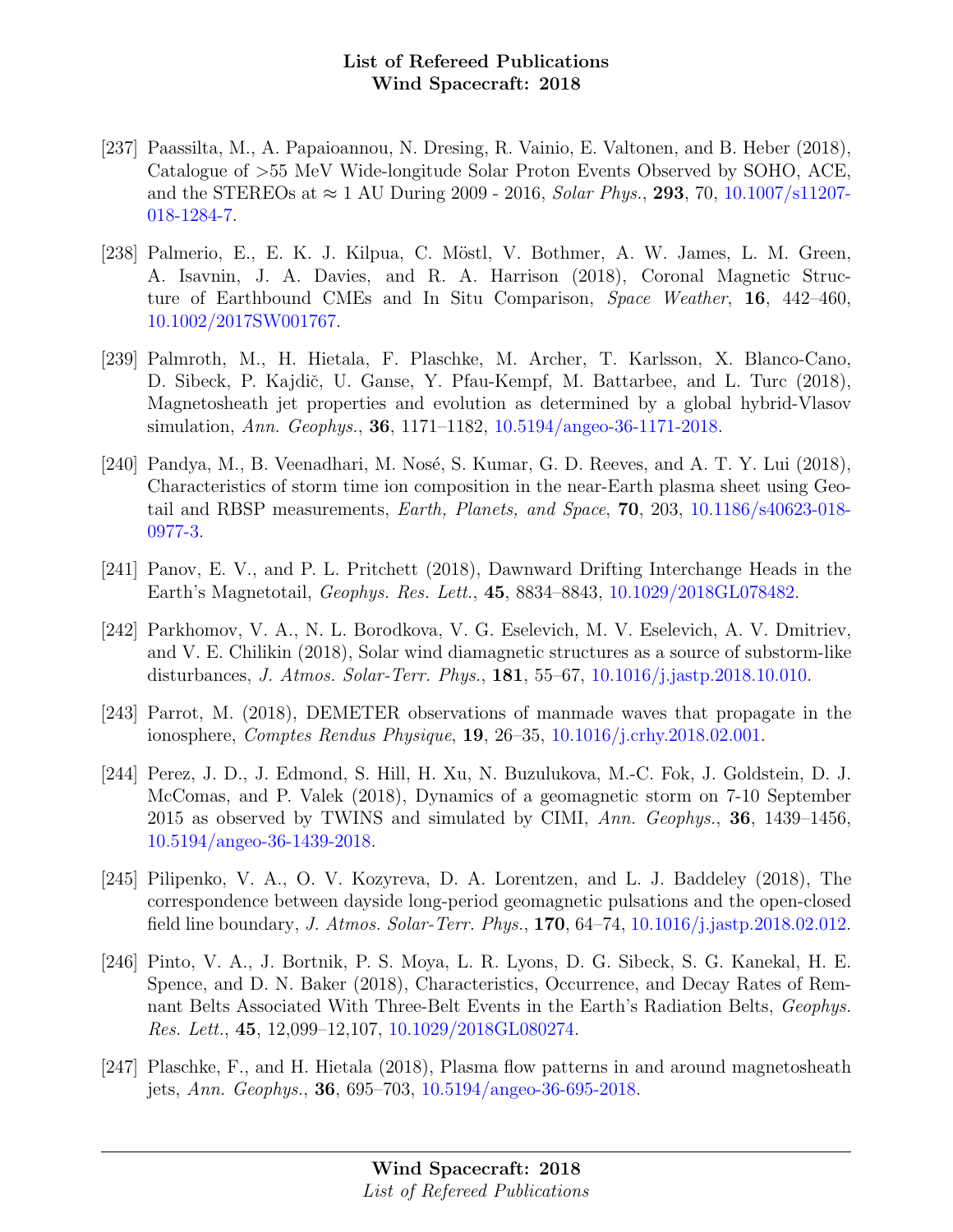- [248] Plaschke, F., H. Hietala, M. Archer, X. Blanco-Cano, P. Kajdič, T. Karlsson, S. H. Lee, N. Omidi, M. Palmroth, V. Roytershteyn, D. Schmid, V. Sergeev, and D. Sibeck (2018), Jets Downstream of Collisionless Shocks, Space Sci. Rev., 214, 81, [10.1007/s11214-018-](http://dx.doi.org/10.1007/s11214-018-0516-3) [0516-3.](http://dx.doi.org/10.1007/s11214-018-0516-3)
- [249] Podladchikova, T., A. Petrukovich, and Y. Yermolaev (2018), Geomagnetic storm forecasting service StormFocus: 5 years online, J. Space Weather Space Clim., 8(27), A22, [10.1051/swsc/2018017.](http://dx.doi.org/10.1051/swsc/2018017)
- [250] Pomoell, J., and S. Poedts (2018), EUHFORIA: European heliospheric forecasting information asset, J. Space Weather Space Clim.,  $8(27)$ , A35, [10.1051/swsc/2018020.](http://dx.doi.org/10.1051/swsc/2018020)
- [251] Potapov, A. S. (2018), Current and high- $\beta$  sheets in CIR streams: statistics and interaction with the HCS and the magnetosphere, Astrophys. Space Sci., 363, 81, [10.1007/s10509-018-3304-3.](http://dx.doi.org/10.1007/s10509-018-3304-3)
- [252] Potapov, A. S., T. N. Polyushkina, and A. V. Guglielmi (2018), Troitskaya-Bolshakova effect as a manifestation of the solar wind wave turbulence, *Planet. Space Sci.*, 151, 78–84, [10.1016/j.pss.2017.11.008.](http://dx.doi.org/10.1016/j.pss.2017.11.008)
- [253] Prikryl, P., R. Bruntz, T. Tsukijihara, K. Iwao, D. B. Muldrew, V. Rušin, M. Rybanský, M. Turňa, and P. Sťastný (2018), Tropospheric weather influenced by solar wind through atmospheric vertical coupling downward control, J. Atmos. Solar-Terr. Phys., 171, 94– 110, [10.1016/j.jastp.2017.07.023.](http://dx.doi.org/10.1016/j.jastp.2017.07.023)
- [254] Priyadarshi, S., Q.-H. Zhang, and Y.-Z. Ma (2018), Antarctica SED/TOI associated ionospheric scintillation during 27 February 2014 geomagnetic storm, Astrophys. Space Sci., 363, 262,  $10.1007 \text{/} \text{s} 10509 \text{-} 018 \text{-} 3484 \text{-} \text{x}$ .
- [255] Raghav, A. N., and A. Kule  $(2018)$ , The first in situ observation of torsional Alfvén waves during the interaction of large-scale magnetic clouds, Mon. Not. Roy. Astron. Soc., 476, L6–L9, [10.1093/mnrasl/sly020.](http://dx.doi.org/10.1093/mnrasl/sly020)
- [256] Raghav, A. N., and A. Kule (2018), Does the Alfvén wave disrupt the large-scale magnetic cloud structure?, Mon. Not. Roy. Astron. Soc., 480, L6–L11, [10.1093/mnrasl/sly106.](http://dx.doi.org/10.1093/mnrasl/sly106)
- [257] Raghav, A. N., A. Kule, A. Bhaskar, W. Mishra, G. Vichare, and S. Surve (2018), Torsional Alfvén Wave Embedded ICME Magnetic Cloud and Corresponding Geomagnetic Storm, Astrophys. J., 860, 26, [10.3847/1538-4357/aabba3.](http://dx.doi.org/10.3847/1538-4357/aabba3)
- [258] Ragot, B. R. (2018), Flow-line Wandering in the Turbulent Solar Wind and Space Environment Forecasts, Astrophys. J., 868, 35, [10.3847/1538-4357/aae47e.](http://dx.doi.org/10.3847/1538-4357/aae47e)
- [259] Rakhmanova, L., M. Riazantseva, G. Zastenker, and M. Verigin (2018), Kinetic-Scale Ion Flux Fluctuations Behind the Quasi-Parallel and Quasi-Perpendicular Bow Shock, J. Geophys. Res., 123(7), 5300–5314, [10.1029/2018JA025179.](http://dx.doi.org/10.1029/2018JA025179)
- [260] Reames, D. V. (2018), Corotating Shock Waves and the Solar-wind Source of Energetic Ion Abundances: Power Laws in A/Q, Solar Phys., 293, 144, [10.1007/s11207-018-1369-3.](http://dx.doi.org/10.1007/s11207-018-1369-3)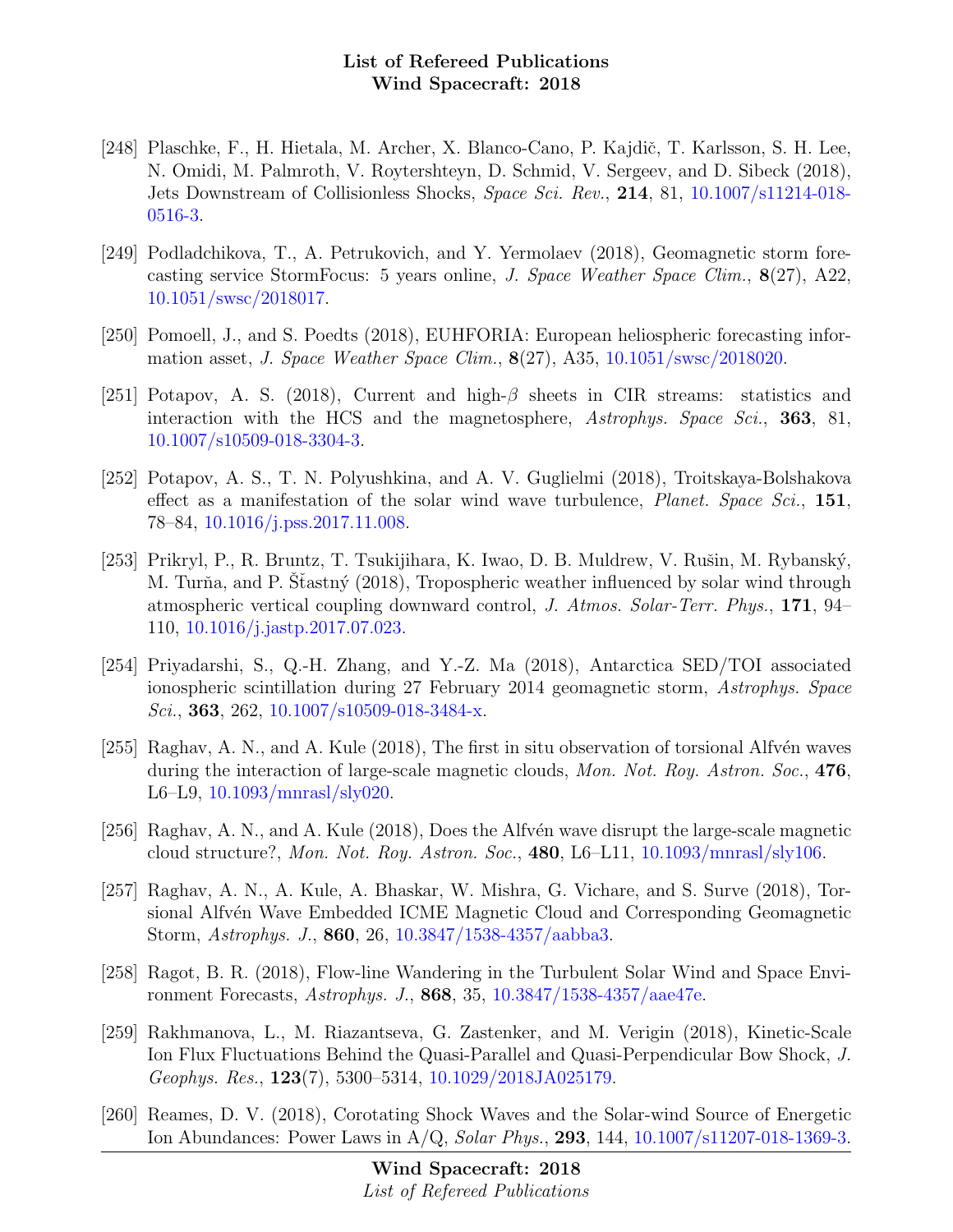- [261] Reames, D. V. (2018), Abundances, Ionization States, Temperatures, and FIP in Solar Energetic Particles, Space Sci. Rev., 214, 61, [10.1007/s11214-018-0495-4.](http://dx.doi.org/10.1007/s11214-018-0495-4)
- [262] Reames, D. V. (2018), The "FIP Effect" and the Origins of Solar Energetic Particles and of the Solar Wind, Solar Phys., 293(3), 47, [10.1007/s11207-018-1267-8.](http://dx.doi.org/10.1007/s11207-018-1267-8)
- [263] Redmon, R. J., D. B. Seaton, R. Steenburgh, J. He, and J. V. Rodriguez (2018), September 2017's Geoeffective Space Weather and Impacts to Caribbean Radio Communications During Hurricane Response, Space Weather, 16(9), 1190–1201, [10.1029/2018SW001897.](http://dx.doi.org/10.1029/2018SW001897)
- [264] Reidy, J. A., R. C. Fear, D. K. Whiter, B. Lanchester, A. J. Kavanagh, S. E. Milan, J. A. Carter, L. J. Paxton, and Y. Zhang (2018), Interhemispheric Survey of Polar Cap Aurora, J. Geophys. Res., 123, 7283–7306, [10.1029/2017JA025153.](http://dx.doi.org/10.1029/2017JA025153)
- [265] Ren, Z., M. Guo, Y. Cheng, Y. Wang, W. Sun, H. Zhang, M. Dong, and G. Li (2018), A review of the development and application of space miniature mass spectrometers, Vacuum, 155, 108–117, [10.1016/j.vacuum.2018.05.048.](http://dx.doi.org/10.1016/j.vacuum.2018.05.048)
- [266] Richardson, I. G., M. L. Mays, and B. J. Thompson (2018), Prediction of Solar Energetic Particle Event Peak Proton Intensity Using a Simple Algorithm Based on CME Speed and Direction and Observations of Associated Solar Phenomena, Space Weather, 16, 1862–1881, [10.1029/2018SW002032.](http://dx.doi.org/10.1029/2018SW002032)
- [267] Roberg-Clark, G. T., J. F. Drake, M. Swisdak, and C. S. Reynolds (2018), Wave Generation and Heat Flux Suppression in Astrophysical Plasma Systems, Astrophys. J., 867, 154, [10.3847/1538-4357/aae393.](http://dx.doi.org/10.3847/1538-4357/aae393)
- [268] Rodkin, D., V. Slemzin, A. N. Zhukov, F. Goryaev, Y. Shugay, and I. Veselovsky (2018), Single ICMEs and Complex Transient Structures in the Solar Wind in 2010 - 2011, Solar Phys., 293, 78, [10.1007/s11207-018-1295-4.](http://dx.doi.org/10.1007/s11207-018-1295-4)
- [269] Ruhunusiri, S. (2018), Identification of Plasma Waves at Saturn Using Convolutional Neural Networks, IEEE Trans. Plasma Sci., 46, 3090–3099, [10.1109/TPS.2018.2849940.](http://dx.doi.org/10.1109/TPS.2018.2849940)
- [270] Saiz, E., C. Cid, and A. Guerrero (2018), Environmental Conditions During the Reported Charging Anomalies of the Two Geosynchronous Satellites: Telstar 401 and Galaxy 15, Space Weather, 16(11), 1784–1796, [10.1029/2018SW001974.](http://dx.doi.org/10.1029/2018SW001974)
- [271] Salman, T. M., N. Lugaz, C. J. Farrugia, R. M. Winslow, A. B. Galvin, and N. A. Schwadron (2018), Forecasting Periods of Strong Southward Magnetic Field Following Interplanetary Shocks, Space Weather, 16(12), 2004–2021, [10.1029/2018SW002056.](http://dx.doi.org/10.1029/2018SW002056)
- [272] Sánchez-Cano, B., O. Witasse, M. Lester, A. Rahmati, R. Ambrosi, R. Lillis, F. Leblanc, P.-L. Blelly, M. Costa, S. W. H. Cowley, J. R. Espley, S. E. Milan, J. J. Plaut, C. Lee, and D. Larson (2018), Energetic Particle Showers Over Mars from Comet C/2013 A1 Siding Spring, J. Geophys. Res., 123, 8778–8796, [10.1029/2018JA025454.](http://dx.doi.org/10.1029/2018JA025454)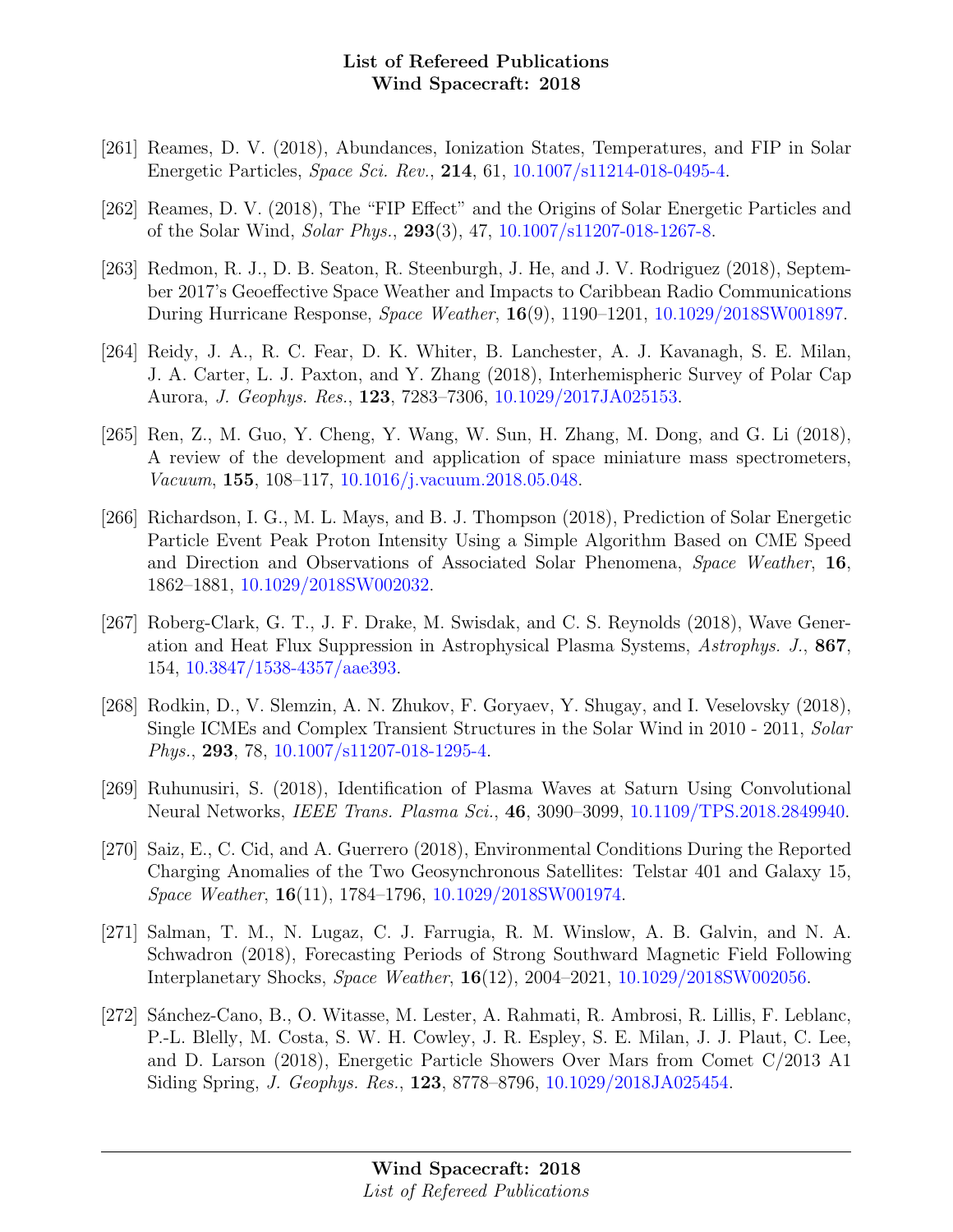- [273] Santhosh, K. G., S. Gopinath, and P. R. Prince (2018), A study on universality, nonextensivity and Lévy statistics of solar wind turbulence, in IAU Symposium, IAU Symposium, vol. 340, edited by D. Banerjee, J. Jiang, K. Kusano, and S. Solanki, pp. 65–66, [10.1017/S1743921318001618.](http://dx.doi.org/10.1017/S1743921318001618)
- [274] Schiller, Q., S. G. Kanekal, A. J. Boyd, L. Blum, A. D. Jones, D. N. Baker, and J. B. Blake (2018), On the cause of two prompt shock-induced relativistic electron depletion events, J. Atmos. Solar-Terr. Phys., 177, 208–217, [10.1016/j.jastp.2017.08.017.](http://dx.doi.org/10.1016/j.jastp.2017.08.017)
- [275] Schwadron, N. A., and M. Bzowski (2018), The Heliosphere Is Not Round, Astrophys. J., 862, 11, [10.3847/1538-4357/aacbcf.](http://dx.doi.org/10.3847/1538-4357/aacbcf)
- [276] Schwadron, N. A., F. Allegrini, M. Bzowski, E. R. Christian, M. A. Dayeh, M. I. Desai, K. Fairchild, P. C. Frisch, H. O. Funsten, S. A. Fuselier, A. Galli, P. Janzen, M. A. Kubiak, D. J. McComas, E. Moebius, D. B. Reisenfeld, J. M. Sokół, P. Swaczyna, J. R. Szalay, P. Wurz, and E. J. Zirnstein (2018), Time Dependence of the IBEX Ribbon and the Globally Distributed Energetic Neutral Atom Flux Using the First 9 Years of Observations, Astrophys. J. Suppl., 239, 1, [10.3847/1538-4365/aae48e.](http://dx.doi.org/10.3847/1538-4365/aae48e)
- [277] Schwartz, S. J., L. Avanov, D. Turner, H. Zhang, I. Gingell, J. P. Eastwood, D. J. Gershman, A. Johlander, C. T. Russell, J. L. Burch, J. C. Dorelli, S. Eriksson, R. E. Ergun, S. A. Fuselier, B. L. Giles, K. A. Goodrich, Y. V. Khotyaintsev, B. Lavraud, P.-A. Lindqvist, M. Oka, T.-D. Phan, R. J. Strangeway, K. J. Trattner, R. B. Torbert, A. Vaivads, H. Wei, and F. Wilder (2018), Ion Kinetics in a Hot Flow Anomaly: MMS Observations, Geophys. Res. Lett., 45, 11,520–11,529, [10.1029/2018GL080189.](http://dx.doi.org/10.1029/2018GL080189)
- [278] Scolini, C., M. Messerotti, S. Poedts, and L. Rodriguez (2018), Halo Coronal Mass Ejections during Solar Cycle 24: reconstruction of the global scenario and geoeffectiveness, J. Space Weather Space Clim., 8(27), A9, [10.1051/swsc/2017046.](http://dx.doi.org/10.1051/swsc/2017046)
- [279] Seki, K., Y. Miyoshi, Y. Ebihara, Y. Katoh, T. Amano, S. Saito, M. Shoji, A. Nakamizo, K. Keika, T. Hori, S. Nakano, S. Watanabe, K. Kamiya, N. Takahashi, Y. Omura, M. Nose, M.-C. Fok, T. Tanaka, A. Ieda, and A. Yoshikawa (2018), Theory, modeling, and integrated studies in the Arase (ERG) project, Earth, Planets, and Space, 70, 17, [10.1186/s40623-018-0785-9.](http://dx.doi.org/10.1186/s40623-018-0785-9)
- [280] Semkova, J., R. Koleva, V. Benghin, T. Dachev, Y. Matviichuk, B. Tomov, K. Krastev, S. Maltchev, P. Dimitrov, I. Mitrofanov, A. Malahov, D. Golovin, M. Mokrousov, A. Sanin, M. Litvak, A. Kozyrev, V. Tretyakov, S. Nikiforov, A. Vostrukhin, F. Fedosov, N. Grebennikova, L. Zelenyi, V. Shurshakov, and S. Drobishev (2018), Charged particles radiation measurements with Liulin-MO dosimeter of FREND instrument aboard Exo-Mars Trace Gas Orbiter during the transit and in high elliptic Mars orbit, *Icarus*, **303**, 53–66, [10.1016/j.icarus.2017.12.034.](http://dx.doi.org/10.1016/j.icarus.2017.12.034)
- [281] Sergeev, V., N. Stepanov, Y. Ogawa, S. Käki, and K. Kauristie (2018), Solar wind dependence of electric conductances and currents in the auroral zone, J. Atmos. Solar-Terr. Phys., 177, 38–45, [10.1016/j.jastp.2017.07.006.](http://dx.doi.org/10.1016/j.jastp.2017.07.006)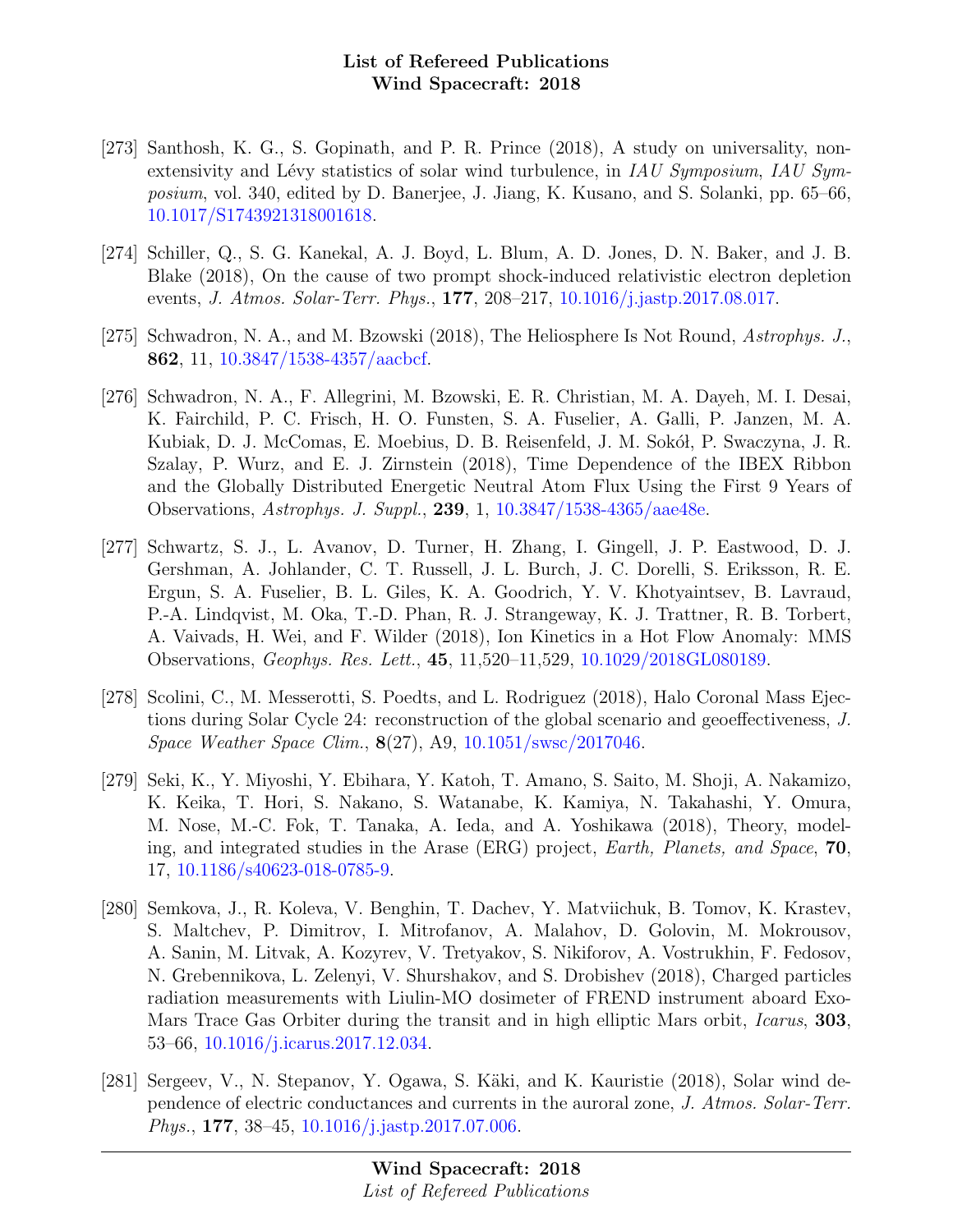- [282] Sha, X. M., A. M. Du, H. Luo, Y. S. Ge, and Y. Zhang (2018), Dependence of the Spring-Autumnal asymmetry in geomagnetic activity on the solar main dipole magnetic field polarity over last 140 years, Planet. Space Sci., 158, 1–5, [10.1016/j.pss.2018.05.014.](http://dx.doi.org/10.1016/j.pss.2018.05.014)
- [283] Shah, A., S. u. Rehman, and Q. u. Haque (2018), Plasma Waves and Particles during Multi-dip Storms Invoked by Turbulent Solar Wind, Astrophys. J., 869, 144, [10.3847/1538-4357/aaeb9a.](http://dx.doi.org/10.3847/1538-4357/aaeb9a)
- [284] Shaikh, Z. I., A. N. Raghav, G. Vichare, A. Bhaskar, and W. Mishra (2018), The Identification of a Planar Magnetic Structure within the ICME Shock Sheath and Its influence on Galactic Cosmic-Ray Flux, Astrophys. J., 866(2), 118, [10.3847/1538-4357/aae1b1.](http://dx.doi.org/10.3847/1538-4357/aae1b1)
- [285] Shanmugaraju, A., K. Suresh, V. Vasanth, G. Selvarani, and S. Umapathy (2018), Interplanetary type II radio bursts and their association with CMEs and flares, Astrophys. Space Sci., 363, 126, [10.1007/s10509-018-3345-7.](http://dx.doi.org/10.1007/s10509-018-3345-7)
- [286] Share, G. H., R. J. Murphy, S. M. White, A. K. Tolbert, B. R. Dennis, R. A. Schwartz, D. F. Smart, and M. A. Shea (2018), Characteristics of Late-phase >100 MeV Gamma-Ray Emission in Solar Eruptive Events, Astrophys. J., 869, 182, [10.3847/1538-](http://dx.doi.org/10.3847/1538-4357/aaebf7) [4357/aaebf7.](http://dx.doi.org/10.3847/1538-4357/aaebf7)
- [287] Sharykin, I. N., and A. G. Kosovichev (2018), Onset of Photospheric Impacts and Helioseismic Waves in X9.3 Solar Flare of 2017 September 6, Astrophys. J., 864, 86, [10.3847/1538-4357/aad558.](http://dx.doi.org/10.3847/1538-4357/aad558)
- [288] Sharykin, I. N., and A. G. Kosovichev (2018), Onset of Photospheric Impacts and Helioseismic Waves in X9.3 Solar Flare of 2017 September 6, Astrophys. J., 864, 86, [10.3847/1538-4357/aad558.](http://dx.doi.org/10.3847/1538-4357/aad558)
- [289] Shen, F., Z. Yang, J. Zhang, W. Wei, and X. Feng (2018), Three-dimensional MHD Simulation of Solar Wind Using a New Boundary Treatment: Comparison with In Situ Data at Earth, Astrophys. J., 866, 18, [10.3847/1538-4357/aad806.](http://dx.doi.org/10.3847/1538-4357/aad806)
- [290] Shen, Z.-N., and G. Qin (2018), Modulation of Galactic Cosmic Rays in the Inner Heliosphere over Solar Cycles, Astrophys. J., 854, 137, [10.3847/1538-4357/aaab64.](http://dx.doi.org/10.3847/1538-4357/aaab64)
- [291] Sheshagiriyappa Suryanarayana, G. (2018), Flares before and after coronal mass ejections, Res. Astron. Astrophys., 18(3), 034, [10.1088/1674-4527/18/3/34.](http://dx.doi.org/10.1088/1674-4527/18/3/34)
- [292] Shi, X., J. B. H. Baker, J. M. Ruohoniemi, M. D. Hartinger, K. R. Murphy, J. V. Rodriguez, Y. Nishimura, K. A. McWilliams, and V. Angelopoulos (2018), Long-Lasting Poloidal ULF Waves Observed by Multiple Satellites and High-Latitude SuperDARN Radars, J. Geophys. Res., 123, 8422–8438, [10.1029/2018JA026003.](http://dx.doi.org/10.1029/2018JA026003)
- [293] Shim, J. S., I. Tsagouri, L. Goncharenko, L. Rastaetter, M. Kuznetsova, D. Bilitza, M. Codrescu, A. J. Coster, S. C. Solomon, M. Fedrizzi, M. Förster, T. J. Fuller-Rowell, L. C. Gardner, J. Huba, A. A. Namgaladze, B. E. Prokhorov, A. J. Ridley, L. Scherliess, R. W. Schunk, J. J. Sojka, and L. Zhu (2018), Validation of Ionospheric Specifications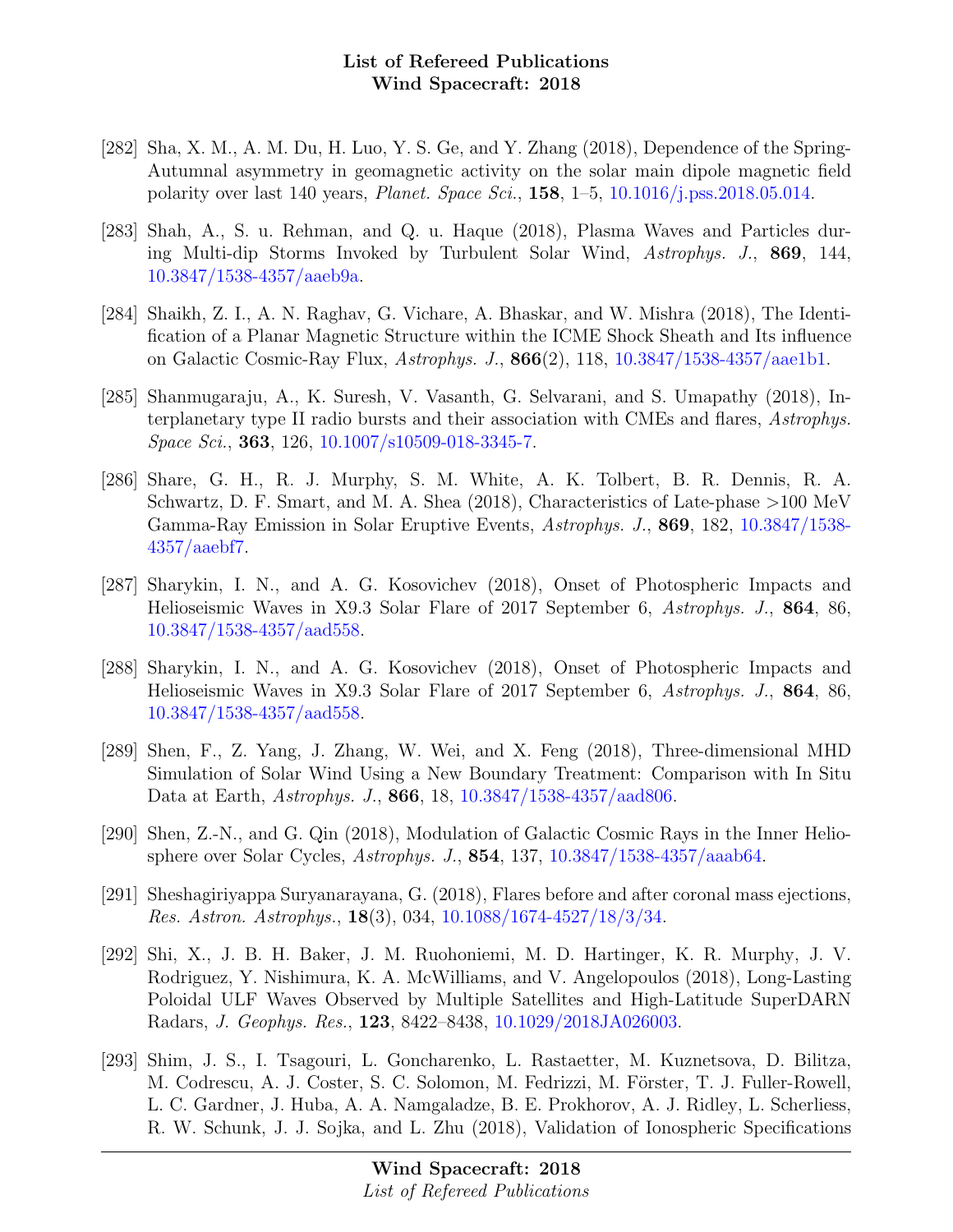During Geomagnetic Storms: TEC and foF2 During the 2013 March Storm Event, Space Weather, 16, 1686–1701, [10.1029/2018SW002034.](http://dx.doi.org/10.1029/2018SW002034)

- [294] Shinbori, A., Y. Otsuka, T. Tsugawa, M. Nishioka, A. Kumamoto, F. Tsuchiya, S. Matsuda, Y. Kasahara, A. Matsuoka, J. M. Ruohoniemi, S. G. Shepherd, and N. Nishitani (2018), Temporal and Spatial Variations of Storm Time Midlatitude Ionospheric Trough Based on Global GNSS-TEC and Arase Satellite Observations, Geophys. Res. Lett., 45, 7362–7370, [10.1029/2018GL078723.](http://dx.doi.org/10.1029/2018GL078723)
- [295] Shiokawa, K., M. Ozaki, A. Kadokura, Y. Endo, T. Sakanoi, S. Kurita, Y. Miyoshi, S.-I. Oyama, M. Connors, I. Schofield, J. M. Ruohoniemi, M. Nośe, T. Nagatsuma, K. Sakaguchi, D. G. Baishev, A. Pashinin, R. Rakhmatulin, B. Shevtsov, I. Poddelsky, M. Engebretson, T. Raita, Y.-M. Tanaka, M. Shinohara, M. Teramoto, R. Nomura, A. Fujimoto, A. Matsuoka, N. Higashio, T. Takashima, I. Shinohara, and J. M. Albert (2018), Purple Auroral Rays and Global Pc1 Pulsations Observed at the CIR-Associated Solar Wind Density Enhancement on 21 March 2017, Geophys. Res. Lett., 45, 10,819–10,828, [10.1029/2018GL079103.](http://dx.doi.org/10.1029/2018GL079103)
- [296] Shpynev, B. G., N. A. Zolotukhina, N. M. Polekh, K. G. Ratovsky, M. A. Chernigovskaya, A. Y. Belinskaya, A. E. Stepanov, V. V. Bychkov, S. A. Grigorieva, V. A. Panchenko, N. A. Korenkova, and J. Mielich (2018), The ionosphere response to severe geomagnetic storm in March 2015 on the base of the data from Eurasian high-middle latitudes ionosonde chain, J. Atmos. Solar-Terr. Phys., 180, 93–105, [10.1016/j.jastp.2017.10.014.](http://dx.doi.org/10.1016/j.jastp.2017.10.014)
- [297] Shugay, Y., V. Slemzin, D. Rodkin, Y. Yermolaev, and I. Veselovsky (2018), Influence of coronal mass ejections on parameters of high-speed solar wind: a case study, J. Space Weather Space Clim., 8(27), A28, [10.1051/swsc/2018015.](http://dx.doi.org/10.1051/swsc/2018015)
- [298] Shukhtina, M. A., E. I. Gordeev, V. A. Sergeev, and I. Shinohara (2018), Diagnostics of Closed Magnetic Flux Depletion in the Near-Earth Magnetotail During the Substorm Growth Phase, J. Geophys. Res., 123, 8377–8389, [10.1029/2018JA025979.](http://dx.doi.org/10.1029/2018JA025979)
- [299] Sibeck, D. G., R. Allen, H. Aryan, D. Bodewits, P. Brandt, G. Branduardi-Raymont, G. Brown, J. A. Carter, Y. M. Collado-Vega, M. R. Collier, H. K. Connor, T. E. Cravens, Y. Ezoe, M.-C. Fok, M. Galeazzi, O. Gutynska, M. Holmström, S.-Y. Hsieh, K. Ishikawa, D. Koutroumpa, K. D. Kuntz, M. Leutenegger, Y. Miyoshi, F. S. Porter, M. E. Purucker, A. M. Read, J. Raeder, I. P. Robertson, A. A. Samsonov, S. Sembay, S. L. Snowden, N. E. Thomas, R. von Steiger, B. M. Walsh, and S. Wing (2018), Imaging Plasma Density Structures in the Soft X-Rays Generated by Solar Wind Charge Exchange with Neutrals, Space Sci. Rev., 214, 79, [10.1007/s11214-018-0504-7.](http://dx.doi.org/10.1007/s11214-018-0504-7)
- [300] Sieradzki, R., and J. Paziewski (2018), On the Feasibility of Interhemispheric Patch Detection Using Ground-Based GNSS Measurements, Remote Sensing, 10, 2044, [10.3390/rs10122044.](http://dx.doi.org/10.3390/rs10122044)
- [301] Søraas, F., M. I. Sandanger, and C. Smith-Johnsen (2018), NOAA POES and MetOp particle observations during the 17 March 2013 storm, J. Atmos. Solar-Terr. Phys., 177, 115–124, [10.1016/j.jastp.2017.09.004.](http://dx.doi.org/10.1016/j.jastp.2017.09.004)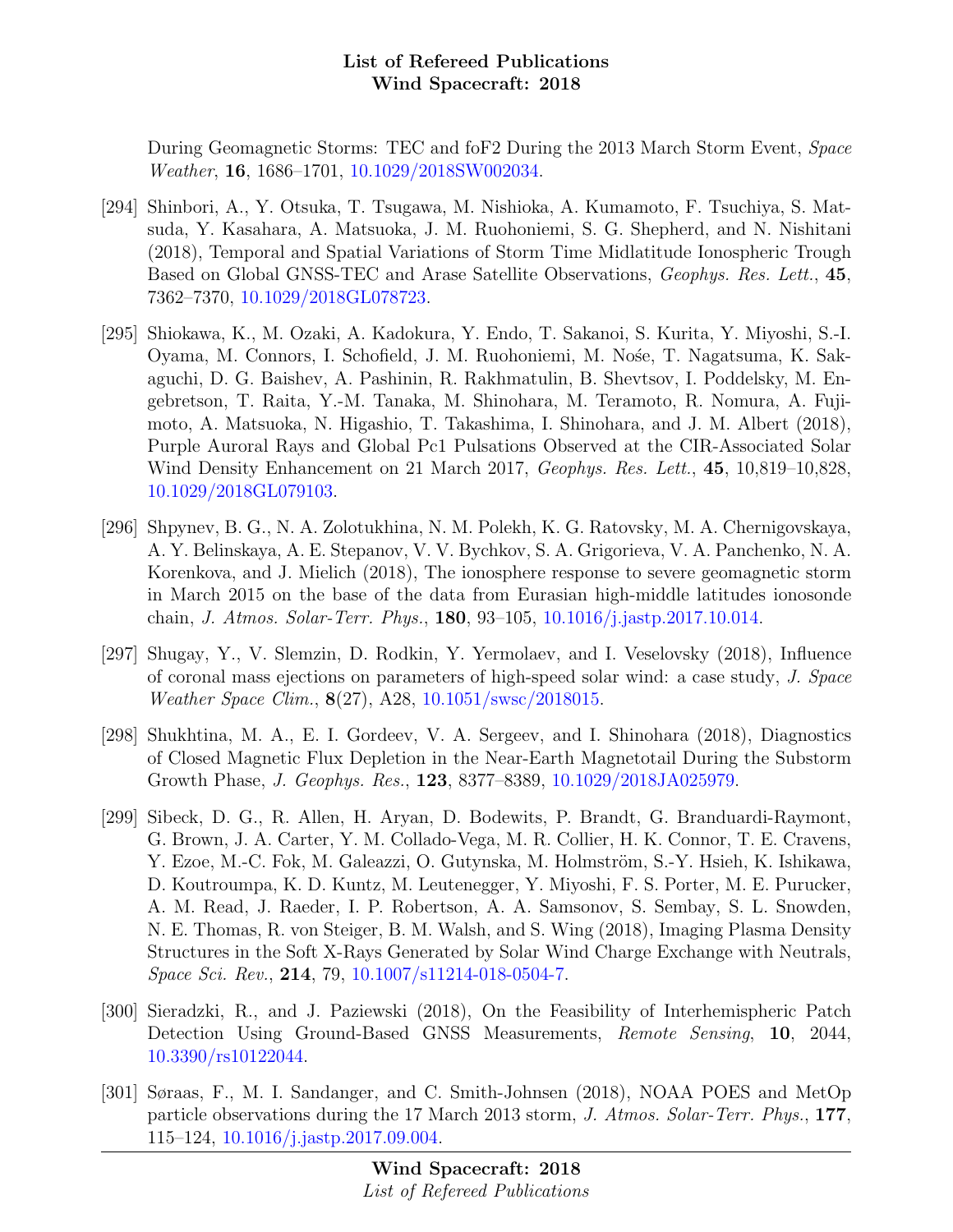- [302] Sripathi, S., M. A. Abdu, A. K. Patra, and R. N. Ghodpage (2018), Unusual Generation of Localized EPB in the Dawn Sector Triggered by a Moderate Geomagnetic Storm, J. Geophys. Res., 123, 9697–9710, [10.1029/2018JA025642.](http://dx.doi.org/10.1029/2018JA025642)
- [303] Srivastava, N., W. Mishra, and D. Chakrabarty (2018), Interplanetary and Geomagnetic Consequences of Interacting CMEs of 13 - 14 June 2012, Solar Phys., 293, 5, [10.1007/s11207-017-1227-8.](http://dx.doi.org/10.1007/s11207-017-1227-8)
- [304] Stauning, P. (2018), Multi-station basis for Polar Cap (PC) indices: ensuring credibility and operational reliability, J. Space Weather Space Clim., 8(27), A07, [10.1051/swsc/2017036.](http://dx.doi.org/10.1051/swsc/2017036)
- [305] Stauning, P. (2018), Reliable real-time Polar Cap (PC) indices for space weather monitoring and forecasts, J. Space Weather Space Clim.,  $8(27)$ , A49, [10.1051/swsc/2018031.](http://dx.doi.org/10.1051/swsc/2018031)
- [306] Su, Z., N. Liu, H. Zheng, Y. Wang, and S. Wang (2018), Large-Amplitude Extremely Low Frequency Hiss Waves in Plasmaspheric Plumes, *Geophys. Res. Lett.*, **45**, 565–577, [10.1002/2017GL076754.](http://dx.doi.org/10.1002/2017GL076754)
- [307] Su, Z., N. Liu, H. Zheng, Y. Wang, and S. Wang (2018), Multipoint Observations of Nightside Plasmaspheric Hiss Generated by Substorm-Injected Electrons, Geophys. Res. Lett., 45, 10,921–10,932, [10.1029/2018GL079927.](http://dx.doi.org/10.1029/2018GL079927)
- [308] Suji, K. J., and P. R. Prince (2018), Global and local Joule heating during substorms in St. Patrick's Day 2015 geomagnetic storm, Earth, Planets, and Space, 70, 167, [10.1186/s40623-018-0940-3.](http://dx.doi.org/10.1186/s40623-018-0940-3)
- [309] Suji, K. J., and P. R. Prince (2018), Superposed Epoch Analysis of High Latitude Ionospheric Joule Heating during Major Geomagnetic Storms over three Solar Cycles, in IAU Symposium, IAU Symposium, vol. 340, edited by D. Banerjee, J. Jiang, K. Kusano, and S. Solanki, pp. 67–68, [10.1017/S1743921318001941.](http://dx.doi.org/10.1017/S1743921318001941)
- [310] Sun, W. J., J. A. Slavin, R. M. Dewey, J. M. Raines, S. Y. Fu, Y. Wei, T. Karlsson, G. K. Poh, X. Jia, D. J. Gershman, Q. G. Zong, W. X. Wan, Q. Q. Shi, Z. Y. Pu, and D. Zhao (2018), A Comparative Study of the Proton Properties of Magnetospheric Substorms at Earth and Mercury in the Near Magnetotail, Geophys. Res. Lett., 45, 7933–7941, [10.1029/2018GL079181.](http://dx.doi.org/10.1029/2018GL079181)
- [311] Suresh, K., A. Shanmugaraju, and Y.-J. Moon (2018), Distinction in the Interplanetary Characteristics of Accelerated and Decelerated CMEs/Shocks, Earth Moon and Planets, [10.1007/s11038-018-9522-4.](http://dx.doi.org/10.1007/s11038-018-9522-4)
- [312] Svertilov, S. I., M. I. Panasyuk, V. V. Bogomolov, A. M. Amelushkin, V. O. Barinova, V. I. Galkin, A. F. Iyudin, E. A. Kuznetsova, A. V. Prokhorov, V. L. Petrov, G. V. Rozhkov, I. V. Yashin, E. S. Gorbovskoy, V. M. Lipunov, I. H. Park, S. Jeong, and M. B. Kim (2018), Wide-Field Gamma-Spectrometer BDRG: GRB Monitor On-Board the Lomonosov Mission, Space Sci. Rev., 214, 8, [10.1007/s11214-017-0442-9.](http://dx.doi.org/10.1007/s11214-017-0442-9)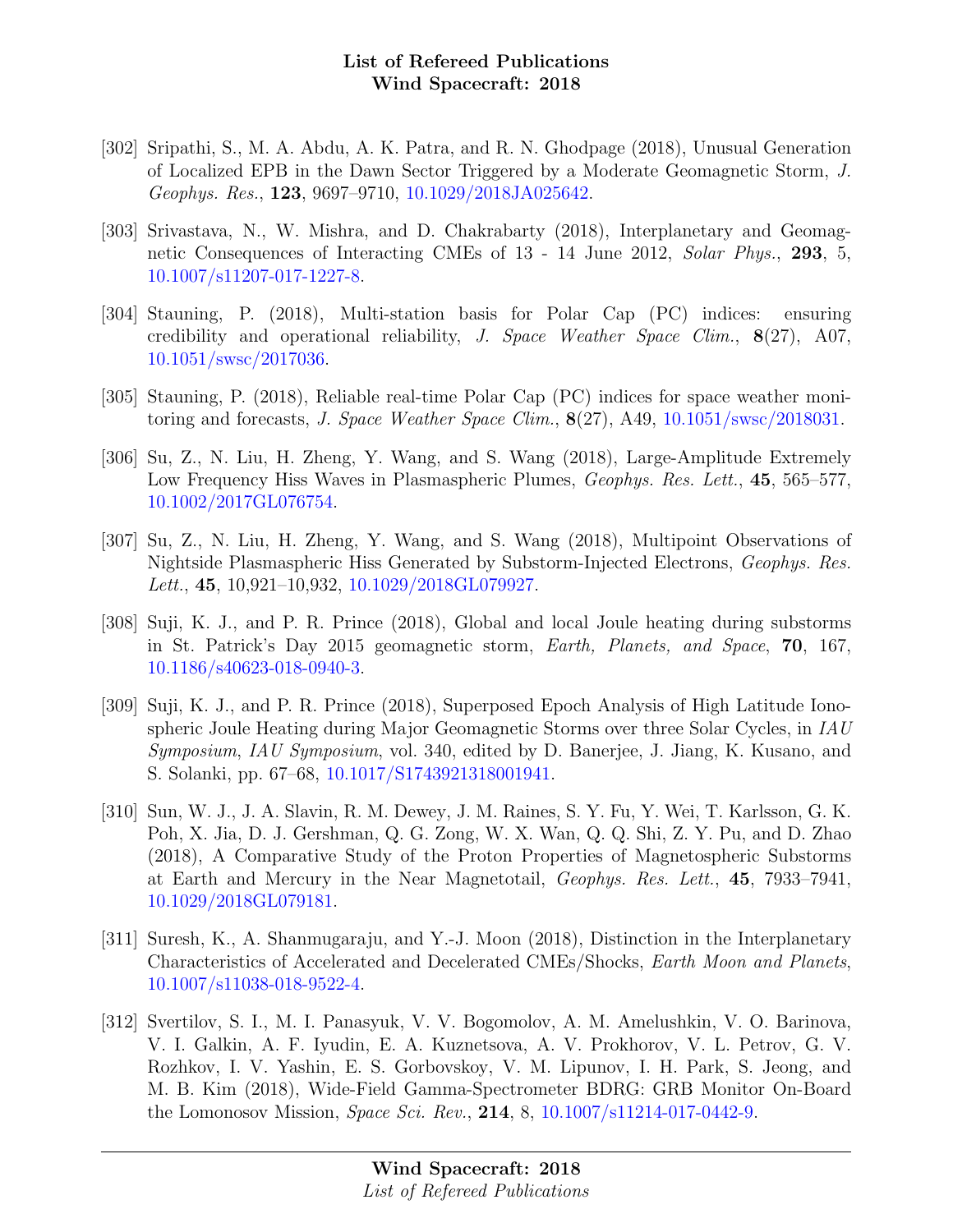- [313] Talebpour Sheshvan, N., and S. Pohjolainen (2018), Visibility and Origin of Compact Interplanetary Radio Type IV Bursts, Solar Phys., 293, 148, [10.1007/s11207-018-1371-9.](http://dx.doi.org/10.1007/s11207-018-1371-9)
- [314] Tan, L. C. (2018), Electron Spectral Breaking Caused by Magnetic Reconnection in Impulsive Flare Events, Astrophys. J., 858, 25, [10.3847/1538-4357/aaba7e.](http://dx.doi.org/10.3847/1538-4357/aaba7e)
- [315] Tang, B., W. Li, C. Wang, L. Dai, Y. Khotyaintsev, P.-A. Lindqvist, R. Ergun, O. Le Contel, C. Pollock, C. Russell, and J. Burch (2018), Magnetic depression and electron transport in an ion-scale flux rope associated with Kelvin-Helmholtz waves, Ann. Geophys., 36, 879–889, [10.5194/angeo-36-879-2018.](http://dx.doi.org/10.5194/angeo-36-879-2018)
- [316] Tao, C., T. Kimura, F. Tsuchiya, G. Muirakami, K. Yoshioka, A. Yamazaki, S. V. Badman, H. Misawa, H. Kita, Y. Kasaba, I. Yoshikawa, and M. Fujimoto (2018), Variation of Jupiter's Aurora Observed by Hisaki/EXCEED: 3. Volcanic Control of Jupiter's Aurora, Geophys. Res. Lett., 45, 71–79, [10.1002/2017GL075814.](http://dx.doi.org/10.1002/2017GL075814)
- [317] Tasnim, S., I. H. Cairns, and M. S. Wheatland (2018), A Generalized Equatorial Model for the Accelerating Solar Wind, J. Geophys. Res., 123, 1061–1085, [10.1002/2017JA024532.](http://dx.doi.org/10.1002/2017JA024532)
- [318] Tindale, E., S. C. Chapman, N. R. Moloney, and N. W. Watkins (2018), The Dependence of Solar Wind Burst Size on Burst Duration and Its Invariance Across Solar Cycles 23 and 24, J. Geophys. Res., 123, 7196–7210, [10.1029/2018JA025740.](http://dx.doi.org/10.1029/2018JA025740)
- [319] Tong, Y., I. Y. Vasko, M. Pulupa, F. S. Mozer, S. D. Bale, A. V. Artemyev, and V. Krasnoselskikh (2019), Whistler Wave Generation by Halo Electrons in the Solar Wind, Astrophys. J. Lett., 870, L6, [10.3847/2041-8213/aaf734.](http://dx.doi.org/10.3847/2041-8213/aaf734)
- [320] Török, T., C. Downs, J. A. Linker, R. Lionello, V. S. Titov, Z. Mikić, P. Riley, R. M. Caplan, and J. Wijaya (2018), Sun-to-Earth MHD Simulation of the 2000 July 14 "Bastille Day" Eruption, Astrophys. J., 856, 75, [10.3847/1538-4357/aab36d.](http://dx.doi.org/10.3847/1538-4357/aab36d)
- [321] Tortermpun, U., D. Ruffolo, and J. W. Bieber (2018), Galactic Cosmic-Ray Anistropy During the Forbush Decrease Starting 2013 April 13, Astrophys. J. Lett., 852, L26, [10.3847/2041-8213/aaa407.](http://dx.doi.org/10.3847/2041-8213/aaa407)
- [322] Townsend, L. W., J. H. Adams, S. R. Blattnig, M. S. Clowdsley, D. J. Fry, I. Jun, C. D. McLeod, J. I. Minow, D. F. Moore, J. W. Norbury, R. B. Norman, D. V. Reames, N. A. Schwadron, E. J. Semones, R. C. Singleterry, T. C. Slaba, C. M. Werneth, and M. A. Xapsos (2018), Solar particle event storm shelter requirements for missions beyond low Earth orbit, Life Sciences and Space Research, 17, 32–39, [10.1016/j.lssr.2018.02.002.](http://dx.doi.org/10.1016/j.lssr.2018.02.002)
- [323] Trattner, K. J., J. L. Burch, P. A. Cassak, R. Ergun, S. Eriksson, S. A. Fuselier, B. L. Giles, R. G. Gomez, E. W. Grimes, S. M. Petrinec, J. M. Webster, and F. D. Wilder (2018), The Transition Between Antiparallel and Component Magnetic Reconnection at Earth's Dayside Magnetopause, J. Geophys. Res., 123(12), 10,177–10,188, [10.1029/2018JA026081.](http://dx.doi.org/10.1029/2018JA026081)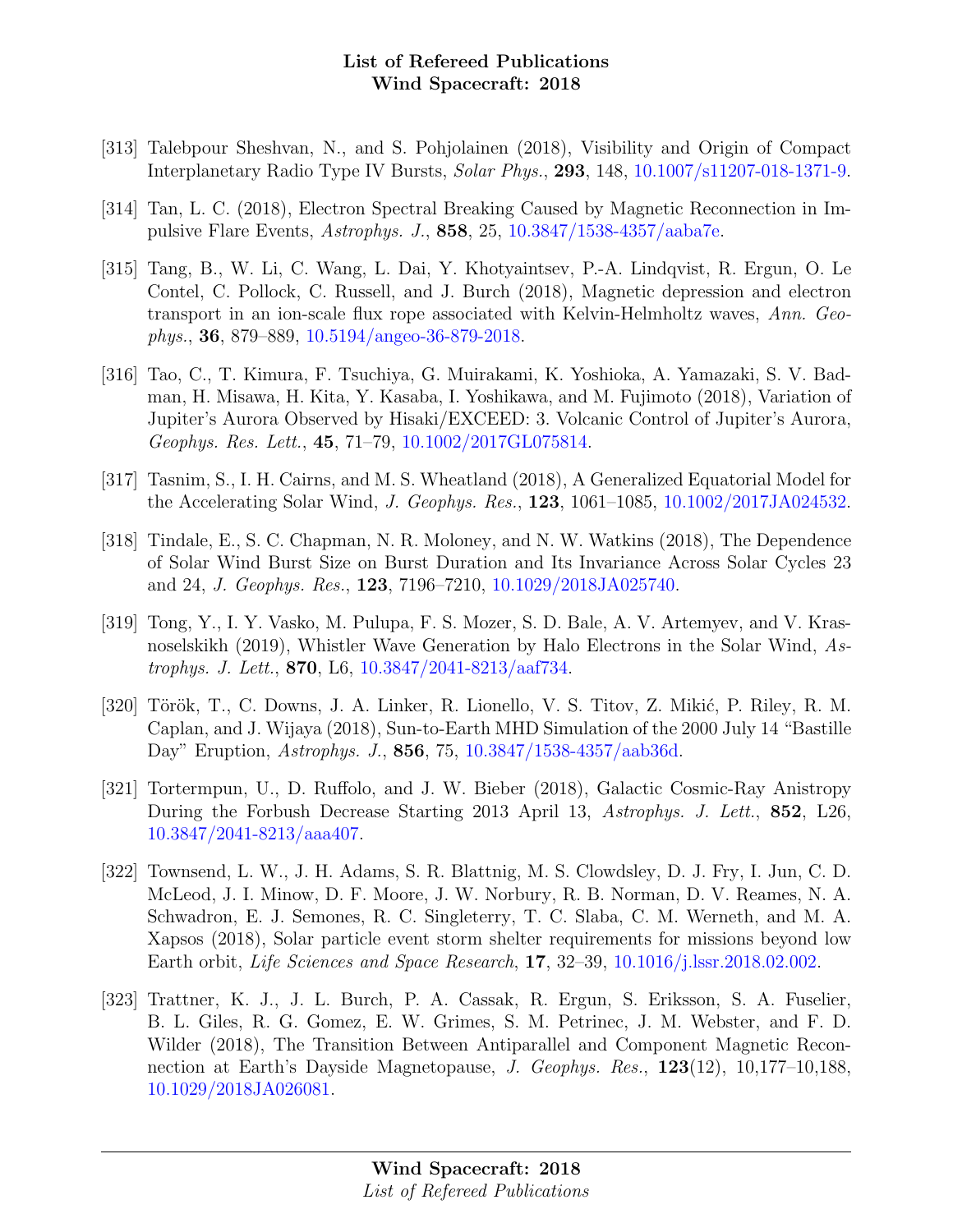- [324] Tsap, Y. T., I. N. Myagkova, Y. G. Kopylova, G. G. Motorina, A. V. Bogomolov, T. B. Gol'dvarg, M. I. Panasyuk, S. I. Svertilov, V. V. Bogomolov, I. V. Yashin, and V. L. Petrov (2018), Electron Acceleration and Subsecond Time Delays of Hard X-Rays of Solar Flares According to Lomonosov Satellite Data, Cosmic Res., 56, 420–425, [10.1134/S0010952518060096.](http://dx.doi.org/10.1134/S0010952518060096)
- [325] Tsurutani, B. T., S. A. Park, B. J. Falkowski, G. S. Lakhina, J. S. Pickett, J. Bortnik, G. Hospodarsky, O. Santolik, M. Parrot, P. Henri, and R. Hajra (2018), Plasmaspheric Hiss: Coherent and Intense, J. Geophys. Res., 123(12), 10,009–10,029, [10.1029/2018JA025975.](http://dx.doi.org/10.1029/2018JA025975)
- [326] Tsvetkov, T., and N. Petrov (2018), Three case studies of height-time profiles of prominence eruptions observed by AIA and LASCO, J. Atmos. Solar-Terr. Phys., 177, 29–37, [10.1016/j.jastp.2018.05.013.](http://dx.doi.org/10.1016/j.jastp.2018.05.013)
- [327] Tsyganenko, N. A., and V. A. Andreeva (2018), Empirical Modeling of Dayside Magnetic Structures Associated With Polar Cusps, J. Geophys. Res., 123, 9078–9092, [10.1029/2018JA025881.](http://dx.doi.org/10.1029/2018JA025881)
- [328] Turner, D. L., L. B. Wilson, T. Z. Liu, I. J. Cohen, S. J. Schwartz, A. Osmane, J. F. Fennell, J. H. Clemmons, J. B. Blake, J. Westlake, B. H. Mauk, A. N. Jaynes, T. Leonard, D. N. Baker, R. J. Strangeway, C. T. Russell, D. J. Gershman, L. Avanov, B. L. Giles, R. B. Torbert, J. Broll, R. G. Gomez, S. A. Fuselier, and J. L. Burch (2018), Autogenous and efficient acceleration of energetic ions upstream of Earth's bow shock, Nature, 561, 206–210, [10.1038/s41586-018-0472-9.](http://dx.doi.org/10.1038/s41586-018-0472-9)
- [329] Ulrich, R. K., P. Riley, and T. Tran (2018), Solar Sources of Interplanetary Magnetic Clouds Leading to Helicity Prediction, Space Weather, 16, 1668–1685, [10.1029/2018SW001912.](http://dx.doi.org/10.1029/2018SW001912)
- [330] Usanova, M. E., N. Ahmadi, D. M. Malaspina, R. E. Ergun, K. J. Trattner, Q. Reece, T. Leonard, S. A. Fuselier, R. B. Torbert, C. T. Russell, and J. L. Burch (2018), MMS Observations of Harmonic Electromagnetic Ion Cyclotron Waves, Geophys. Res. Lett., 45, 8764–8772, [10.1029/2018GL079006.](http://dx.doi.org/10.1029/2018GL079006)
- [331] Vafin, S., M. Lazar, H. Fichtner, R. Schlickeiser, and M. Drillisch (2018), Solar wind temperature anisotropy constraints from streaming instabilities, Astron.  $\mathscr{C}$  Astrophys. 613, A23, [10.1051/0004-6361/201731852.](http://dx.doi.org/10.1051/0004-6361/201731852)
- [332] Vasquez, B. J., S. A. Markovskii, and C. W. Smith (2018), The Turbulence Magnetic Helicity Signature in the Interplanetary Medium: A Blackman-Tukey and Morlet Wavelet Analysis, Astrophys. J., 855, 121, [10.3847/1538-4357/aaad0d.](http://dx.doi.org/10.3847/1538-4357/aaad0d)
- [333] Vech, D., A. Mallet, K. G. Klein, and J. C. Kasper (2018), Magnetic Reconnection May Control the Ion-scale Spectral Break of Solar Wind Turbulence, Astrophys. J. Lett., 855, L27, [10.3847/2041-8213/aab351.](http://dx.doi.org/10.3847/2041-8213/aab351)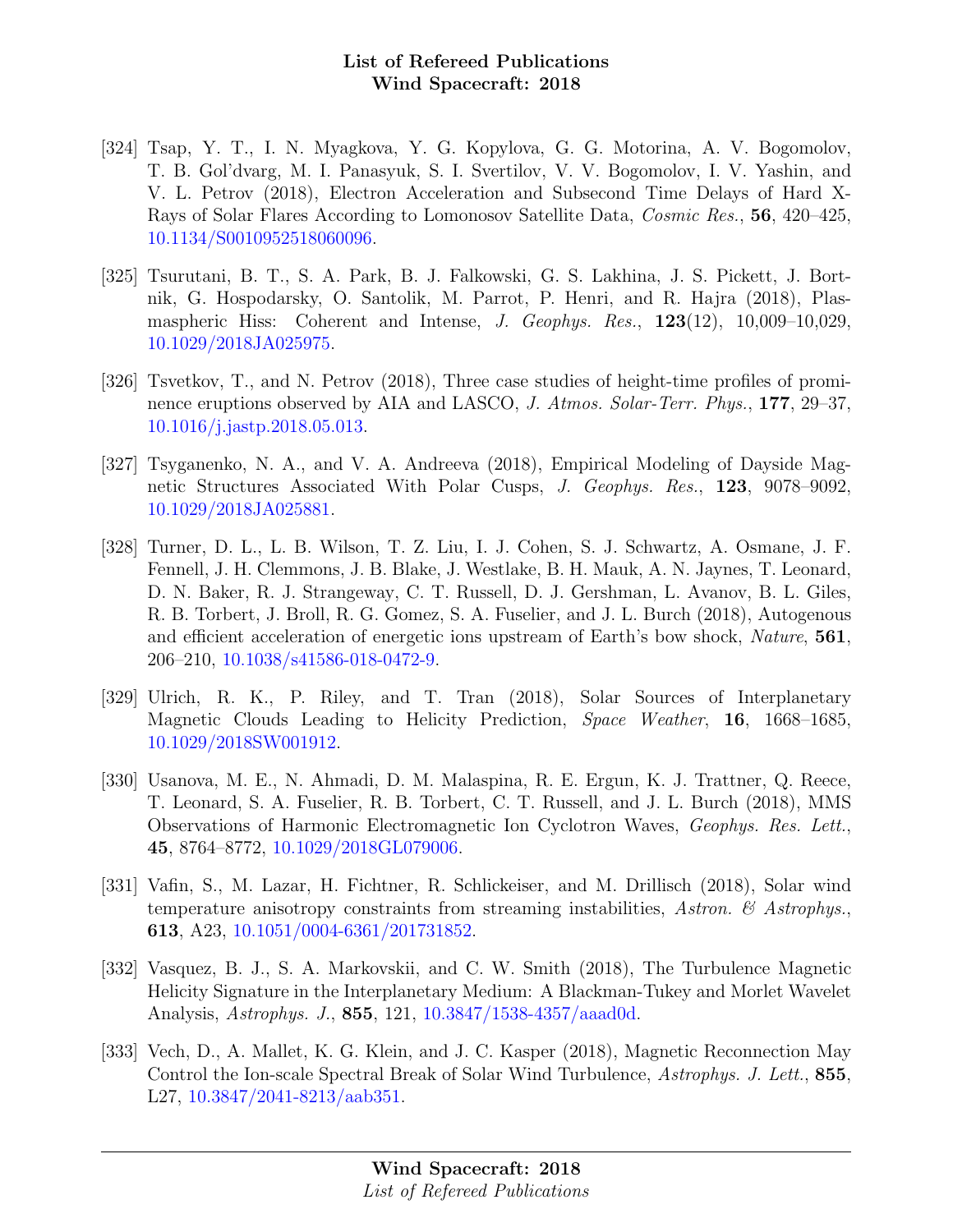- [334] Vech, D., K. G. Klein, and J. C. Kasper (2018), Large-scale Control of Kinetic Dissipation in the Solar Wind, Astrophys. J. Lett., 863(1), L4, [10.3847/2041-8213/aad329.](http://dx.doi.org/10.3847/2041-8213/aad329)
- [335] Venzmer, M. S., and V. Bothmer (2018), Solar-wind predictions for the Parker Solar Probe orbit. Near-Sun extrapolations derived from an empirical solar-wind model based on Helios and OMNI observations, Astron. & Astrophys., 611, A36, [10.1051/0004-](http://dx.doi.org/10.1051/0004-6361/201731831) [6361/201731831.](http://dx.doi.org/10.1051/0004-6361/201731831)
- [336] Verdini, A., R. Grappin, O. Alexandrova, and S. Lion (2018), 3D Anisotropy of Solar Wind Turbulence, Tubes, or Ribbons?, Astrophys. J., 853, 85, [10.3847/1538-4357/aaa433.](http://dx.doi.org/10.3847/1538-4357/aaa433)
- [337] Verdini, A., R. Grappin, O. Alexandrova, and S. Lion (2018), Erratum: "3D Anisotropy of Solar Wind Turbulence, Tubes, or Ribbons?", Astrophys. J., 867, 168, [10.3847/1538-](http://dx.doi.org/10.3847/1538-4357/aae821) [4357/aae821.](http://dx.doi.org/10.3847/1538-4357/aae821)
- [338] Volwerk, M., C. Goetz, I. Richter, M. Delva, K. Ostaszewski, K. Schwingenschuh, and K.- H. Glassmeier (2018), A tail like no other. The RPC-MAG view of Rosetta's tail excursion at comet 67P/Churyumov-Gerasimenko, Astron. & Astrophys., 614, A10, [10.1051/0004-](http://dx.doi.org/10.1051/0004-6361/201732198) [6361/201732198.](http://dx.doi.org/10.1051/0004-6361/201732198)
- [339] Vorobjev, V. G., E. E. Antonova, and O. I. Yagodkina (2018), How the intensity of isolated substorms is controlled by the solar wind parameters, Earth, Planets, and Space, 70, 148, [10.1186/s40623-018-0922-5.](http://dx.doi.org/10.1186/s40623-018-0922-5)
- [340] Vorobjev, V. G., O. I. Yagodkina, E. E. Antonova, and V. L. Zverev (2018), Influence of Solar Wind Plasma Parameters on the Intensity of Isolated Magnetospheric Substorms, Geomag. and Aeron., 58, 295–306, [10.1134/S0016793218030155.](http://dx.doi.org/10.1134/S0016793218030155)
- [341] Wang, C.-P., T. Z. Liu, X. Xing, and A. Masson (2018), Multispacecraft Observations of Tailward Propagation of Transient Foreshock Perturbations to Midtail Magnetosheath, J. Geophys. Res., 123, 9381–9394, [10.1029/2018JA025921.](http://dx.doi.org/10.1029/2018JA025921)
- [342] Wang, J., Q. Liu, and Y. Zhao (2018), Magnetic Disconnections at the Boundary of a Small Interplanetary Magnetic Flux Rope Associated with a Reconnection Exhaust, Solar Phys., 293, 116, [10.1007/s11207-018-1335-0.](http://dx.doi.org/10.1007/s11207-018-1335-0)
- [343] Wang, J. M., H. Q. Feng, and G. Q. Zhao (2018), Observations of a Small Interplanetary Magnetic Flux Rope Opening by Interchange Reconnection, Astrophys. J., 853, 94, [10.3847/1538-4357/aaa131.](http://dx.doi.org/10.3847/1538-4357/aaa131)
- [344] Wang, M., J. Y. Lu, K. Kabin, H. Z. Yuan, Z. Q. Liu, J. S. Zhao, and G. Li (2018), The Influence of IMF  $B<sub>y</sub>$  on the Bow Shock: Observation Result, J. Geophys. Res., 123(3), 1915–1926, [10.1002/2017JA024750.](http://dx.doi.org/10.1002/2017JA024750)
- [345] Wang, R., Y. D. Liu, H. Hu, and X. Zhao (2018), A Solar Eruption with Relatively Strong Geoeffectiveness Originating from Active Region Peripheral Diffusive Polarities, Astrophys. J., **863**(1), 81, [10.3847/1538-4357/aad22d.](http://dx.doi.org/10.3847/1538-4357/aad22d)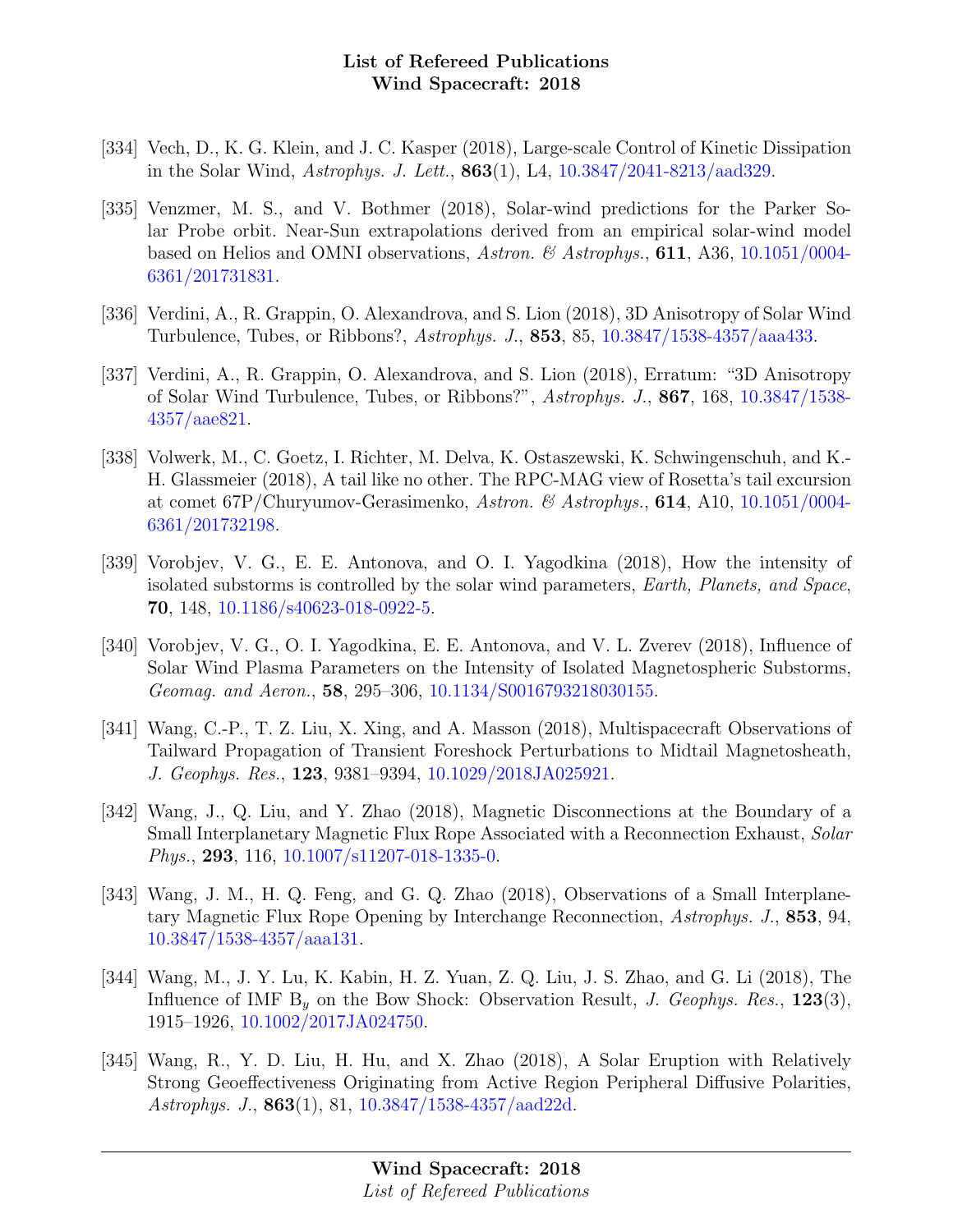- [346] Wang, X., C.-Y. Tu, J.-S. He, and L.-H. Wang (2018), Ion-Scale Spectral Break in the Normal Plasma Beta Range in the Solar Wind Turbulence, J. Geophys. Res., 123, 68–75, [10.1002/2017JA024813.](http://dx.doi.org/10.1002/2017JA024813)
- [347] Wang, X., C.-Y. Tu, J.-S. He, L.-H. Wang, S. Yao, and L. Zhang (2018), Possible Noise Nature of Elsässer Variable z<sup>−</sup> in Highly Alfvénic Solar Wind Fluctuations, J. Geophys. Res., 123, 57–67, [10.1002/2017JA024743.](http://dx.doi.org/10.1002/2017JA024743)
- [348] Wang, X., C. Tu, J. He, and L. Wang (2018), On the Full-range  $\beta$  Dependence of Ion-scale Spectral Break in the Solar Wind Turbulence, Astrophys. J., 857, 136, [10.3847/1538-](http://dx.doi.org/10.3847/1538-4357/aab960) [4357/aab960.](http://dx.doi.org/10.3847/1538-4357/aab960)
- [349] Wang, Y., C. Shen, R. Liu, J. Liu, J. Guo, X. Li, M. Xu, Q. Hu, and T. Zhang (2018), Understanding the Twist Distribution Inside Magnetic Flux Ropes by Anatomizing an Interplanetary Magnetic Cloud, J. Geophys. Res., 123, 3238–3261, [10.1002/2017JA024971.](http://dx.doi.org/10.1002/2017JA024971)
- [350] Wang, Z., J. Guo, X. Feng, C. Liu, H. Huang, H. Lin, C. Tan, Y. Yan, and W. Wan (2018), The Merging of Two Stream Interaction Regions within 1 au: The Possible Role of Magnetic Reconnection, Astrophys. J. Lett., 869, L6, [10.3847/2041-8213/aaf398.](http://dx.doi.org/10.3847/2041-8213/aaf398)
- [351] Watari, S. (2018), Intense Geomagnetic Storms Associated with Coronal Holes Under the Weak Solar-Wind Conditions of Cycle 24, Solar Phys., 293, 23, [10.1007/s11207-018-](http://dx.doi.org/10.1007/s11207-018-1248-y) [1248-y.](http://dx.doi.org/10.1007/s11207-018-1248-y)
- [352] Wei, L., Q. Zhong, R. Lin, J. Wang, S. Liu, and Y. Cao (2018), Quantitative Prediction of High-Energy Electron Integral Flux at Geostationary Orbit Based on Deep Learning, Space Weather, 16, 903–916, [10.1029/2018SW001829.](http://dx.doi.org/10.1029/2018SW001829)
- [353] Welling, D. T., C. M. Ngwira, H. Opgenoorth, J. D. Haiducek, N. P. Savani, S. K. Morley, C. Cid, R. S. Weigel, J. M. Weygand, J. R. Woodroffe, H. J. Singer, L. Rosenqvist, and M. W. Liemohn (2018), Recommendations for Next-Generation Ground Magnetic Perturbation Validation, Space Weather, 16, 1912–1920, [10.1029/2018SW002064.](http://dx.doi.org/10.1029/2018SW002064)
- [354] Wharton, S. J., D. M. Wright, T. K. Yeoman, M. K. James, and J. K. Sandhu (2018), Cross-Phase Determination of Ultralow Frequency Wave Harmonic Frequencies and Their Associated Plasma Mass Density Distributions, J. Geophys. Res., 123, 6231–6250, [10.1029/2018JA025487.](http://dx.doi.org/10.1029/2018JA025487)
- [355] Wilson, L. B., III, M. L. Stevens, J. C. Kasper, K. G. Klein, B. A. Maruca, S. D. Bale, T. A. Bowen, M. P. Pulupa, and C. S. Salem (2018), The Statistical Properties of Solar Wind Temperature Parameters Near 1 au, Astrophys. J. Suppl., 236, 41, [10.3847/1538-](http://dx.doi.org/10.3847/1538-4365/aab71c) [4365/aab71c.](http://dx.doi.org/10.3847/1538-4365/aab71c)
- [356] Winslow, R. M., N. A. Schwadron, N. Lugaz, J. Guo, C. J. Joyce, A. P. Jordan, J. K. Wilson, H. E. Spence, D. J. Lawrence, R. F. Wimmer-Schweingruber, and M. L. Mays (2018), Opening a Window on ICME-driven GCR Modulation in the Inner Solar System, Astrophys. J., 856(2), 139, [10.3847/1538-4357/aab098.](http://dx.doi.org/10.3847/1538-4357/aab098)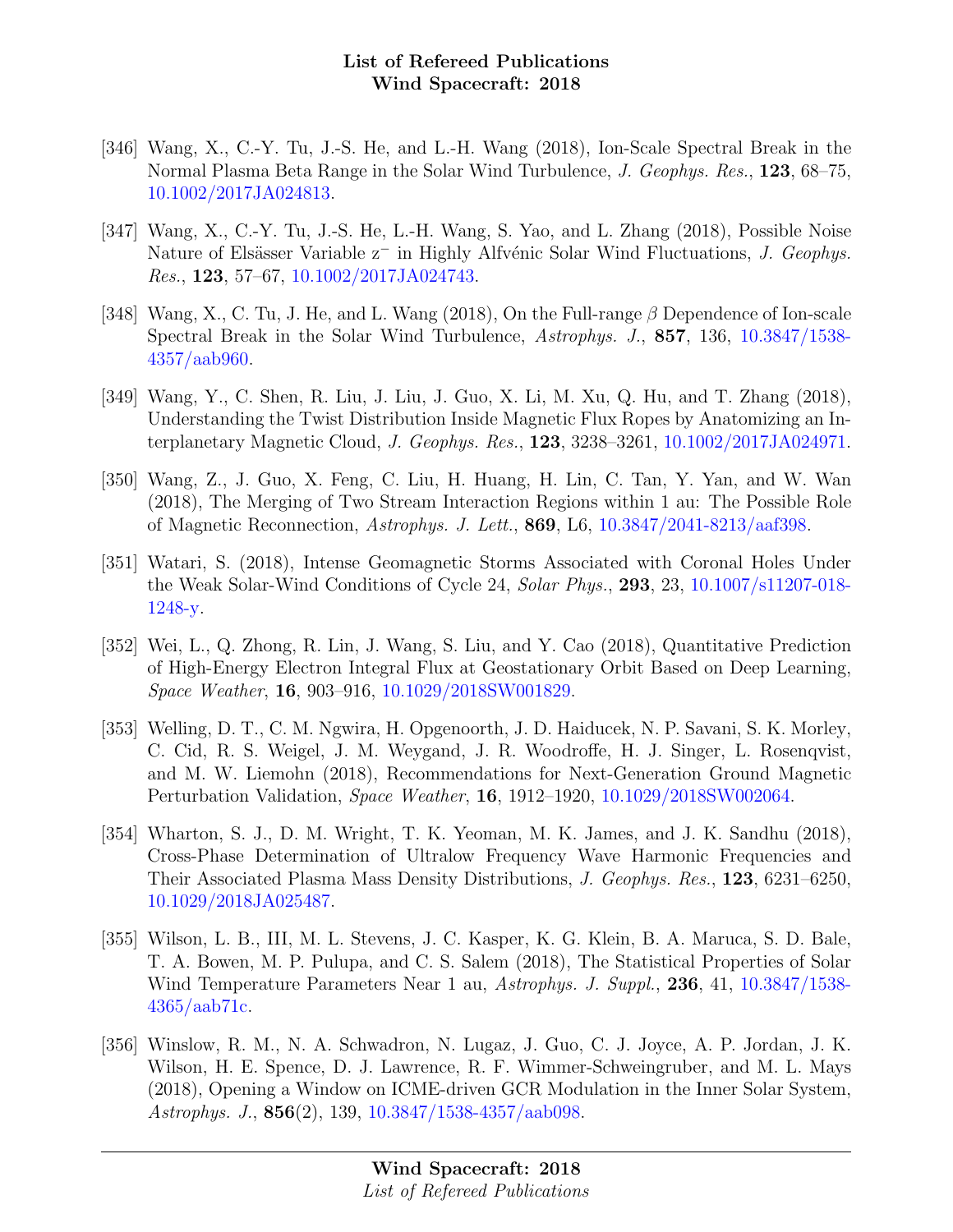- [357] Winter, L. M., V. Bernstein, N. Omodei, and M. Pesce-Rollins (2018), A Statistical Study to Determine the Origin of Long-duration Gamma-Ray Flares, Astrophys. J., 864, 39, [10.3847/1538-4357/aad3c0.](http://dx.doi.org/10.3847/1538-4357/aad3c0)
- [358] Woodham, L. D., R. T. Wicks, D. Verscharen, and C. J. Owen (2018), The Role of Proton Cyclotron Resonance as a Dissipation Mechanism in Solar Wind Turbulence: A Statistical Study at Ion-kinetic Scales, Astrophys. J., 856, 49, [10.3847/1538-4357/aab03d.](http://dx.doi.org/10.3847/1538-4357/aab03d)
- [359] Wu, S.-S., and G. Qin (2018), Model of Energy Spectrum Parameters of Ground Level Enhancement Events in Solar Cycle 23, J. Geophys. Res., 123, 76–92, [10.1002/2017JA024638.](http://dx.doi.org/10.1002/2017JA024638)
- [360] Xiang, N. B., and Z. N. Qu (2018), Evolutionary Characteristics of the Interplanetary Magnetic Field Intensity, Astron. J., 156, 152, [10.3847/1538-3881/aadb91.](http://dx.doi.org/10.3847/1538-3881/aadb91)
- [361] Yadav, V. K., N. Srivastava, S. S. Ghosh, P. T. Srikar, and K. Subhalakshmi (2018), Science objectives of the magnetic field experiment onboard Aditya-L1 spacecraft, Adv. Space Res., 61, 749–758, [10.1016/j.asr.2017.11.008.](http://dx.doi.org/10.1016/j.asr.2017.11.008)
- [362] Yakymenko, K. N., A. V. Koustov, and R. A. D. Fiori (2018), Interhemispheric Asymmetry of the Sunward Plasma Flows for Strongly Dominant IMF  $B_Z > 0$ , J. Geophys. Res., 123, 315–325, [10.1002/2017JA024644.](http://dx.doi.org/10.1002/2017JA024644)
- [363] Yang, L., L. Wang, G. Li, R. F. Wimmer-Schweingruber, J. He, C. Tu, H. Tian, and S. D. Bale (2018), The Strongest Acceleration of >40 keV Electrons by ICME-driven Shocks at 1 au, Astrophys. J., 853, 89, [10.3847/1538-4357/aaa245.](http://dx.doi.org/10.3847/1538-4357/aaa245)
- [364] Yang, Y., F. Shen, Z. Yang, and X. Feng (2018), Prediction of Solar Wind Speed at 1 AU Using an Artificial Neural Network, Space Weather, 16, 1227–1244, [10.1029/2018SW001955.](http://dx.doi.org/10.1029/2018SW001955)
- [365] Yang, Z., F. Shen, J. Zhang, Y. Yang, X. Feng, and I. G. Richardson (2018), Correlation Between the Magnetic Field and Plasma Parameters at 1 AU, Solar Phys., 293, 24, [10.1007/s11207-017-1238-5.](http://dx.doi.org/10.1007/s11207-017-1238-5)
- [366] Yeates, A. R., T. Amari, I. Contopoulos, X. Feng, D. H. Mackay, Z. Mikić, T. Wiegelmann, J. Hutton, C. A. Lowder, H. Morgan, G. Petrie, L. A. Rachmeler, L. A. Upton, A. Canou, P. Chopin, C. Downs, M. Druckmüller, J. A. Linker, D. B. Seaton, and T. Török (2018), Global Non-Potential Magnetic Models of the Solar Corona During the March 2015 Eclipse, Space Sci. Rev., 214, 99, [10.1007/s11214-018-0534-1.](http://dx.doi.org/10.1007/s11214-018-0534-1)
- [367] Yermolaev, Y. I., I. G. Lodkina, and M. Y. Yermolaev (2018), Dynamics of Large-Scale Solar-Wind Streams Obtained by the Double Superposed Epoch Analysis: 3. Deflection of the Velocity Vector, Solar Phys., 293, 91, [10.1007/s11207-018-1310-9.](http://dx.doi.org/10.1007/s11207-018-1310-9)
- [368] Yu, J., L. Berger, C. Drews, R. Wimmer-Schweingruber, and A. Taut (2018), Spectral variation of suprathermal protons associated with stream interaction regions: STEREO A/PLASTIC observations, Astron. & Astrophys.,  $615$ , A126, [10.1051/0004-](http://dx.doi.org/10.1051/0004-6361/201732444) [6361/201732444.](http://dx.doi.org/10.1051/0004-6361/201732444)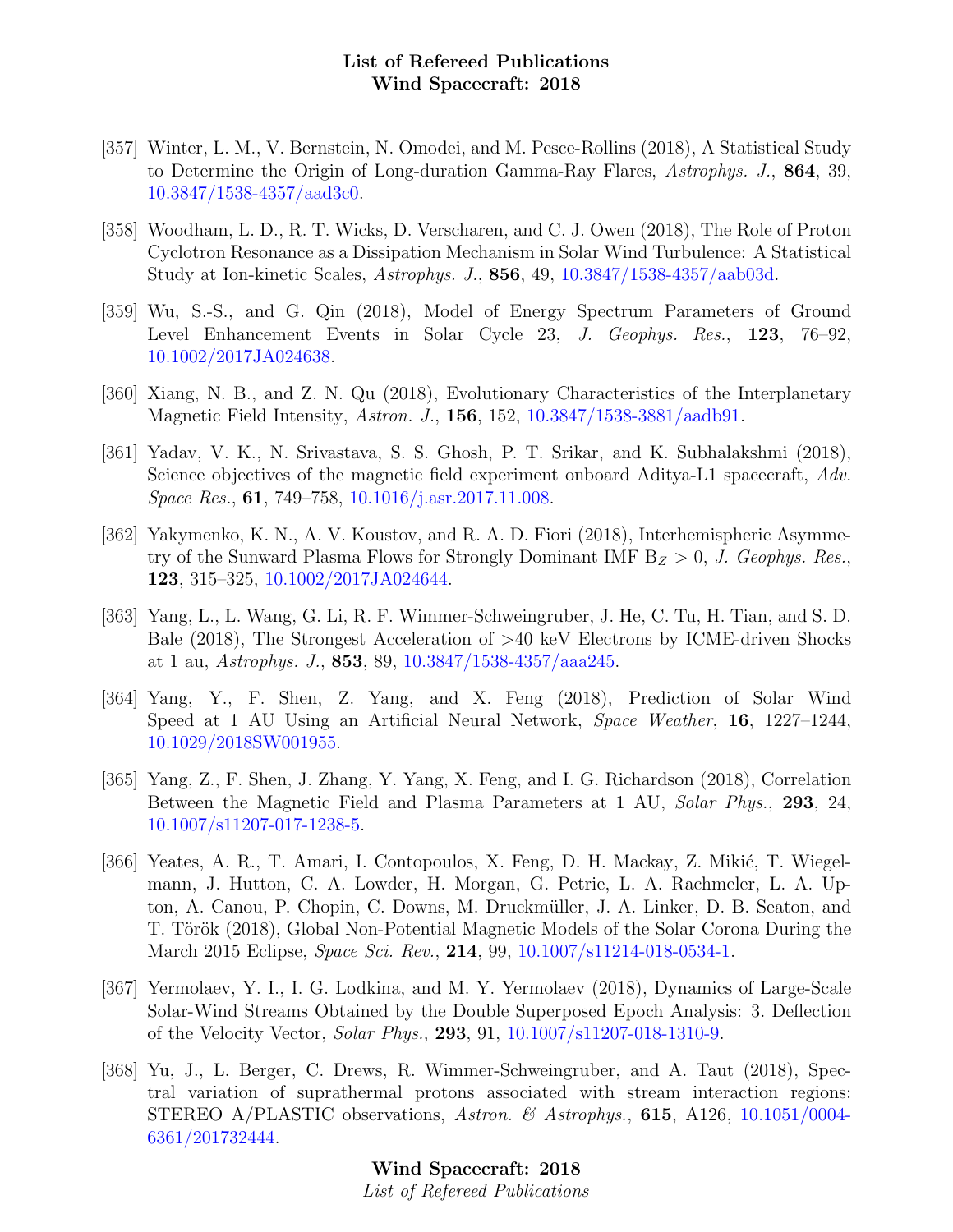- [369] Yu, J., L. Y. Li, J. Cui, and J. Wang (2018), Ultrawideband Rising-Tone Chorus Waves Observed Inside the Oscillating Plasmapause, J. Geophys. Res., 123, 6670–6678, [10.1029/2018JA025875.](http://dx.doi.org/10.1029/2018JA025875)
- [370] Yu, W., C. J. Farrugia, N. Lugaz, A. B. Galvin, C. Möstl, K. Paulson, and P. Vemareddy (2018), The Magnetic Field Geometry of Small Solar Wind Flux Ropes Inferred from Their Twist Distribution, Solar Phys., 293, 165, [10.1007/s11207-018-1385-3.](http://dx.doi.org/10.1007/s11207-018-1385-3)
- [371] Yue, C., J. Bortnik, W. Li, Q. Ma, M. Gkioulidou, G. D. Reeves, C.-P. Wang, R. M. Thorne, A. T. Y. Lui, A. J. Gerrard, H. E. Spence, and D. G. Mitchell (2018), The Composition of Plasma inside Geostationary Orbit Based on Van Allen Probes Observations, J. Geophys. Res., 123, 6478–6493, [10.1029/2018JA025344.](http://dx.doi.org/10.1029/2018JA025344)
- [372] Zeldovich, M. A., Y. I. Logachev, and K. Kecskeméty  $(2018)$ , Quiet-time 0.04 2 MeV/nucleon Ions at 1 AU in Solar Cycles 23 and 24, Solar Phys., 293, 3,  $10.1007 \text{/} \text{s}11207$ -[017-1170-8.](http://dx.doi.org/10.1007/s11207-017-1170-8)
- [373] Zelenyi, L. M., E. E. Grigorenko, H. V. Malova, and V. Y. Popov (2018), Current Structures with Magnetic Shear in Space Plasma, Sov. Phys.–JETP, 108, 557–569, [10.1134/S0021364018200146.](http://dx.doi.org/10.1134/S0021364018200146)
- [374] Zhang, B. (2018), The Physics of Gamma-Ray Bursts, [10.1017/9781139226530.](http://dx.doi.org/10.1017/9781139226530)
- [375] Zhang, B.-B., B. Zhang, A. J. Castro-Tirado, Z. G. Dai, P.-H. T. Tam, X.-Y. Wang, Y.-D. Hu, S. Karpov, A. Pozanenko, F.-W. Zhang, E. Mazaeva, P. Minaev, A. Volnova, S. Oates, H. Gao, X.-F. Wu, L. Shao, Q.-W. Tang, G. Beskin, A. Biryukov, S. Bondar, E. Ivanov, E. Katkova, N. Orekhova, A. Perkov, V. Sasyuk, L. Mankiewicz, A. F. Zarnecki, ˙ A. Cwiek, R. Opiela, A. ZadroZny, R. Aptekar, D. Frederiks, D. Svinkin, A. Kusakin, R. Inasaridze, O. Burhonov, V. Rumyantsev, E. Klunko, A. Moskvitin, T. Fatkhullin, V. V. Sokolov, A. F. Valeev, S. Jeong, I. H. Park, M. D. Caballero-García, R. Cunniffe, J. C. Tello, P. Ferrero, S. B. Pandey, M. Jelínek, F. K. Peng, R. Sánchez-Ramírez, and A. Castellón (2018), Transition from fireball to Poynting-flux-dominated outflow in the three-episode GRB 160625B, Nature Astron., 2, 69–75, [10.1038/s41550-017-0309-8.](http://dx.doi.org/10.1038/s41550-017-0309-8)
- [376] Zhang, D., W. Liu, X. Li, T. Sarris, C. Xiao, and J. R. Wygant (2018), Observations of Impulsive Electric Fields Induced by Interplanetary Shock, Geophys. Res. Lett., 45, 7287–7296, [10.1029/2018GL078809.](http://dx.doi.org/10.1029/2018GL078809)
- [377] Zhang, P. J., C. B. Wang, and L. Ye (2018), A type III radio burst automatic analysis system and statistic results for a half solar cycle with Nancay Decameter Array data, Astron. & Astrophys., **618**, A165, [10.1051/0004-6361/201833260.](http://dx.doi.org/10.1051/0004-6361/201833260)
- [378] Zhang, S., A. Tian, Q. Shi, H. Li, A. W. Degeling, I. J. Rae, C. Forsyth, M. Wang, X. Shen, W. Sun, S. Bai, R. Guo, H. Wang, A. Fazakerley, S. Fu, and Z. Pu (2018), Statistical study of ULF waves in the magnetotail by THEMIS observations, Ann. Geophys., 36, 1335–1346, [10.5194/angeo-36-1335-2018.](http://dx.doi.org/10.5194/angeo-36-1335-2018)